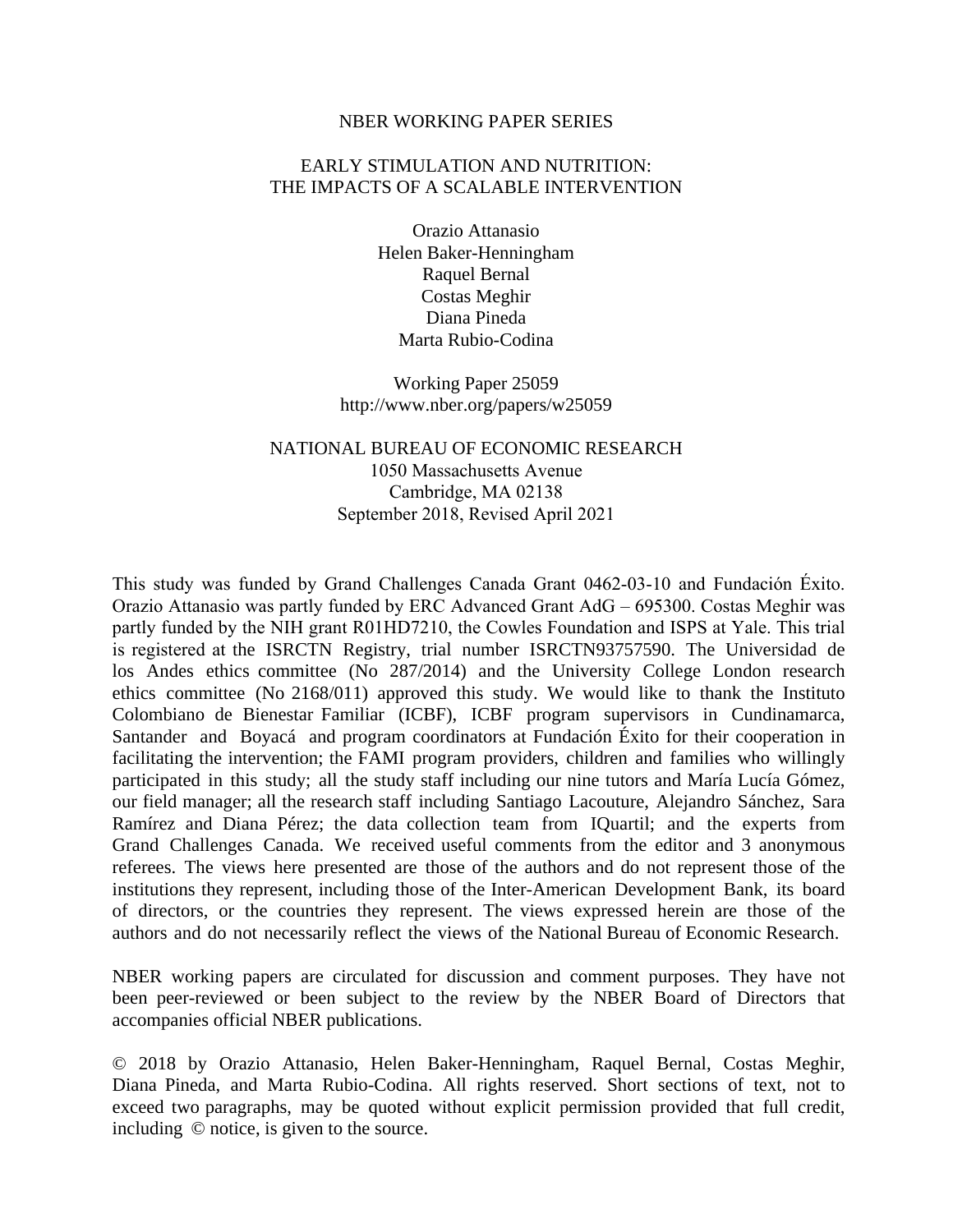Early Stimulation and Nutrition: The Impacts of a Scalable Intervention Orazio Attanasio, Helen Baker-Henningham, Raquel Bernal, Costas Meghir, Diana Pineda, and Marta Rubio-Codina NBER Working Paper No. 25059 September 2018, Revised April 2021 JEL No. H43,I10,I20,J13

### **ABSTRACT**

Early Childhood Development is becoming the focus of policy worldwide. However, the evidence on the effectiveness of scalable models is scant, particularly when it comes to infants in developing countries. In this paper we describe and evaluate with a cluster-RCT an intervention designed to improve the quality of child stimulation within the context of an existing parenting program in Colombia, known as FAMI. The intervention improved children's development by 0.16 of a standard deviation (SD) and children's nutritional status, as reflected in a reduction of 5.8 percentage points of children whose height-for-age is below - 1 SD.

Orazio Attanasio Department of Economics Yale University 37 Hillhouse Avenue New Haven, CT 06511 and also NBER orazio.attanasio@yale.edu and Institute for Fiscal Studies, FAIR, and IZA BREAD and CEPR and also NBER

Helen Baker-Henningham Bangor University School of Psychology Brigantia Building Bangor, Gwynedd Wales, LL57 2AS United Kingdom and University of the West Indies h.henningham@bangor.ac.uk

Raquel Bernal Universidad de los Andes and CEDE rbernal@uniandes.edu.co

Costas Meghir Department of Economics Yale University 37 Hillhouse Avenue New Haven, CT 06511 c.meghir@yale.edu

Diana Pineda Fundación Éxito dpinedar@Grupo-Exito.com

Marta Rubio-Codina Inter-American Development Bank Social Protection and Health Division Washington, DC 20577 martarubio@iadb.org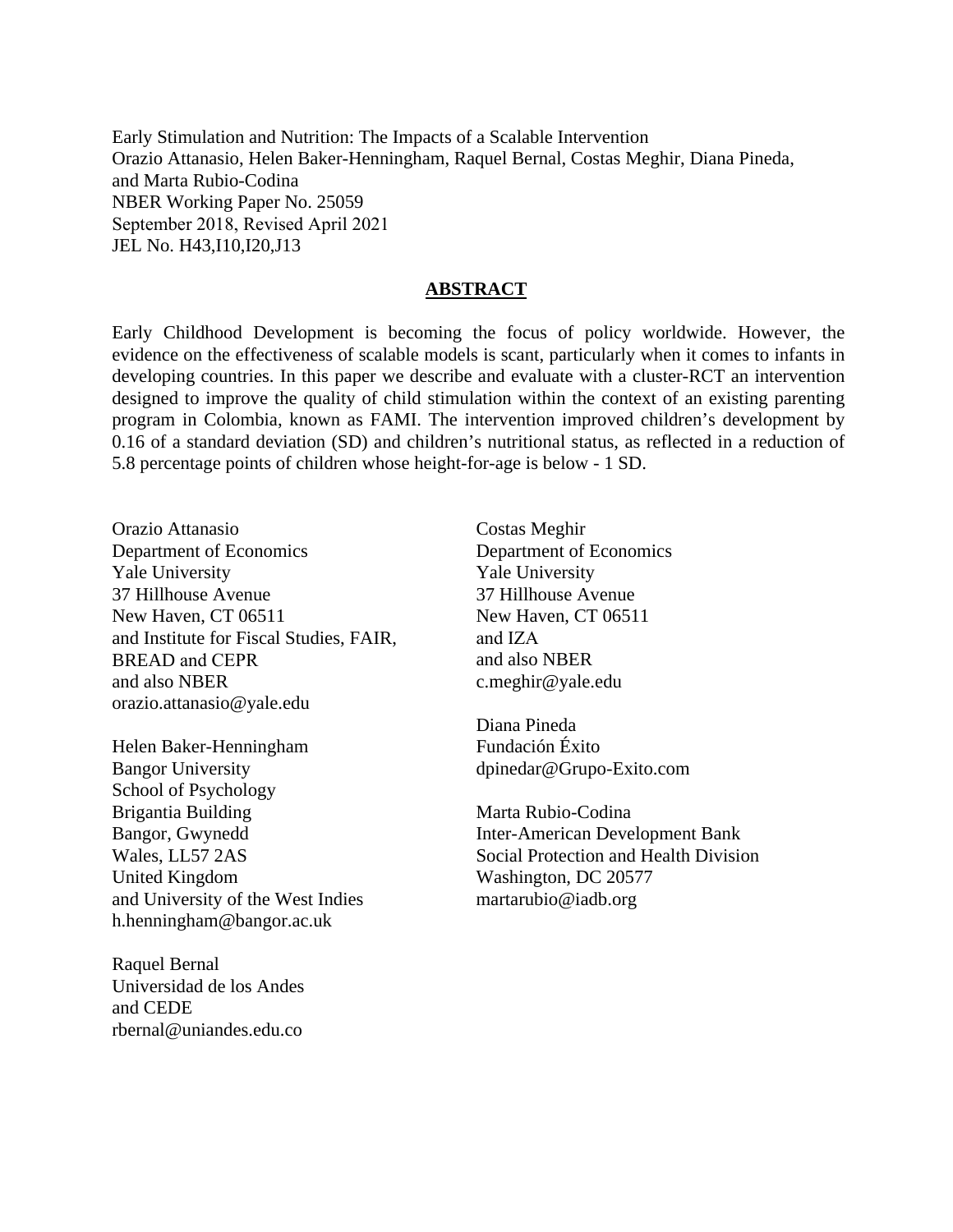# **1. Introduction**

Human capital, important as it is for life outcomes (Becker, 1964) and economic development, is undermined by poverty from the very beginning of life. This, in turn, leads to a vicious cycle: the underachievement of individuals from deprived backgrounds contributes to the intergenerational persistence of poverty. It is now widely understood that the early years of brain development, and indeed the first 1000 days, can be particularly important for adult outcomes, with the experiences during early childhood having a long-lasting impact. 1

Over the last couple of decades, our understanding of the process of child development and the evidence on the types of interventions that might improve outcomes have advanced significantly (Black et al., 2017; Britto et al., 2017). In particular, the potential of parenting support programs to improve child development, especially in vulnerable contexts, has been amply demonstrated (Neville, Pakulak, and Stevens, 2015; Britto et al., 2017).

Given the established knowledge, early years interventions should aim at improving the ability of parents to provide responsive and emotionally supportive environments and ensure developmentally stimulating opportunities for their children (Bradley, and Putnick, 2012; Singla, Kumbakumba, and Aboud, 2015; Black et al., 2017), while at the same time be implementable at realistic cost levels and given the available implementation infrastructure, including personnel. If well-designed and adequately targeted to the appropriate age and population subgroups, these programs may be crucial in breaking the intergenerational transmission of poverty.

Indeed, governments around the world have recognized the importance of the early years and have started to introduce services to support children from deprived backgrounds. Head Start in the US and Sure Start in the UK are prime examples in developed economies, while the Cuna Más in Peru and the Family, Women and Childhood program (FAMI for its acronym in Spanish) in Colombia, which is our focus in this work, are similar examples in low- or middleincome countries (LMICs). Indeed, an increasing number of countries now have national early childhood policies (Devercelli, Sayre, and Denboba, 2016).

Although at-scale early years programs are becoming widespread, evidence on their longterm effectiveness—that is, their ability to improve early childhood development (ECD) outcomes in a manner that translates into improved functioning and well-being later in life— is limited. Long run impacts will likely vary depending on the detail of *what* they actually offer and *how* they actually offer it. Understanding their effectiveness in the context of LMICs is even more important than in high-income countries as poverty levels are higher; risk factors such as malnutrition are more prevalent; and resources are more limited.

In this paper, we go beyond the standard approach of evaluating an existing program, such as the work on Head Start (Bitler, Hoynes, and Domina, 2014; Kline, and Walters, 2016) and Early Head Start (Love et al., 2005). Instead, we design and evaluate with a clustered Randomized Controlled Trial (c-RCT) a *scalable* intervention aimed at improving an existing

<sup>&</sup>lt;sup>1</sup> Cunha, Heckman, Lochner, and Masterov, 2006; Heckman, 2006; Engle et al., 2007; Doyle, Harmon, Heckman, and Tremblay, 2009; Almond, and Currie, 2011, Pongcharoen et al., 2012; Shonkoff, and Garner, 2012; Yoshikawa et al., 2013.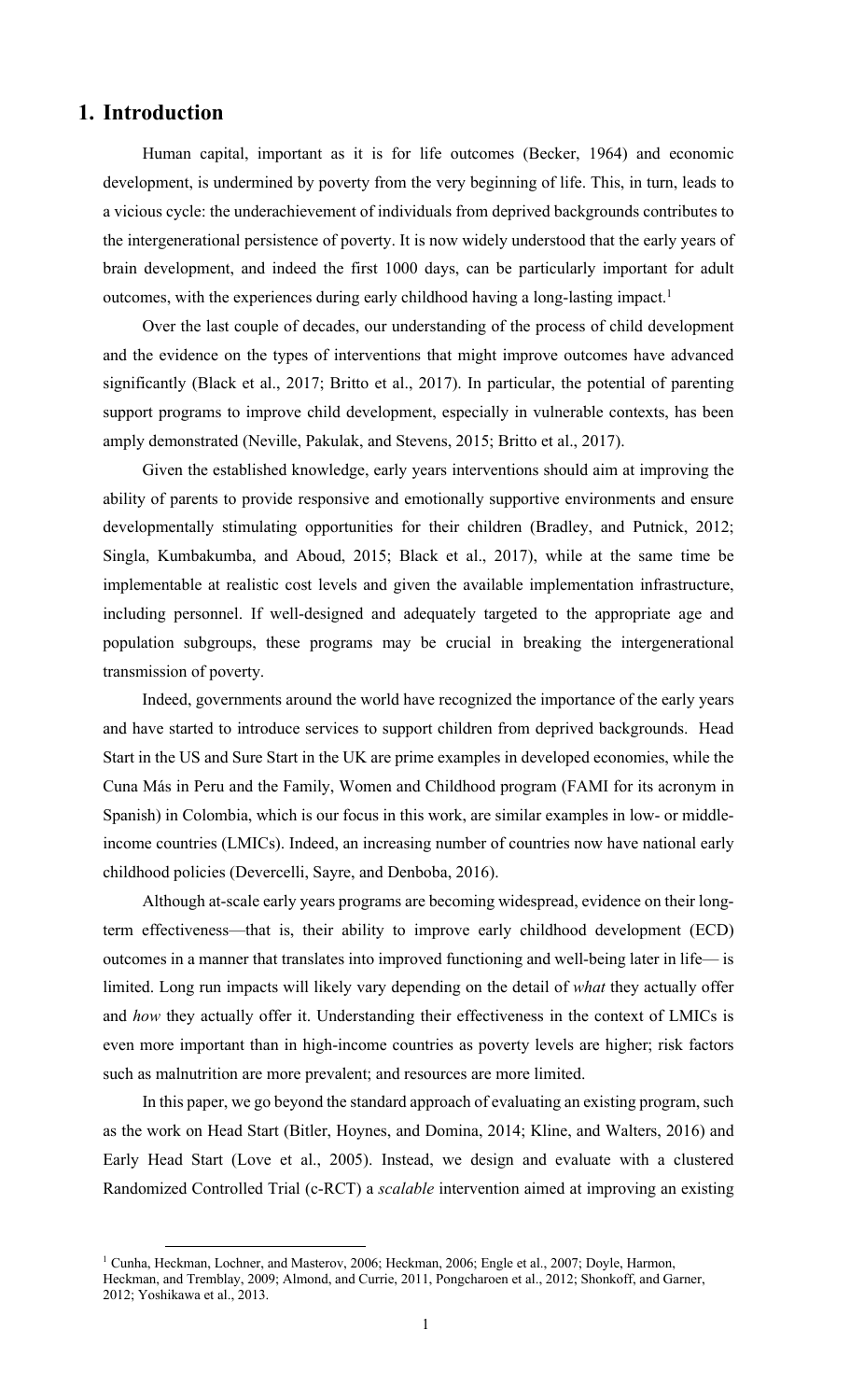parenting program run by the government. The intervention we study involved the introduction to FAMI, *an existing government program,* of (i) *a structured early stimulation curriculum*, delivered through weekly group sessions with mothers and children, and monthly individual home visits; (ii) *training and coaching of the personnel delivering the intervention*, provided by trained mentors (tutors, henceforth); and (iii) an enhanced *nutritional supplement* for beneficiary children, alongside with nutrition education.<sup>2</sup> By collaborating with the government and using the existing infrastructure (i.e., program structure and personnel), we place the intervention within an operating institutional setting, which facilitates reaching scale.

The main question we are asking is whether offering early stimulation and appropriate nutrition in poor environments in a manner designed to be scalable by building on a nationwide program implemented by a government agency, can still improve child human capital and ultimately mitigate the effects of poverty. In our context, scalability of an intervention depends on its cost, but also on the possibility of running the intervention within an institutional framework that can handle it effectively. This is a key policy question, as well as one that adds to the evidence on the importance of early childhood interventions.

FAMI brings together mothers and their infants in a group setting with other mother-child dyads. Sessions are run by a local woman employed by the government, the FAMI mother. We developed a program adapted to these circumstances and inspired by the original Jamaica home visiting intervention (Grantham-McGregor, Powel, Walker, and Himes, 1991), now known as *Reach Up* (RU, see Grantham-McGregor, and Walker, 2015; Walker, Chang, Smith, Baker-Henningham, and the Reach Up team, 2018), and its replication in a scalable fashion in Colombia (Attanasio et al., 2014, Attanasio, Cattan, Fitzsimons, Meghir, and Rubio-Codina, 2020; Andrew et al., 2018).

The intervention was randomly allocated to 46 of 87 municipalities located in three of Colombia's 32 departments and lasted for an average of 10.4 months. Mothers in the control communities still had the option of attending the existing program (FAMI). In other words, the counterfactual against which treatment is compared is FAMI running as usual, and not the complete absence of the program (see Kline, and Walters, 2016).

 On an intention to treat basis, our intervention significantly improved children's cognitive development by 0.16 (p-value 0.044) of a standard deviation (SD), with an implied average treatment on the treated (ToT) effect of 0.3 SD to 0.4 SD, depending on how we define compliance and intensity of treatment. As our end-line data were collected so that children were exposed to the treatment for at most 10 months, we also perform a dosage analysis, where variations in exposure were due to differences in the timing of the training of facilitators. Our analysis shows that the impact increases with increased intervention exposure. We also find some evidence of heterogenous impacts, with impacts larger for beneficiaries in the poorest households. This is consistent with the findings from another at-scale early years intervention (Bitler et al., 2014), although this study focuses on children older than those we consider.

<sup>2</sup> Moran, Ghate and van der Merwe (2004) and Nowak and Heinrichs (2008) reported that the most effective parenting programs included an evidence-based curriculum, systematic training of frontline workers, and opportunities for parents to learn and practice with children.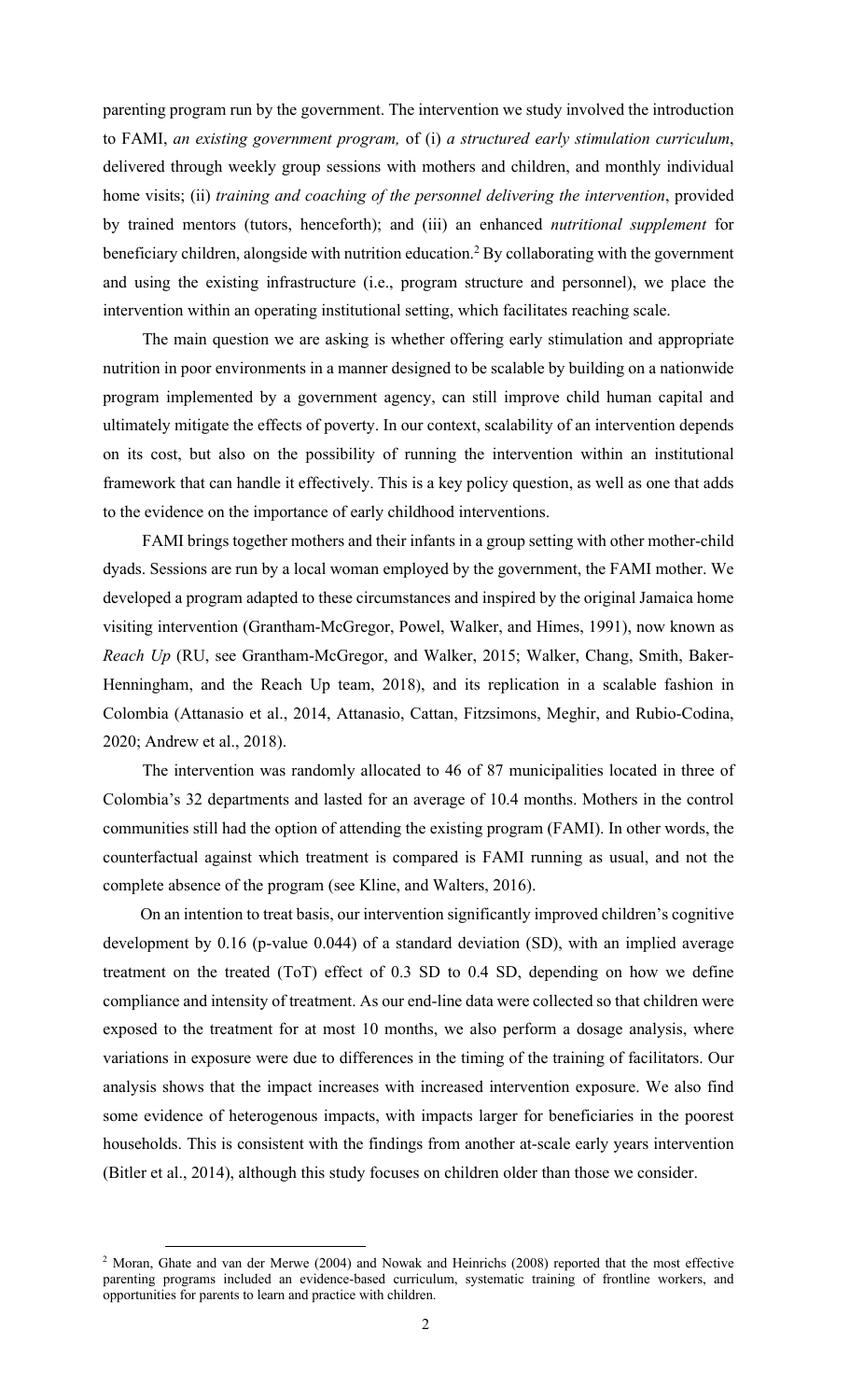Children's nutritional status also improved: the fraction of children whose height-for-age is below -1 SD declined by 0.058 (p-value 0.098) with a corresponding increase in those with height-for-age between -1 SD and 1 SD (0.068 SD increase in height-for-age, p-value=0.046).<sup>3</sup> Results on the long-term effects of nutritional interventions are scarce and generally mixed. While short-term positive impacts were sustained in Guatemala (Hoddinott et al. 2013), in the Jamaica experiment, powdered milk supplementation showed important impacts early on which faded out in the longer term (Walker, Chang, Powel, and Grantham-McGregor, 2005; Walker, Chang, Powel, Simonoff, and Grantham-McGregor, 2006; Walker, Chang, Vera-Hernandez, and Grantham-McGregor, 2011). In both studies children were stunted at baseline. In Attanasio et al. (2014), micronutrient supplementation to a population of children with no specific nutritional deficit had no effect.

In addition to the main impacts, we also explore the mechanisms through which these might have been achieved. After providing evidence that the intervention significantly increased some potential mediators, such as parental investments in children, we show that indeed parental investment can explain most of the observed impact on child development using simple mediation analysis. This finding is confirmed by the results from a structural model that accounts for the endogeneity of parental investment in the estimation—a result consistent with that in Attanasio et al. (2020).

Our findings demonstrate the potential for improving human capital in poor settings and therefore form the basis for policy in a broader set of contexts across LMICs and contribute to the limited existing literature on the scalability of ECD interventions. The evidence on the longterm impacts of parenting interventions is mainly from small efficacy trials. <sup>4</sup> However, the evidence on the short- and medium-term impacts of *scalable* or *at-scale* parent support programs—that is, interventions designed to improve outcomes for a large number of children—is scarce and inconclusive both in high-income countries and LMICs.

Relevant studies in high-income countries include Robling et al. (2016) for the evaluation of NFP in the UK, Cattan, Conti, Farquharson, and Ginja (2019) for that of Sure Start in the UK, Love et al. (2005) for Early Head Start in the US, and Hjort, Solvsten, and Wüst (2017) in Denmark. In LMICs, most of the few existing studies report on short-term impacts—such as the evaluation of the nationwide Cuna Mas Program in Peru (Araujo et al., 2019), the evaluation of a group-based intervention delivered within a nationwide conditional cash transfer (CCT) program in Mexico (Fernald et al., 2017a), program integrations within primary health clinics in the Caribbean (Chang et al., 2015) and Bangladesh (Hamadani et al., 2019), or an evaluation comparing home visits vs group delivery in India (Grantham-McGregor et al., 2020). Two exceptions, which investigate impacts approximately two years after the end of intervention activities, are the studies in Colombia, where early stimulation and supplementation were

<sup>&</sup>lt;sup>3</sup> The p-values we report are adjusted for multiple testing as explained in the main body of the paper.

<sup>&</sup>lt;sup>4</sup> Examples from the US include the Nurse-Family Partnership (NFP) (Olds, Henderson, Tatelbaum, and Chamberlin, 1986a, Olds, Henderson, and Tatelbaum, 1986b; Olds, Henderson, and Kitzman, 1994; Heckman, Holland, Makino, Pinto, and Rosales-Rueda, 2017) and the Promising Practices (Brooks-Gunn et al., 1994; McCormick et al., 2006). In LIMCs, there is the well-known Jamaica home visiting model, which provided early stimulation (play-based activities) and nutritional supplementation (powdered milk) to stunted children in slums in Kingston for 24 months and obtained large impacts on ECD outcomes in the short term that translated into improved IQ and mental health (Walker et al., 2011) and higher wages (Gertler et al., 2014) in adulthood.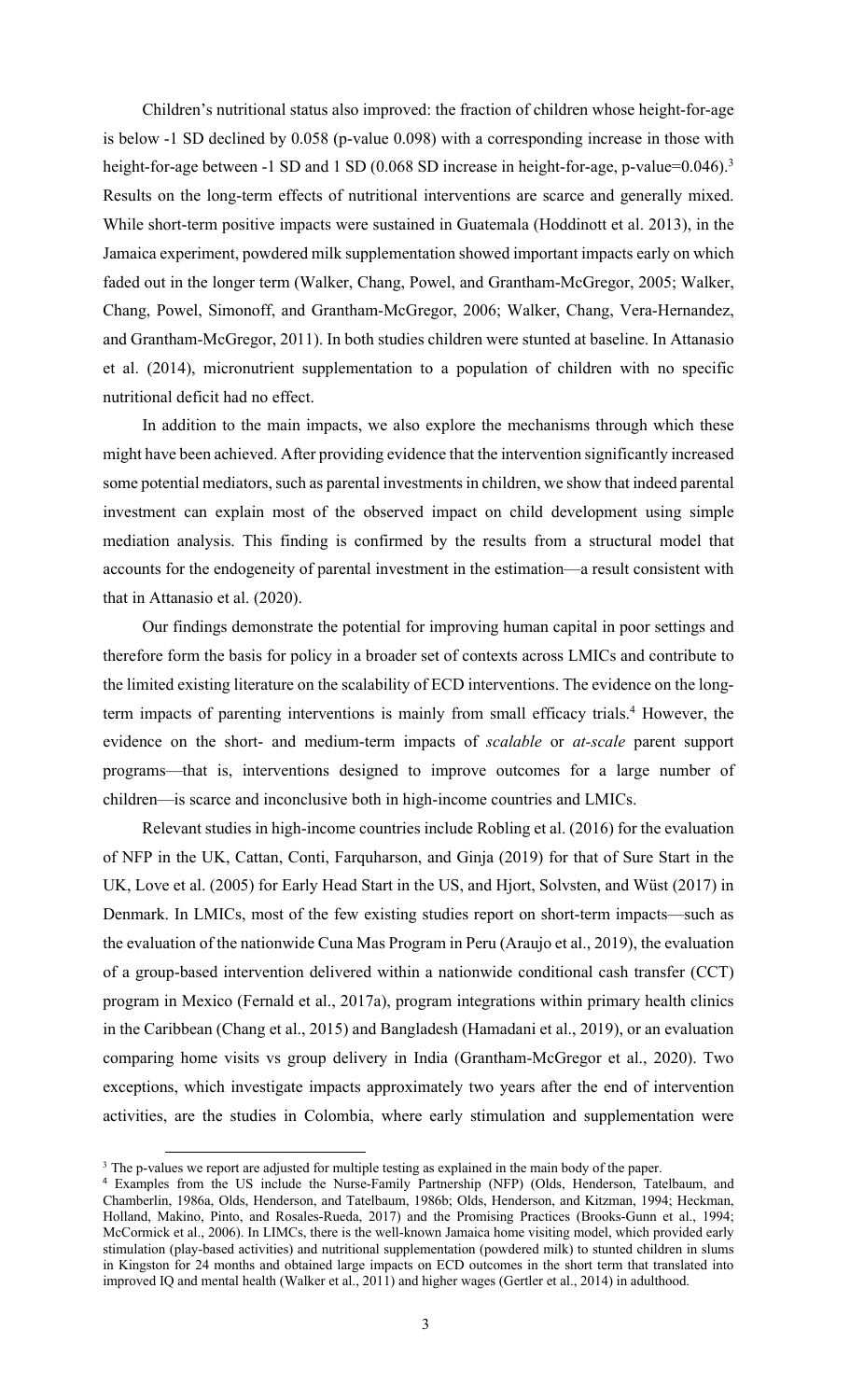delivered within the infrastructure of the country's CCT (Attanasio et al., 2014; Andrew et al., 2018); and in Pakistan, where these were integrated into an existing community-based health service (Yousafzai, Rasheed, Rizvi, Armstrong, and Bhutta, 2014; Yousafzai et al., 2016). Scalability of effective and sustainable interventions is therefore a major and salient challenge.

The evidence we present also has direct implications for the importance of safety-net programs, such as Food Stamps in the US (see Hoynes, Schanzenbach, and Almond, 2016), for child outcomes. These programs can improve nutrition for children by providing more resources to parents. We show that providing such nutritional supplementation directly (in combination with child stimulation) can be an effective way of improving children's nutritional status, implying that parents do not appear to crowd out the additional resources provided for the children, even when they are delivered for use at home, as in our case. The absence of (complete) crowding out is a key element for understanding whether such programs can work and the extent to which they do.

The rest of the paper is organized as follows. The next section describes the context, the existing program, and the add-on intervention we evaluate. In Section 3, we discuss the evaluation design and sample. Section 4 presents the empirical strategy and section 5 the main evaluation results. Section 6 investigates the mechanisms behind the impacts obtained and, finally, section 7 discusses policy implications and concludes.

# **2. Background and intervention**

The intervention that we evaluate consists in improving FAMI, an existing program run by the Colombian Family Welfare Agency (*ICBF* for its acronym in Spanish), a government institution. The fact that the innovation we are considering is grafted on a pre-existing infrastructure is important both for interpreting the size of its impacts and to provide a genuinely scalable model. In this section, we first describe the existing program and then describe the improvement that we test.

### **2.1 Description of the existing parent support program, FAMI**

The FAMI program is aimed at supporting vulnerable families during pregnancy, childbirth and early childhood with nutrition, health monitoring and childrearing. Beneficiaries are identified by their score in SISBEN, Colombia's proxy means test based on household socioeconomic characteristics and used for targeting most social policies. For the child stimulation component, the program is delivered through weekly group sessions of one hour each, and a monthly home visit of about an hour for parents of children 0-24 months of age. Group meetings take place in community spaces such as schools and churches, or the FAMI facilitator's own home. Based on ICBF's nationwide administrative data from 2013, prior to the beginning of this study, the size of each FAMI unit varies between 10 and 24 beneficiaries with a mean of 13 (SD=1.4). Approximately 80% of the beneficiaries are parents of children 0-24 months of age and 20% are pregnant women. Close to 225,000 families were FAMI beneficiaries around 2013 when this study started. FAMI mothers, the program facilitators, are local women and generally have a high school degree but no specific training on ECD. Similarly, the program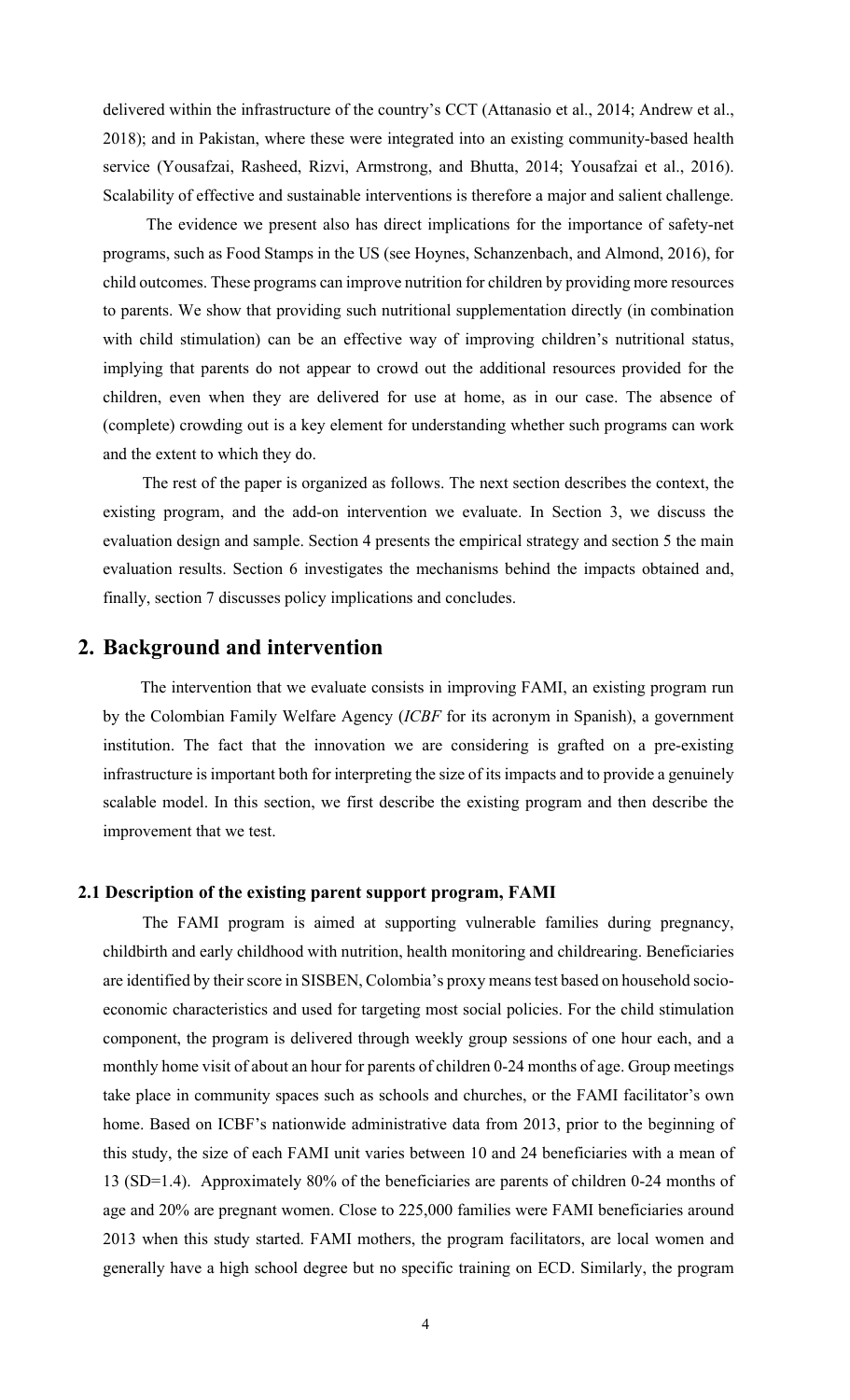has no concrete curriculum, other than some general operational guidelines and broad learning standards. <sup>5</sup> Indeed during the pilot stage we observed a rather diverse set of activities and discussions during the group sessions, with little-to-no engagement of the children. The monthly home visits were not designed around stimulation activities for the child but involved general advice to the family. The program also delivers a nutritional supplement that corresponds to 22% to 27% of the (monthly) recommended calorie intake of children younger than two and pregnant women. The average cost of the pre-existing FAMI program is \$318 US (US dollars or USD) per child per year (Bernal, 2013). Further details on the pre-existing program and on the nature of the changes we introduced are provided in Appendix 1.

### **2.2 Description of the intervention**

The intervention we evaluate aims to enhance the existing program through three complementary elements: (i) a structured early stimulation curriculum to improve child development, accompanied by pedagogical materials such as books, puzzles and toys; (ii) training and coaching for the FAMI mothers; and (iii) a larger and higher quality nutritional supplement than that previously received by FAMI participants, along with nutrition education during group sessions and home visits, and other materials such as recipe books and cards with age appropriate nutrition messages.

The stimulation curriculum was based on RU (Grantham-McGregor, and Walker, 2015; Walker et al., 2018), adapted, for the most part, to group meetings. FAMI includes, however, a monthly home visit, whose content was, again, adapted from RU. Both group meetings and home visits, last for about an hour, and aim at improving parenting practices and at introducing developmentally appropriate activities for children—in particular, activities that promote language, cognitive and fine motor development.

Mothers are encouraged to practice stimulation activities on a daily basis. Although most of the program content was delivered through the weekly group sessions, the monthly home visits were used to better tailor the activities to the developmental level of each child, and to introduce other, possibly more complex, activities. With respect to RU, the adapted curriculum added group discussions, more language activities, activities for children aged birth to 6 months, and cards with nutrition information. The program also trained mothers in sensitive and responsive parenting and appropriate behavior management, in promoting positive interactions, discouraging child mistreatment and ultimately promoting child socio-emotional development. The curriculum was designed to be delivered by facilitators without specialized knowledge of child development. For this reason, it was purposefully quite prescriptive.

Separate group meetings were offered for pregnant and lactating women with children up to 6 months, mothers with children 6 to 11 months, and mothers with children aged 1 to 2 years. However, as in practice mothers did not keep to their allocated slots, we ensured that the session would cater to children of different ages, with age-appropriate activities for all. An average of 5 mothers attended each session (min=1, max=15, SD=2.6).The curriculum involved

<sup>&</sup>lt;sup>5</sup> This approach applies to all public ECD services in the country to date. The Board for Early Childhood has emphasized the principle of curricular freedom, and national standards are intentionally broad. Program providers are expected to adapt the learning standards to their own programs.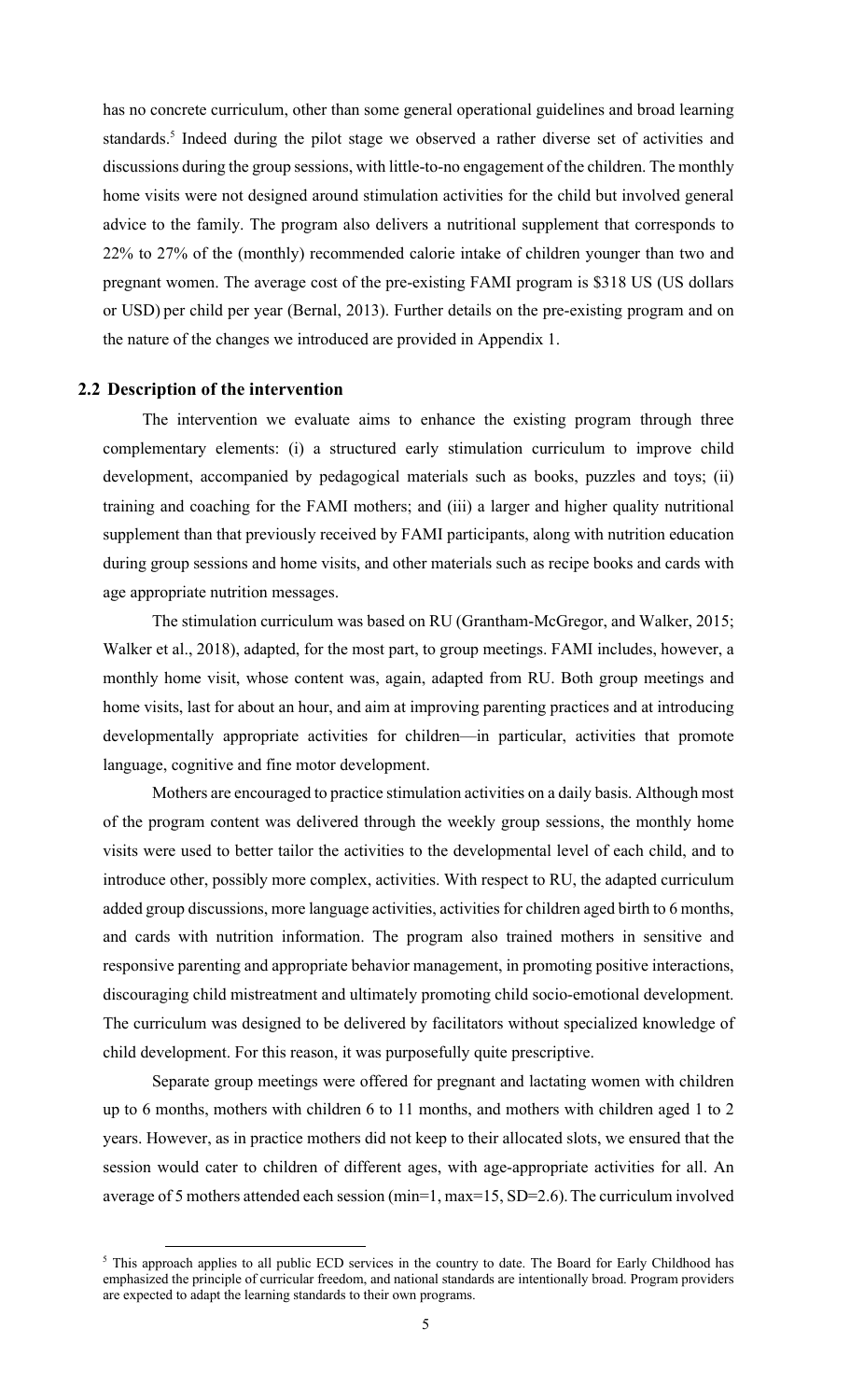materials to be used during the sessions, including age-appropriate books, puzzles, home-made toys, pictures, construction blocks and nutrition cards. The intervention also included supplementary sessions to teach mothers how to construct home-made toys with recyclable materials that could be used to practice the activities proposed at home. This way, most mothers were able to set up a toy library for home use. All materials used in the session were taken home for practice and returned the following week. 6

Pregnant women were invited to participate in all sessions and were encouraged to practice the activities along with the other mothers and their babies. However, in this study, we focus on the impacts of the intervention on children 0-24 months only.

A team of nine tutors, with college degrees in psychology and social work, trained and supervised by the research team, trained the FAMI mothers in the intervention before it started. Training was provided sequentially by town. All FAMI mothers in each given town were trained simultaneously for an average of 3.5 weeks and 85 hours.<sup>7</sup> The training involved demonstration, practice, and feedback in running the group sessions and in conducting the play and language activities with mothers and children, and in learning how to make the home-made toys. After the initial training was finalized, the tutors coached the FAMI mothers continuously throughout the duration of the intervention. In each supervision round, which took place approximately every 6 weeks, tutors observed one group session and one home visit, after which they provided feedback to the FAMI mother. Each tutor oversaw 5 towns and 19 FAMI mothers, on average. The tutors were, in turn, supervised by a program supervisor (a member of the research team) who visited each tutor every 2 months.

In short, the curriculum we introduced was intended to add both structure and content to the on-going sessions. FAMI mothers in the treatment group found the intervention to be substantially different to what was going on in the status quo, with 82% reporting they found it differed from their usual practice.<sup>8</sup>

Lastly, the intervention also included a monthly nutritional supplement which provided 35% of the daily calorie intake requirements for target children. <sup>9</sup> The nutritional content of the supplement was specifically targeted either for the pregnant mothers or to each child depending on their age—see Appendix 1 for further details.<sup>10</sup> All supplements were delivered monthly to the FAMI facilitator, who was in charge of distributing them among program participants during the first group session of each month. Families would not receive the monthly nutritional

<sup>&</sup>lt;sup>6</sup> While we received authorization from the ICBF to implement and evaluate the intervention, its deployment was not publicized.

 $7$  This was done in two stages: an initial stage of 2 weeks and a second stage of 1.5 weeks about two months later, on average. More specifically, towns with less than 5 FAMI units received 75 hours of training in 3 weeks, towns with 6 to 9 FAMI units were trained for 100-125 hours in 5-6 weeks and towns with more than 10 FAMI units received training during 150-175 hours offered during 6-7 weeks.

<sup>&</sup>lt;sup>8</sup> Specific differences with respect to how they had typically worked were: (i) practicing play activities with mothers and their children; (ii) practicing language activities with babies; (iii) making home-made toys with mothers; (iv) encouraging parents to play with their children at home; and (v) listening to parents about their achievements at home. Almost all of them (99%) reported that they would continue to use the proposed curriculum after the end of the project.

<sup>&</sup>lt;sup>9</sup> In fact, it included more than that as it allowed for a potential consumption of up to 20% of the supplement's nutritional content by other household members.

<sup>&</sup>lt;sup>10</sup> The package contained tuna, sardines, canola oil, iron-fortified whole milk (the only micronutrient included), beans, and lentils.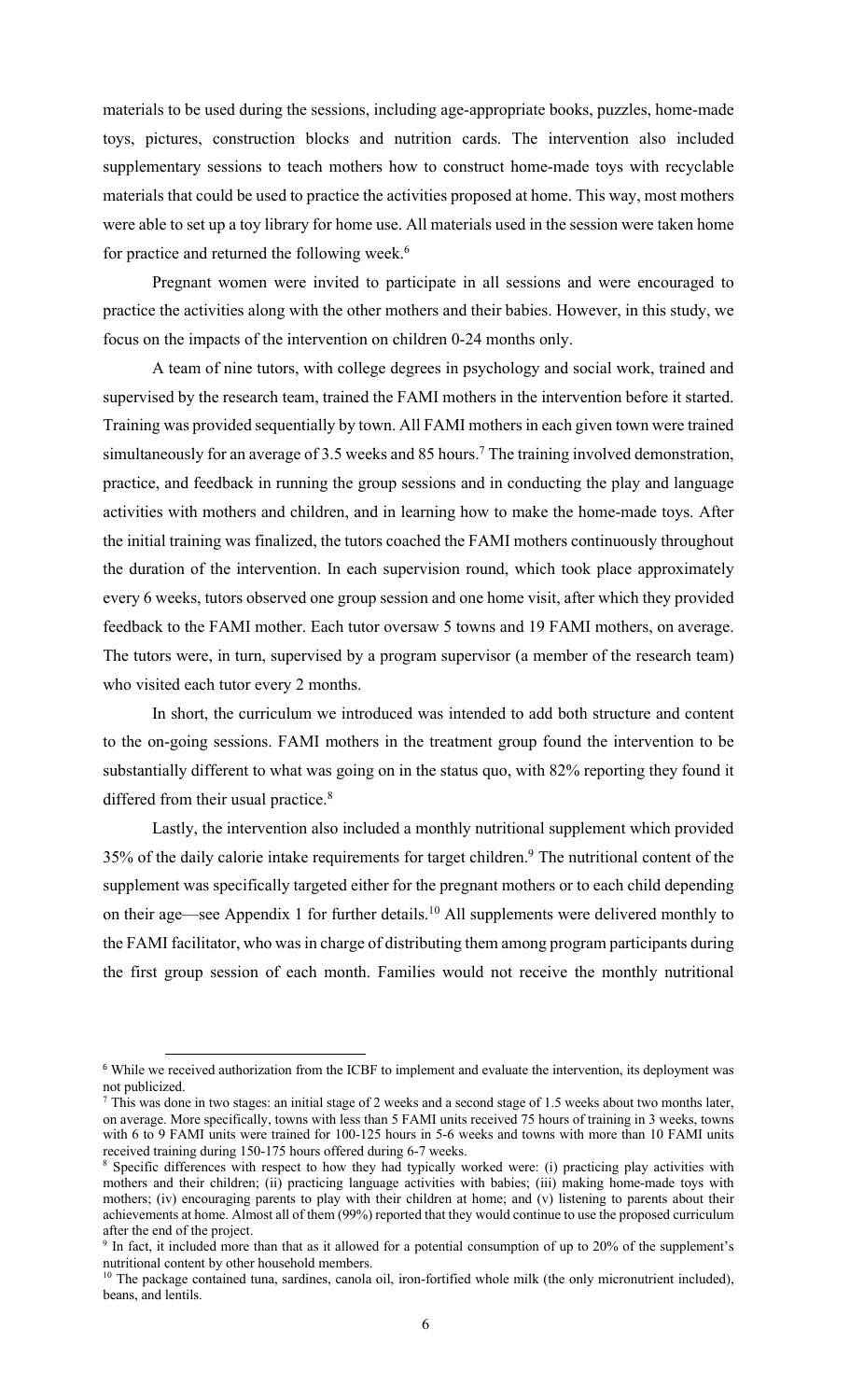supplement if they did not attend this session. So, in a way, the early stimulation component represented a conditionality to receiving the supplement.

Clearly, crowding out of other nutrition and sharing within the household is a central concern. Participants were told that the beneficiary of the supplement was the child. However, there was no way to guarantee that its content was appropriately used in the home nor the extent to which it was (exclusively) offered to the target child.<sup>11</sup> We can only provide suggestive evidence, based on the program outcomes.

| Table 1: Costs of the original program and its improvement |                          |                                      |  |  |  |  |  |  |
|------------------------------------------------------------|--------------------------|--------------------------------------|--|--|--|--|--|--|
|                                                            | US \$ per child per year |                                      |  |  |  |  |  |  |
|                                                            | Original program         | <b>Additional Intervention costs</b> |  |  |  |  |  |  |
| Materials                                                  | \$8                      | \$27                                 |  |  |  |  |  |  |
| Other administration costs                                 | \$2                      |                                      |  |  |  |  |  |  |
| Salary FAMI mother                                         | \$240                    |                                      |  |  |  |  |  |  |
| Mentoring                                                  | $\theta$                 | \$88                                 |  |  |  |  |  |  |
| <b>Total without nutrition</b>                             | \$250                    | \$115                                |  |  |  |  |  |  |
| Nutrition                                                  | \$77                     | \$209                                |  |  |  |  |  |  |
| <b>Total with nutrition</b>                                | \$327                    | \$322                                |  |  |  |  |  |  |
| <b>FAMI</b> training                                       | N.A.                     | \$11 one-time cost                   |  |  |  |  |  |  |

Table 1 presents the running cost of the existing program, in the first column, alongside the additional cost of the intervention—the improvement we evaluate—in the second column. Costs are presented by component, showing a total program cost with and without nutrition. All values in Table 1 are expressed in USD per year per child, using the exchange rate at the time of the intervention, and assuming an average FAMI size of 10 mother-child pairs.<sup>12</sup>

The cost of the intervention we are evaluating, which is relevant both for its scalability and its cost-effectiveness, should not income the cost of the original program. As shown in Table 1, a substantial part of the cost of the original program is the salary of the FAMI mothers, which does not change, as the intervention did not hire additional FAMI mothers or decreased the number of children served by each FAMI. However, a substantial component of the cost of improving the existing program is the monitoring and mentoring that the FAMI mothers now receive. This amounts to \$88 US per year per child, which covers the salaries of the tutors. For comparison, the FAMI mother salary corresponds to \$240 US per child per year. Including the \$27 US for materials yields a total cost of the coaching component of \$115 US. Excluding the nutritional component in both the original program and this intervention, the FAMI intervention we are considering increases the cost of the program by about 46%. We consider the initial facilitator training (\$11 US) as a one-off expense to be incurred in the first year. As it could benefit subsequent cohorts of children, it should be seen as an investment with some

<sup>&</sup>lt;sup>11</sup> We could not evaluate the stimulation component alone—i.e., without the nutritional component—because both were part of the original program. Dissociating them for evaluation purposes was not feasible both logistically and ethically.

<sup>&</sup>lt;sup>12</sup> This is conservative, given an average of 9.5 children younger than two per FAMI unit in the sample (plus 2.1 pregnant women); and a nationwide average of 13 (SD=1.4; range=[10, 24]), as computed using administrative data for 2013 (before the intervention started).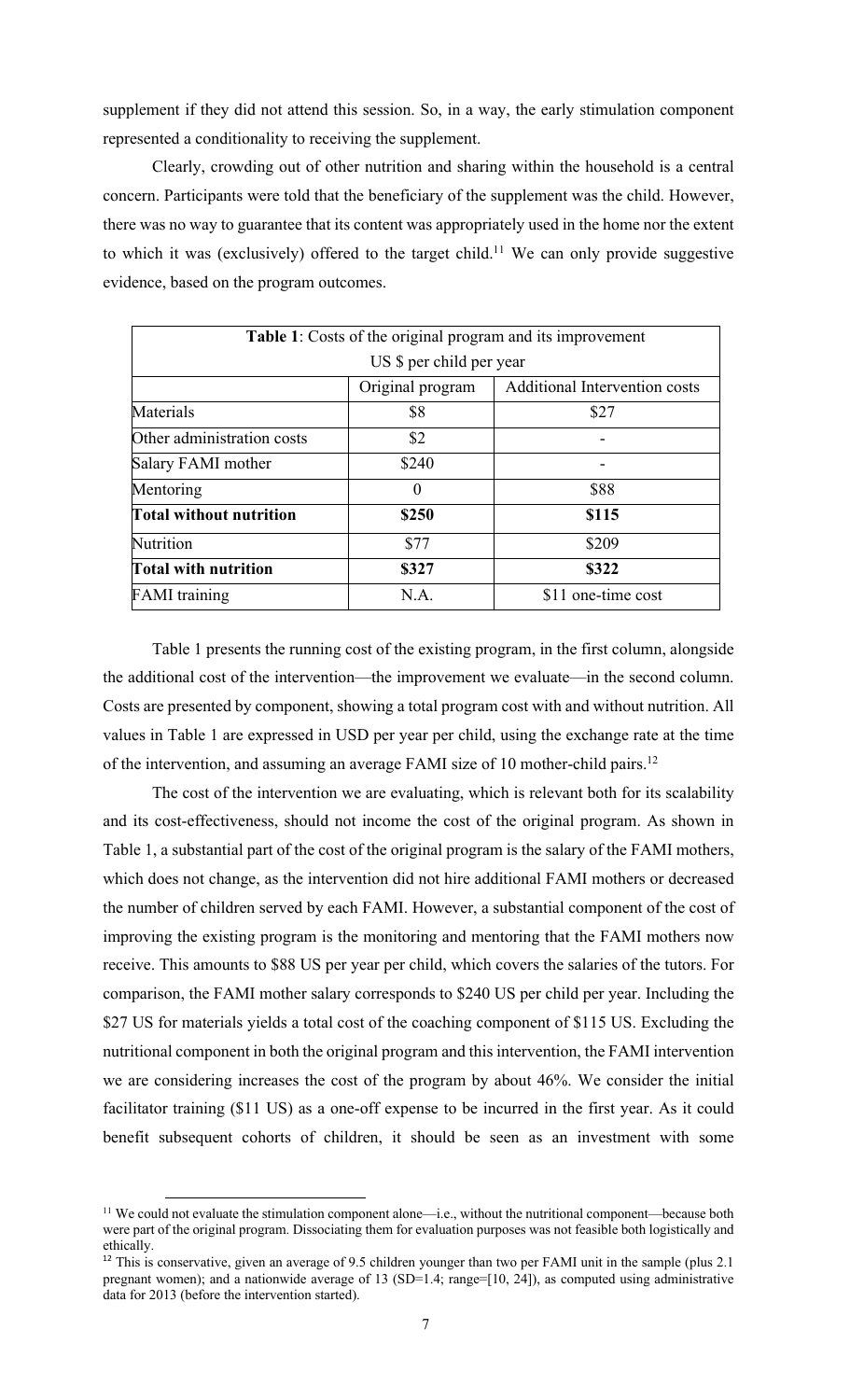durability.<sup>13</sup> The largest increase in cost comes from the added nutritional package, which costs 2.71 times more than what it regularly costs—from \$77 US to \$209 US per child per year. Overall, the total increase in the cost of the program is of \$322 US (or \$333 US adding the oneoff initial training), which effectively amounts to doubling the original cost of \$327 US per child per year. Appendix 1 offers additional details on the cost of each component; and Appendix 2 includes a more thorough discussion on costs and scalability.

# **3. Sampling design, descriptive statistics, and implementation**

The study took place between September 2014 and July 2016. At the start of the project, we prepared a pre-analysis plan and registered the trial at the ISRCTN registry (Appendix 8).<sup>14</sup> The intervention was intended to operate for 15 months between the end of 2014 and March 2016. In practice, the total duration varied by community, mainly to accommodate the initial training, and lasted an average of 45 weeks (10.4 months) with a range of 34-58 weeks. The logistics of rolling out the intervention implied a considerable amount of variation in exposure for the target children, mainly due to organizational issues.

The study towns were located in three departments in central Colombia (Cundinamarca, Boyacá and Santander). They were all chosen to have (i) fewer than 40,000 inhabitants, to avoid large urban centers; (ii) at least two FAMI units;<sup>15</sup> and (iii) no more than one unit of another public parenting program called *Modalidad Familiar* (MF) to minimize attrition towards this alternative program. MF is a public parenting program, similar to FAMI that was introduced during the first half of 2014.<sup>16</sup> The presence of MF is balanced between control and treatment sample towns, so that we are de facto estimating the effect of enhancing the FAMI program in the presence of some MF. Importantly for interpreting the results of our evaluation, the presence of MF in the study sample is minimal, with only 7% of the target children leaving FAMI to join MF. We further discuss this issue below.

Out of a universe of 135 such towns in these departments, we randomly drew 49 for the treatment group and 47 for the control. We assigned the remaining 39 towns to a randomly ordered waiting list. Towns in this waiting list were used to replace towns that had completely transitioned to the new MF program (whether in treatment or control). We could successfully replace 10 of the 19 towns that no longer ran the FAMI program, which yielded a final sample of 87 towns: 46 in the treatment group and 41 in the control group.

The average number of children younger than two per FAMI unit in the sample was 9.5  $(SD=2.9)$  and the average number of pregnant women was 2.1  $(SD=1.7)$ . This implies an

<sup>&</sup>lt;sup>13</sup> Whilst a similar argument on durability could be made for the materials, experience has taught us that their depreciation rate is quite high, as they are rotated among families. Hence, it is safe to assume that they do need to be replaced, approximately, on a yearly basis.

<sup>&</sup>lt;sup>14</sup> The trial registration is at http://www.isrctn.com/ISRCTN93757590.

<sup>&</sup>lt;sup>15</sup> This requirement is associated with the power calculations for the trial, and to facilitate the logistics associated with the training and coaching carried out by the tutors, who had to travel across various towns.

<sup>&</sup>lt;sup>16</sup> MF is similar to FAMI in that it serves beneficiaries through monthly home visits and weekly group meetings but: (1) it serves children 0-5 years of age while FAMI serves children aged 0-2; (2) it has a set-up infrastructure for group meetings (a center) while FAMI uses other community spaces or the FAMI's own home; (3) serves, on average, 45 beneficiaries as compared to close to 15 in FAMI; (4) is led by a professional and an assistant, as compared to a single person who is not required to have a college degree in FAMI; (5) offers a nutritional supplement five times larger than that of FAMI; and (6) has access to a group of professionals including a psychologist and a nutritionist who support MF activities.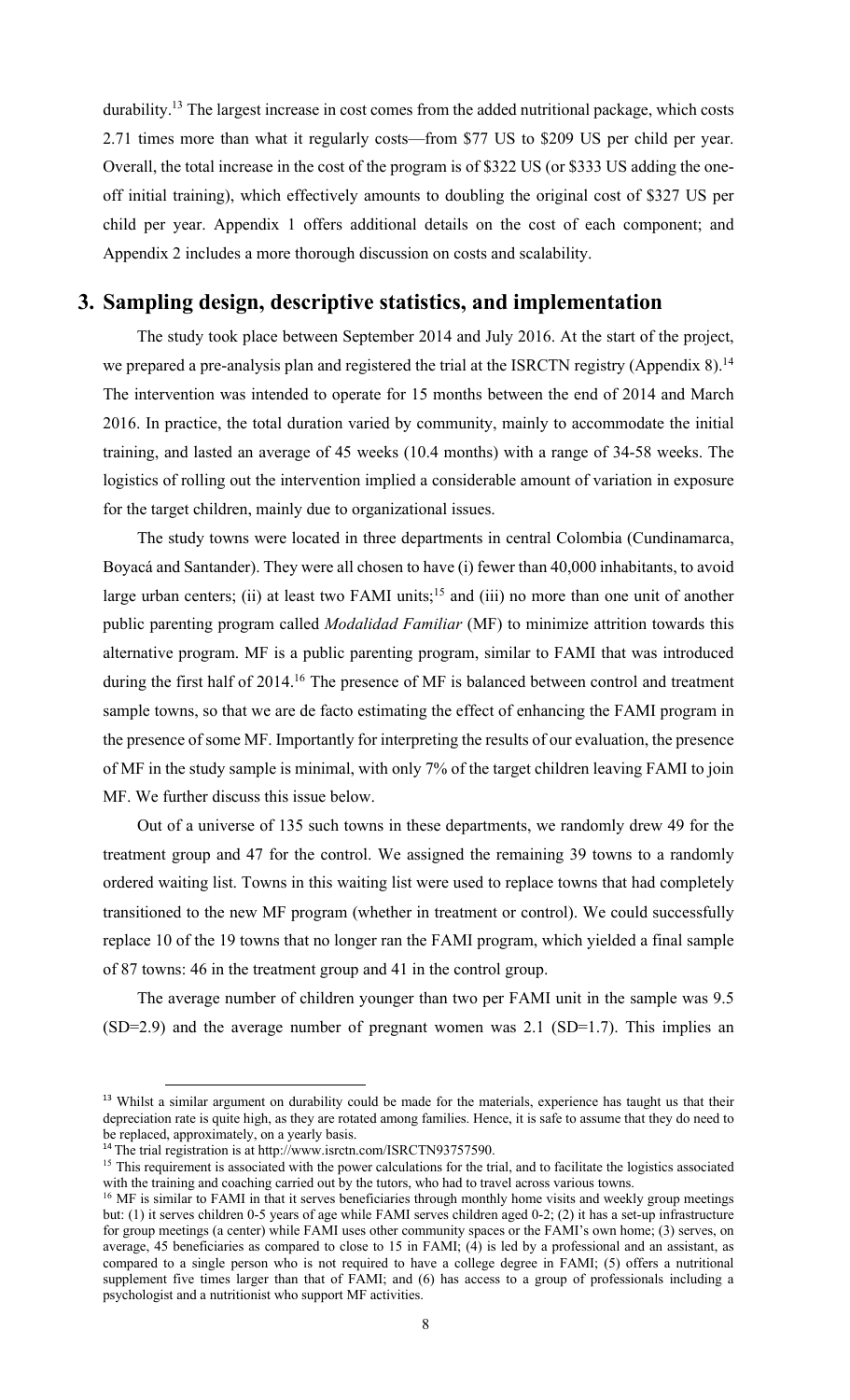average of 11.6 (SD=2.8) total beneficiaries per FAMI unit. Within each unit, we enrolled in the study all children under 12 months of age at baseline, leading to a sample of *N*=1,460 children (4.3 children per FAMI and 17 per town, on average). We chose this subsample of children in order to maximize the potential time of exposure to our intervention, before children outgrew the FAMI program at age two. Overall, a total of 702 children in 171 FAMI units in 46 towns received the treatment (our enhanced version of the FAMI program); and 758 children in 169 FAMI units in 41 towns were in the control group, and therefore continued to receive the FAMI program as usual. At follow-up, we tried to reach all children in the study sample, regardless of whether they were still attending a FAMI or not, and regardless of the length of their exposure to FAMI.

Appendix 3 provides further details on the study design including power calculations, the study flow of participants, and the geographic distribution of treatment and control towns.

### **3.1 Data**

As described in the pre-analysis plan, reported in Appendix 8, we defined a number of primary outcomes. These included measures of nutritional status—namely, externally standardized height-for-age Z-scores, constructed following the World Health Organization (WHO) standards (World Health Organization, 2006; World Health Organization, 2007); cognitive, receptive and expressive language, and fine and gross motor development, measured by the Bayley Scales of Infant and Toddler Development, third edition (Bayley, 2006); and socio-emotional development, as measured by the Ages and Stages Questionnaire: Socio-Emotional (ASQ:SE) (Squires, Bricker, and Twombly, 2009a). We chose developmental tests that have been extensively used in evaluations of early care or education and/or have been recommended for LMICs(Fernald, Pardo, Raikes, and Kariger, 2017b). These instruments were either available in Spanish, or had been previously translated, as had been used in Colombia before among similar populations. Anthropometric measures were collected in both rounds, whereas developmental measures were only collected at follow up. At baseline, children were younger than one year of age. Given the limited resources we had and how complex and expensive it is to reliably assess the development of such young children, we decided not to.<sup>17</sup>

For the analyses, we used internally age-standardized Bayley-III scores, where raw scores were standardized using the sample mean and SD calculated from weighted local smoothing regressions. We also aggregated all Bayley-III subscales using the factor model described in Appendix 4, which we interpret to reflect the child's 'cognitive' development. Children with extreme values for developmental or nutritional outcomes, according to international standards, were excluded from the analyses.<sup>18</sup>

In order to obtain an understanding of the mechanisms at play we also estimate impacts on intermediate outcomes that could have mediated the effect of the intervention on children's

<sup>&</sup>lt;sup>17</sup> Child development assessments and anthropometric measures were collected by testers with degrees in psychology and health, respectively. The remaining variables in the household survey were collected by regular enumerators, prior to the child assessments.

<sup>&</sup>lt;sup>18</sup> Specifically, we excluded 12 children who scored more than 3 SD below the mean on the Bayley-III cognitive scale (possible disability) and 15 children who were 6 SDs below the mean and 6 SD above the mean of heightfor-age (extreme observations).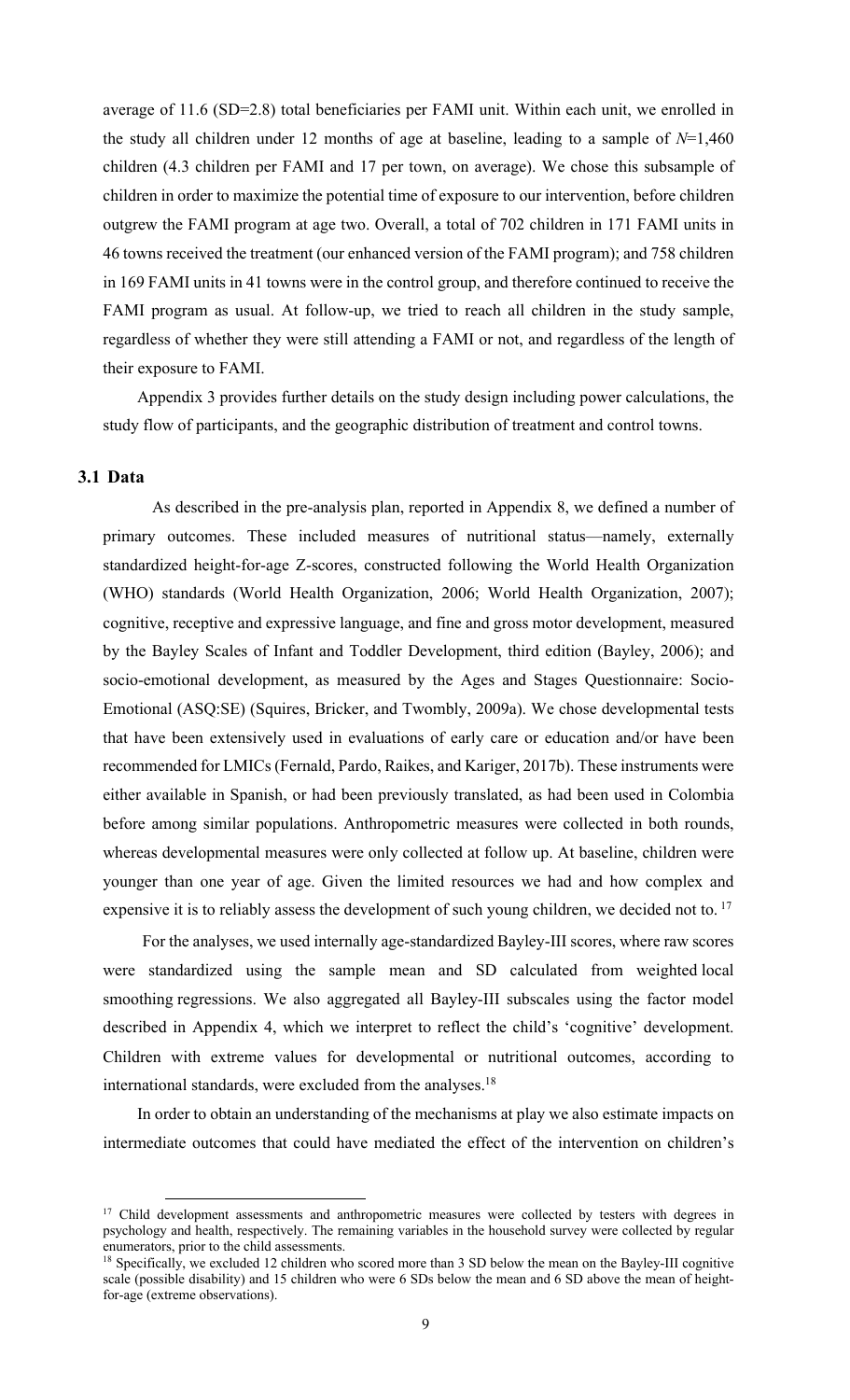developmental outcomes. In particular, we collected by maternal report, both at baseline and at follow up, information on variables that measure the quality of the home environment, maternal self-efficacy, maternal knowledge about child development, and food insecurity.

For the quality of the home environment, we used four variables constructed from items in UNICEF's Family Care Indicators (FCI, Kariger et al., 2012)—the number of magazines, books, or newspapers in the home; the number of toy sources; the number of varieties of play materials in the home; and the number of varieties of play activities the child engaged in with an adult over the three days before the interview—which were summarized in a single factor, labelled 'parental investment' and estimated using the factor model described in Appendix 4. We assessed maternal self-efficacy using the self-efficacy in the nurturing role scale in Porter and Hsu (2003). This scale contains 16 items rated on 7-point scales that pertain to mothers' perceptions of their competence on basic skills required in caring for an infant. To measure maternal knowledge about child development, we used 10-items, some selected from the Knowledge of Infant Development Inventory (KIDI, MacPhee, 1981) and some developed by the research team.

Food insecurity was collected with the Latin American Scale for the Measurement of Food Insecurity (ELCSA scale), both at baseline and at follow up. The ELCSA had been previously validated in Colombia (ELCSA Scientific Committee, 2012) and allows classifying households in four food insecurity levels: secure, mild insecurity, moderate insecurity and severe insecurity (Colombia. Presidencia de la República, 2008). In the analysis, we use an indicator which equals 1 if the household is food insecure (mild, moderate or severe) and 0 otherwise.

Detailed socio-economic household information was also collected, including maternal vocabulary scores—a proxy for maternal IQ—which was assessed on the Spanish version of the Peabody Picture Vocabulary (PPVT or TVIP, Dunn, L.M., Padilla, Lugo, and Dunn, L.M., 1986).

Finally, background information on FAMI mothers was gathered directly from them in both rounds. In addition to basic socio-demographic characteristics, we also collected their vocabulary scores and knowledge on child development using the same tests as for mothers.

### **3.2 Descriptive statistics**

Table 2 shows baseline characteristics by treatment status. At baseline, children were, on average, for both the treatment and control groups, 5.6 months of age and in about 27% of the cases the father was absent from their household. Households had two children, on average; maternal average schooling was 8.6 years; and 23% of mothers were teenagers. In 2010, the teenage pregnancy rate was 21% nationwide and 30% for young girls living in households in the poorest income quintile.

The target population was particularly poor: average household income was COP 501,000 per month (US 178) which represents 81% of the legal monthly minimum wage in 2014. Close to 70% of these households had answered the SISBEN survey for screening of social program eligibility—a good proxy for poverty—and 96% of those surveyed were deemed eligible for social programs (i.e., they scored in SISBEN levels 1 and 2). Similarly, 62% of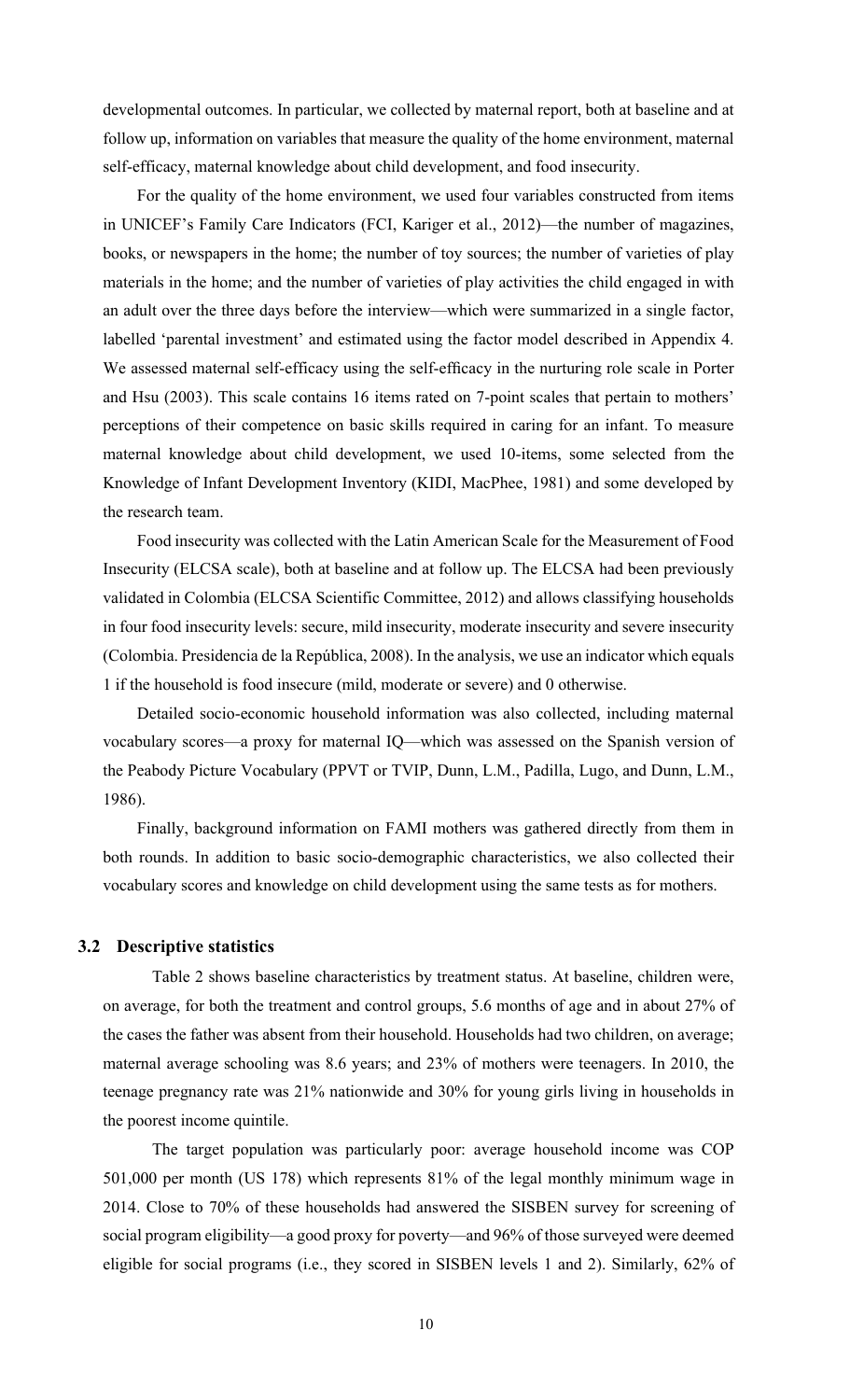households in the sample had a total income below the poverty line adjusted for household size. In 2014, the poverty rate was 42% in semi-urban and rural areas of Colombia.

|                                          | Treatment | Control | p-value | <b>RW</b> |
|------------------------------------------|-----------|---------|---------|-----------|
| Sociodemographic characteristics         |           |         |         |           |
| Child's age in months                    | 5.72      | 5.51    | 0.353   | 0.976     |
|                                          | (3.39)    | (3.26)  |         |           |
| Child's birth weight (gr)                | 3189      | 3156    | 0.442   | 0.981     |
|                                          | (572)     | (500)   |         |           |
| Maternal age (number of years)           | 26.16     | 26.47   | 0.421   | 0.981     |
|                                          | (6.84)    | (6.70)  |         |           |
| Maternal years of schooling              | 8.85      | 8.41    | 0.121   | 0.751     |
|                                          | (3.42)    | (3.31)  |         |           |
| Household Income (COP thousands)         | 526.1     | 477.2   | 0.232   | 0.930     |
|                                          | (388.1)   | (340.7) |         |           |
| Household size                           | 4.08      | 4.10    | 0.931   | 0.990     |
|                                          | (1.47)    | (1.43)  |         |           |
| Maternal PPVT (raw score)                | 22.32     | 19.76   | 0.037   | 0.379     |
|                                          | (8.53)    | (8.08)  |         |           |
| Child's gender (% male)                  | 51.9      | 50.9    | 0.729   | 0.990     |
| First born $(\% )$                       | 46.6      | 45.1    | 0.648   | 0.990     |
| Teenage mothers $(\% )$                  | 25.4      | 20.9    | 0.059   | 0.567     |
| Father present (%)                       | 69.7      | 75.1    | 0.035   | 0.379     |
| Owns home (%)                            | 37.1      | 39.6    | 0.623   | 0.990     |
| Household in poverty $(\%)$ <sup>a</sup> | 58.7      | 64      | 0.298   | 0.950     |
| Intermediate outcomes                    |           |         |         |           |
| Parental Investment <sup>b</sup>         | $-0.03$   | 0.03    | 0.625   | 0.866     |
|                                          | (0.96)    | (1.02)  |         |           |
| Maternal knowledge <sup>c</sup>          | 29.26     | 29.49   | 0.680   | 0.944     |
|                                          | (3.61)    | (3.44)  |         |           |
| Maternal self-efficacy                   | 26.50     | 26.49   | 0.974   | 0.977     |
|                                          | (5.51)    | (4.67)  |         |           |
| Food insecurity (%)                      | 50.4      | 41.9    | 0.222   | 0.520     |
| No. of observations                      | 700       | 756     |         |           |

**Table 2. Sociodemographic characteristics of children and their families at baseline** 

Note: \*\*\*p<0.01; \*\*p<0.05; \*p<0.1. Standard deviations (clustered by town) in parentheses. RW: p-values adjusted for multiple testing using the Romano-Wolf (Romano, and Wolf, 2005; Romano, and Wolf, 2016) step-down method. In this case all hypotheses in the Table are included in the RW p-value calculation. a % of households with total income below the poverty line in 2014 (\$50 US person/month). b Factor score of FCI subscales. c Only available at follow-up (raw scores presented).

The environment in which the sample children grew up is highly deprived: in terms of the home learning environment ('parental investment'), on average, these households owned 2.6 books, magazines or newspapers and 1.4 different varieties of play materials for young children in the household; and adults reported to have engaged in 2.5 different types of play activities with young children over the past  $3$  days.<sup>19</sup> For comparison, among a representative sample of low-middle-income households with children 6-12 months in Bogota (Colombia's capital city), we observed an average of 3.2 different varieties of play materials and 3.4 different types of play activities. Moreover, the median household in this sample only owned 3 books for adults.

<sup>&</sup>lt;sup>19</sup> These variables are not shown in Table 1 but correspond to the components of the FCI 'parental investment' factor.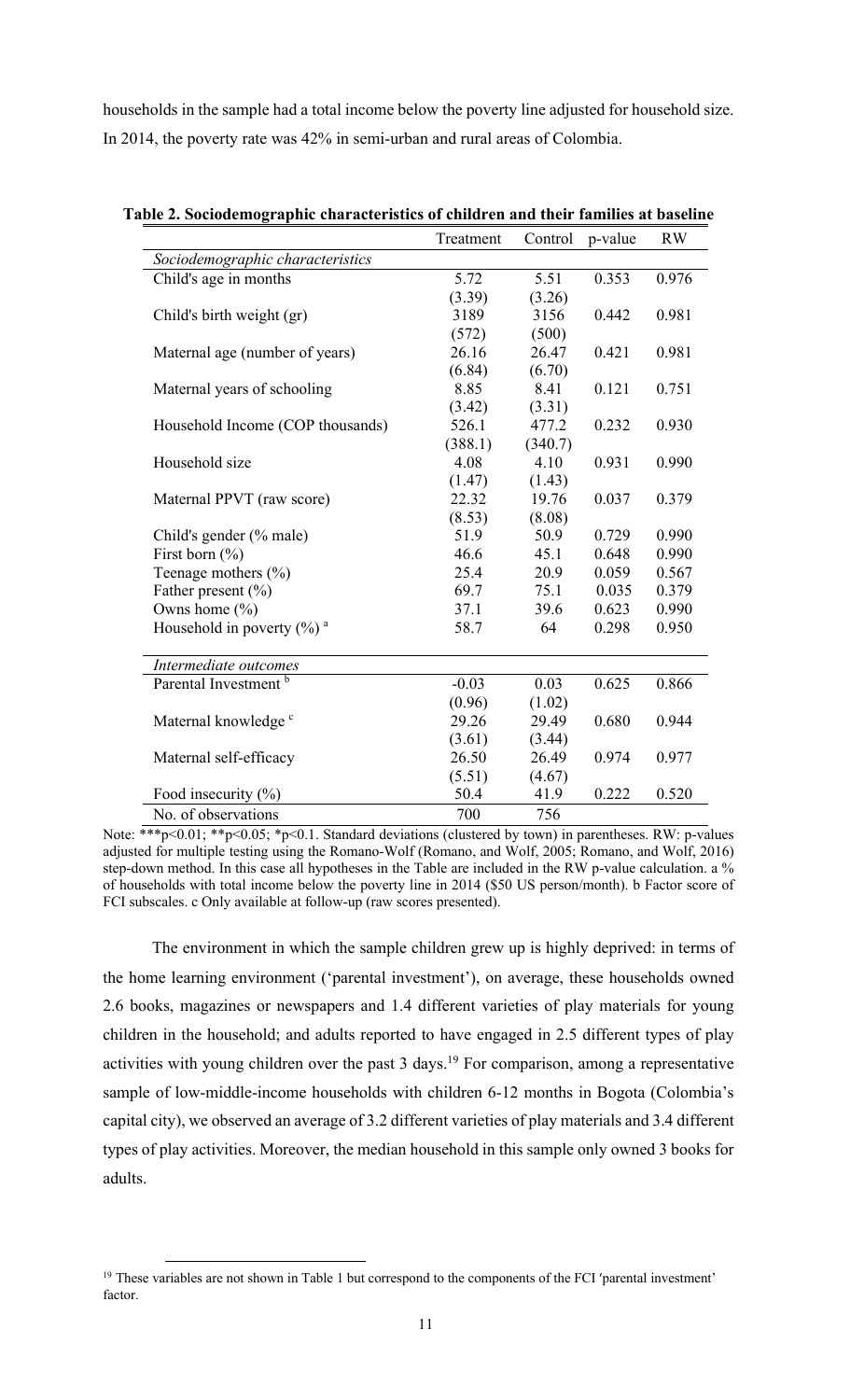|                               | Treatment | Control | p-value | <b>RW</b> |
|-------------------------------|-----------|---------|---------|-----------|
| Weight-for-age z-score        | 0.26      | 0.27    | 0.921   | 0.988     |
|                               | (1.39)    | (1.42)  |         |           |
| Length/height-for-age z-score | $-0.01$   | $-0.21$ | 0.241   | 0.856     |
|                               | (1.68)    | (1.74)  |         |           |
| Weight-for-length z-score     | 0.37      | 0.55    | 0.167   | 0.829     |
|                               | (1.59)    | (1.65)  |         |           |
| Underweight $(\% )$           | 6         | 5.1     | 0.423   | 0.936     |
| Risk of underweight $(\% )$   | 9         | 10.7    | 0.377   | 0.936     |
| Wasting $(\% )$               | 5.9       | 6.4     | 0.746   | 0.988     |
| Risk of wasting $(\%)$        | 10.6      | 8.2     | 0.159   | 0.829     |
| Stunting $(\%)$               | 9.2       | 13.9    | 0.075   | 0.574     |
| Risk of stunting $(\%)$       | 14.7      | 15.5    | 0.791   | 0.988     |
| Overweight $(\% )$            | 9.9       | 9.2     | 0.691   | 0.988     |
| Obesity $(\% )$               | 4.8       | 7.3     | 0.165   | 0.829     |

**Table 3. Nutritional status of children at baseline by randomization status**

Note: \*\*\*p<0.01; \*\*p<0.05; \*p<0.1. Standard deviations (clustered by town) in parenthesis. Adjusted pvalues using the Romano-Wolf (Romano, and Wolf, 2005; Romano, and Wolf, 2016) procedure (2,000 iterations, clustered by town) are included in the last column. All variables in the table are considered as one group of hypotheses. Underweight: weight-for-age < -2 SD; risk of underweight: weight-for-age between -1 and -2 SD; wasting: weight-for-height < -2 SD; risk of wasting: weight-for-height between -1 and -2 SD; stunting: height-for-age < -2 SD; risk of stunting: height-for-age between -1 and -2 SD; overweight: weightfor-height between 2 and 3 SD; obesity: weight-for-height > 3 SD.

In Table 3, we show averages for the baseline nutritional status of children by treatment status. Specifically, we report weight-for-age, height-for-age, and height-for-weight Z-scores, in addition to a variety of nutritional indicators by deficit or excess as identified by international standards. 12% of the children in our sample are stunted. For comparison, stunting was about 9.3% for children younger than one year of age in rural areas in Colombia in 2013 and 11.8% in urban areas (as measured in the Colombian Longitudinal Household Survey, ELCA, 2013). Table 3 also shows that an additional 15% of children were at risk of stunting—i.e., children whose height-for-age was between -2 SD and -1 SD.

|                                       | Mean<br>(Sd. Dev.) | N   |
|---------------------------------------|--------------------|-----|
| <b>Bayley</b>                         |                    |     |
| Cognitive Composite Score             | 91.98<br>(13.07)   | 703 |
| Language Composite Score              | 91.59<br>(12.31)   | 702 |
| Motor Composite Score                 | 93.97<br>(12.58)   | 701 |
| ASQ:SE                                |                    |     |
| % of children at socio-emotional risk | 0.23               | 705 |

**Table 4. Developmental outcomes of children in the control group at follow-up**

Note: \*\*\*p<0.01; \*\*p<0.05; \*p<0.1. Standard errors clustered by town in parenthesis. Bayley-III composites computed based on external standardization provided by test developers. The fraction of children at socio-emotional risk by the ASQ:SE is computed using the thresholds provided by the test developers (Squires, Bricker, and Twombly, 2009b).

In Table 4, we report the mean and standard deviation of the cognitive, language and socio-emotional development levels for the control group as measured at follow up (ages 17 to 33 months). These have been standardized with mean 100 and standard deviation 15, which is the US reference population (composite scores). Subject to all the caveats of such comparisons,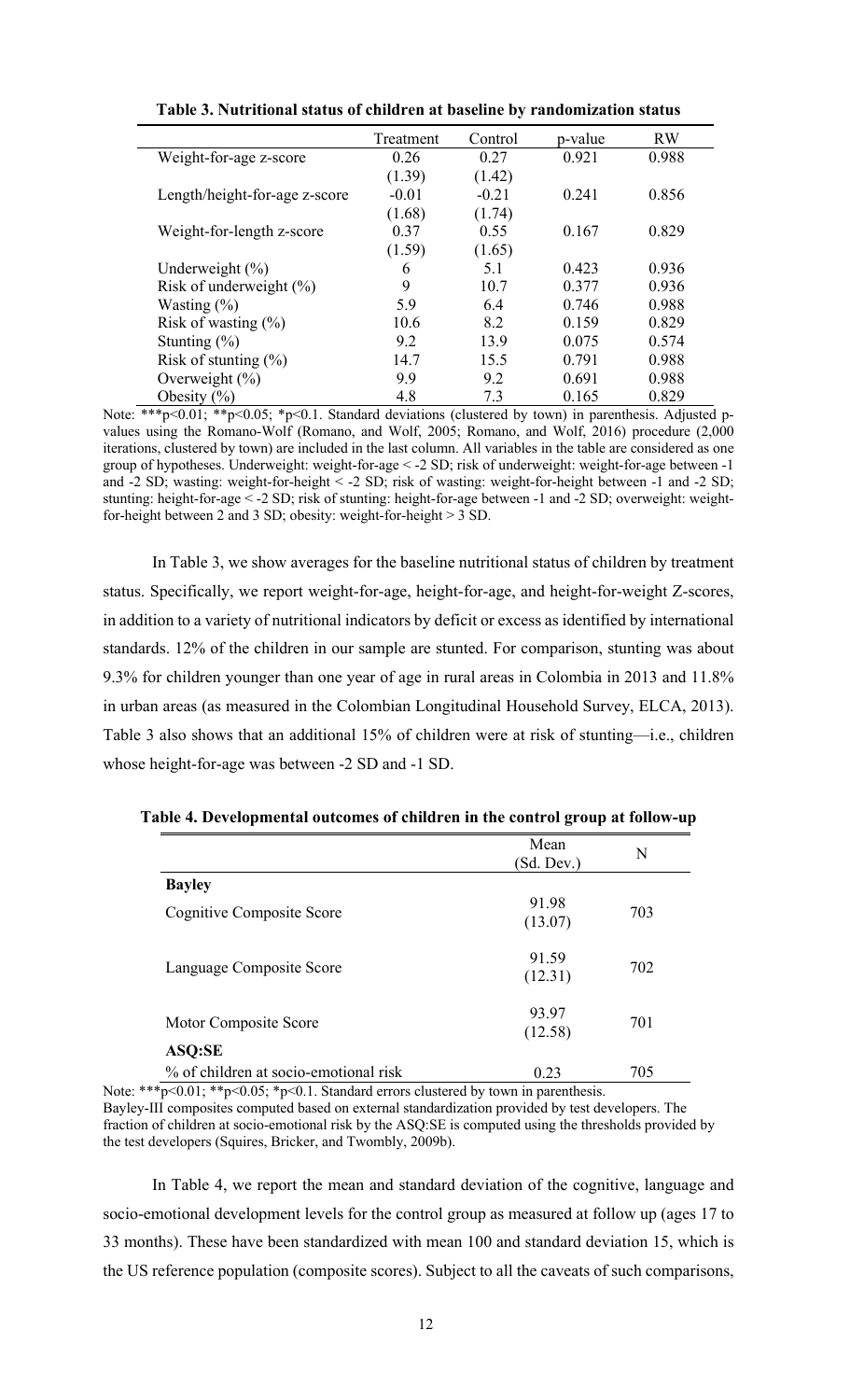this allows us to place our population relative to the expected developmental outcome under favorable conditions. The Bayley-III composite scores were 0.6 SD below the norming sample mean in both the cognitive and language scales, and 0.4 SD below in the motor scale. We also observed that 18% of children score between -1 SD and -2 SD with respect to the norming sample in cognition, 23% in language and 15% in motor development. Only about 2% to 3% would be considered at risk of developmental delay given that their composite scores are below -2 SD.

In terms of socio-emotional development, 23% of the children were at risk of developmental delay according to thresholds defined by the ASQ:SE using the test norming sample. For comparison, we know from the ELCA (2013) that 22% of children younger than two in low SES urban households were at risk of developmental delay by the same measure, 26% in high SES urban households and 19% in rural households in 2013.

Finally, in Appendix 5 we present basic characteristics of FAMI mothers by study group. On average, they were 42 years of age, had completed 13 years of education, and they had almost 12 years of work experience in the FAMI program. They had an average of 2.5 children of their own. There were no jointly significant differences between FAMI mothers in treatment and control towns.

### **3.3Attrition, Compliance and Dosage**

In both treatment and control towns, children in the sample might be 'lost' in the followup survey and/or might drop out of FAMI. The first is an attrition problem, while the latter is a compliance one. At follow up, we attempted to reassess all children, including those who dropped out of FAMI, to avoid non-random selection.

We report figures on attrition in Appendix 6 (Table 6.1). The attrition rate, of 8.6%, was slightly higher in the treatment group (10.5%) than in the control group (6.7%), although the difference is significant only at the 10% level. Children lost at follow-up were older, less likely to have a resident father at home, and more likely to have mothers with lower vocabulary (PPVT) scores. Moreover, as shown by the interactions of the treatment indicator with observables, attrition affected slightly the composition of the treatment and control samples (third column of Table 6.1). While the attrition differential between treatment and control towns was not very large, in Appendix 7, we discuss how we deal with the potential bias that it could introduce to our impact estimates. Furthermore, there we show that attrition does not bias our main findings.

Children who dropped out of the FAMI program between baseline and follow-up, if found, were interviewed at follow-up and their families were asked for the reason to leave FAMI. 47% reported that they outgrew the program eligibility age, 40% that they started attending a different ECD public program (12% a parenting program and 28% a childcare program), and 13% reported to have moved to another municipality. In Tables 6.2 and 6.3 in Appendix 6, we show that the treatment slightly reduced the probability of dropping out of FAMI for an alternative program and is not related to the probability of attending MF*.*

If age-eligible, a family could have attended a maximum of 44 weekly group sessions and received 11 monthly home visits during the study period. In terms of effective attendance,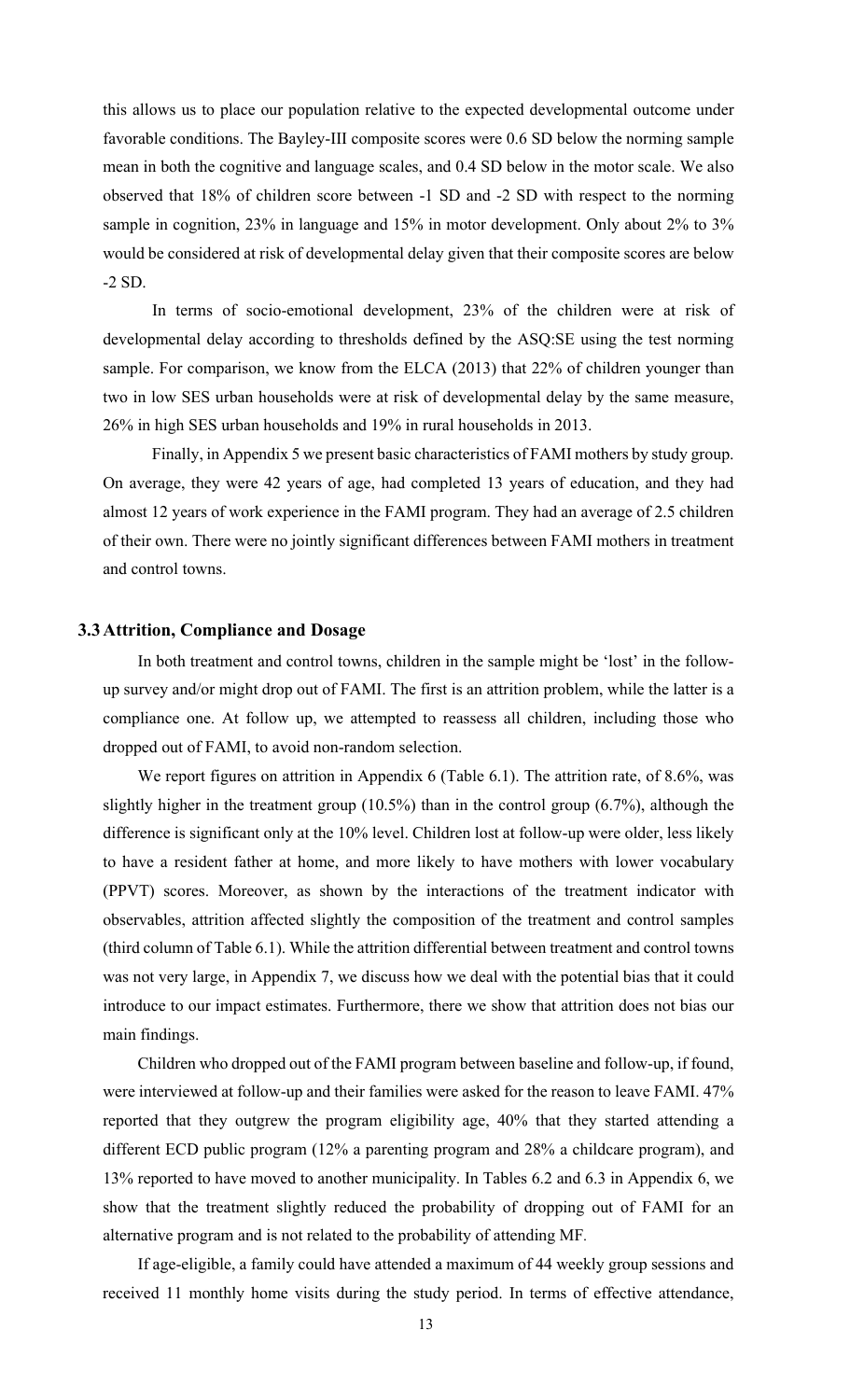77.5% of all children in the treatment group assessed at follow-up participated in at least one FAMI pedagogical activity (group session or home visit), while the rest did not attend any at all. Information on participation to specific activities was collected as part of the supervision protocol of the enhanced intervention and therefore is only available for the intervention group. In Figure 6.1 in Appendix 6 (graphs a. and b.), we show the distribution of children in the intervention group by total exposure to the pedagogical component of the program. Conditional on having attended at least one session, the median number of pedagogical activities attended was 28 out of a total of 55.20

On the main reasons why parents found it difficult to attend group sessions or receive home visits, close to 38% reported child illness, 15% reported maternal illness, and 19% reported conflict with other commitments. An additional 12% reported difficulties in finding or being able to afford transportation to the meetings and 10% reported bad weather. The remainder reported other reasons. Children with lower program attendance were older, less likely to live with their fathers, and had younger and more educated mothers. Whilst they exhibited better learning environments at home, they were exposed to higher verbal or physical punishment (Table 6.4 in Appendix 6).

Regarding, the nutritional component of the intervention, close to 29% of children in the treatment group did not receive any nutritional supplements and those who received at least one, received 9.8 supplements on average (SD=3.6) out of a maximum of 14 (Appendix 6, Figure 6.1, graph c). As the supplements were delivered by the FAMI mother during the first group meeting of each month, non-attendance implied that a beneficiary might not receive the supplement. We cannot verify if and how the nutritional supplement was used at home or the extent to which it was shared within the family.

Compliance with both components of the program largely overlapped the same subsamples of children. In particular, 69% of children in the treatment group received at least one nutritional supplement and attended at least one session, 19% did not receive any nutritional supplements nor attended any sessions, 8% attended at least one session but did not receive any nutritional supplements, and 4% received at least one supplement but never attended sessions (Figure 6.1, graph d. in Appendix 6).

# **4. Estimating average impacts**

For each outcome of interest, we estimate *Intent to Treat* (ITT) effects on children's development using the regression:

$$
Y_{isl,1} = \beta_o + \beta_1 T_{sl} + \delta' X_{isl,0} + F_{l,0} \sigma + D_0 \theta + Z_{isl,1} \rho + \varepsilon_{isl,1}
$$
 (1)

where  $Y_{i s l, 1}$  is an outcome of interest for child *i* in FAMI unit *s* in town *l* at follow-up ( $t=1$ );  $T_{s l}$ is a dummy equal to 1 if the FAMI unit  $s$  in town  $l$  was in the treatment sample.  $X_{i s l, 0}$  is a set of baseline child and household characteristics, including child's age, gender, and weight-for-

<sup>&</sup>lt;sup>20</sup> Some other children in the treatment group might have dropped out of the FAMI program between baseline and the beginning of the intervention, due to the time elapsed to complete the training of the FAMI mother (up to four months). These children, therefore, would not have attended any of the enhanced sessions.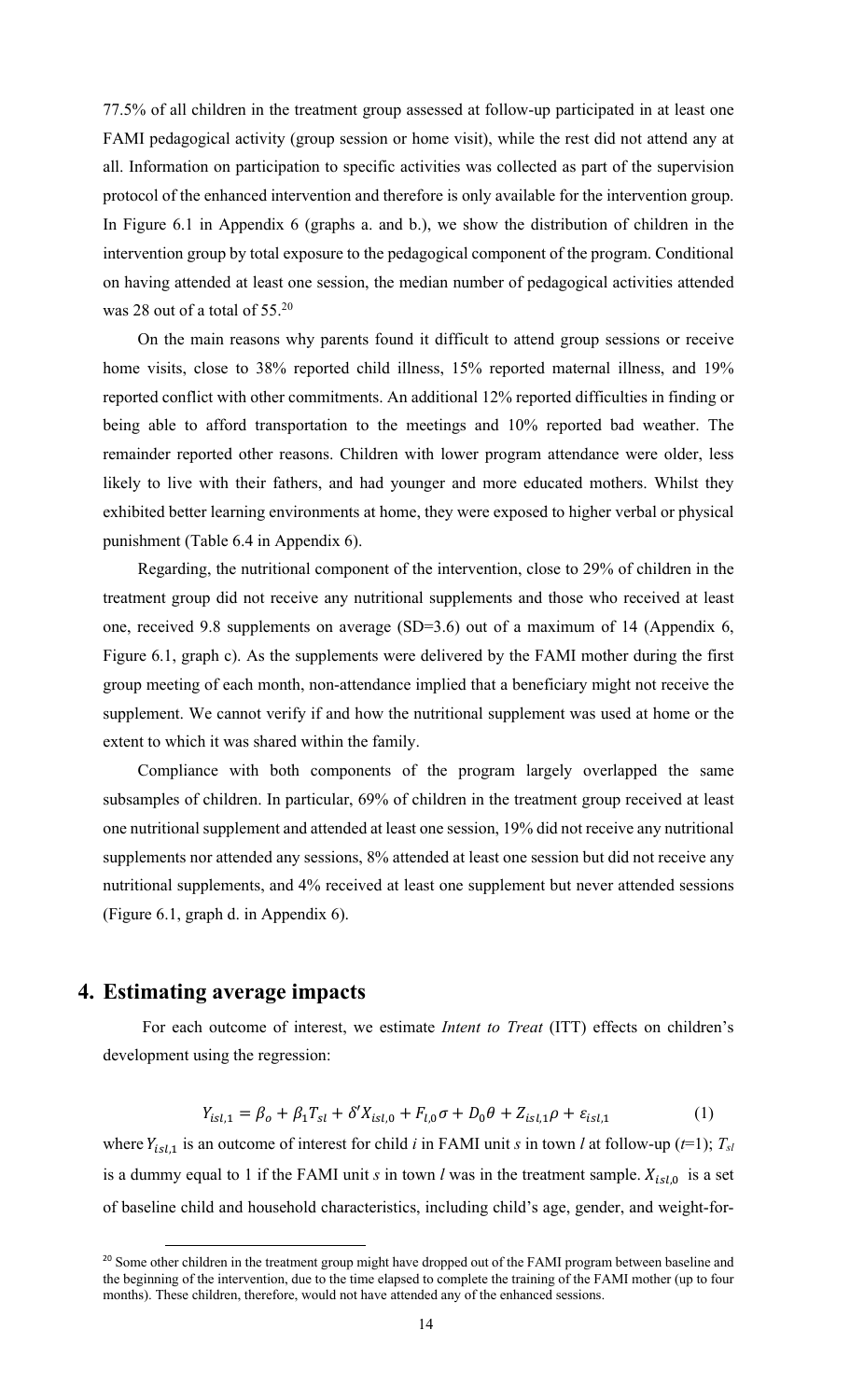age and height-for-age z-scores, the household's wealth index, maternal PPVT scores (to proxy for maternal IQ) and an indicator for the mother being an adolescent. These are included to improve efficiency and to correct for any minor baseline imbalances caused by attrition.<sup>21</sup> Finally,  $D_0$  represents a set of department fixed effects, which control for regional differences,  $Z_{isl,1}$  is the vector of tester or interviewer dummies, and  $\varepsilon_{isl,1}$  is the residual term. We cluster standard errors of the estimates at the town level, which is the unit of randomization.

The presence of the MF program in the town does not bias our impact estimates. MF was in place before randomization and our sample of children was drawn from those attending the FAMI center at baseline before randomization. Moreover, as documented in Appendix 6, treatment did not affect the probability of switching to MF and it only affected that of switching to other alternatives marginally*.*

In addition to average impacts, we look at impacts across the distribution of outcomes and also analyze the possibility of heterogeneous impacts in two ways. First, we consider the entire distribution of the outcomes of interest in the treatment and control samples and test for differences in these distributions using the Anderson-Darling statistics (Anderson, and Darling, 1952).<sup>22</sup> Second, we re-estimate equation  $(1)$  for subgroups in the evaluation sample. In particular, we divide the sample by wealth, as measured by a household wealth index, by mother's education and by child's gender.

# **5. The impact of the improved FAMI**

For most outcomes, we measure impacts in terms of SD units of the variable of interest in the control group. We also include the 95% confidence interval, the standard p-value for twotailed null hypotheses and the Romano-Wolf stepdown p-values adjusted for multiple hypotheses testing for the specific group of hypotheses presented in each table. The Romano-Wolf procedure was performed using 2,500 bootstrap replications and clustering by town.

### **5.1 Main impacts**

In Table 5, we report the average impacts of the intervention on the Bayley-III factor for a summary measure of overall development; the ASQ:SE for socio-emotional development; and the height-for-age Z-score for nutritional status. In subsequent Tables, we present results for more disaggregated measures of these outcomes. Impacts are computed, regardless of whether children actually attended the program or how many times they attended, that is, these are OLS estimates of equation (1) or ITT.

The effect of the program on the Bayley-III factor was 0.163 SD and it is statistically significant at the 5%, after adjusting for multiple hypotheses testing for the three primary outcomes in the table. We find no significant average impact of the program on socio-emotional development or height-for-age Z-scores. Socio-emotional development is part of the set of

<sup>&</sup>lt;sup>21</sup> Item non-response in baseline covariates is not correlated with treatment status. Thus, we imputed missing covariate values with the average of the non-missing observations and accounted for this imputation with a dummy variable in equation (1). The exact fraction of imputed observations varies by covariate up to a maximum of 6.8%.  $22$  Such a test is considered more powerful to detect differences in the tails of the distribution than the Kolmogorov-Smirnoff test (Engmann, and Cousineau, 2011).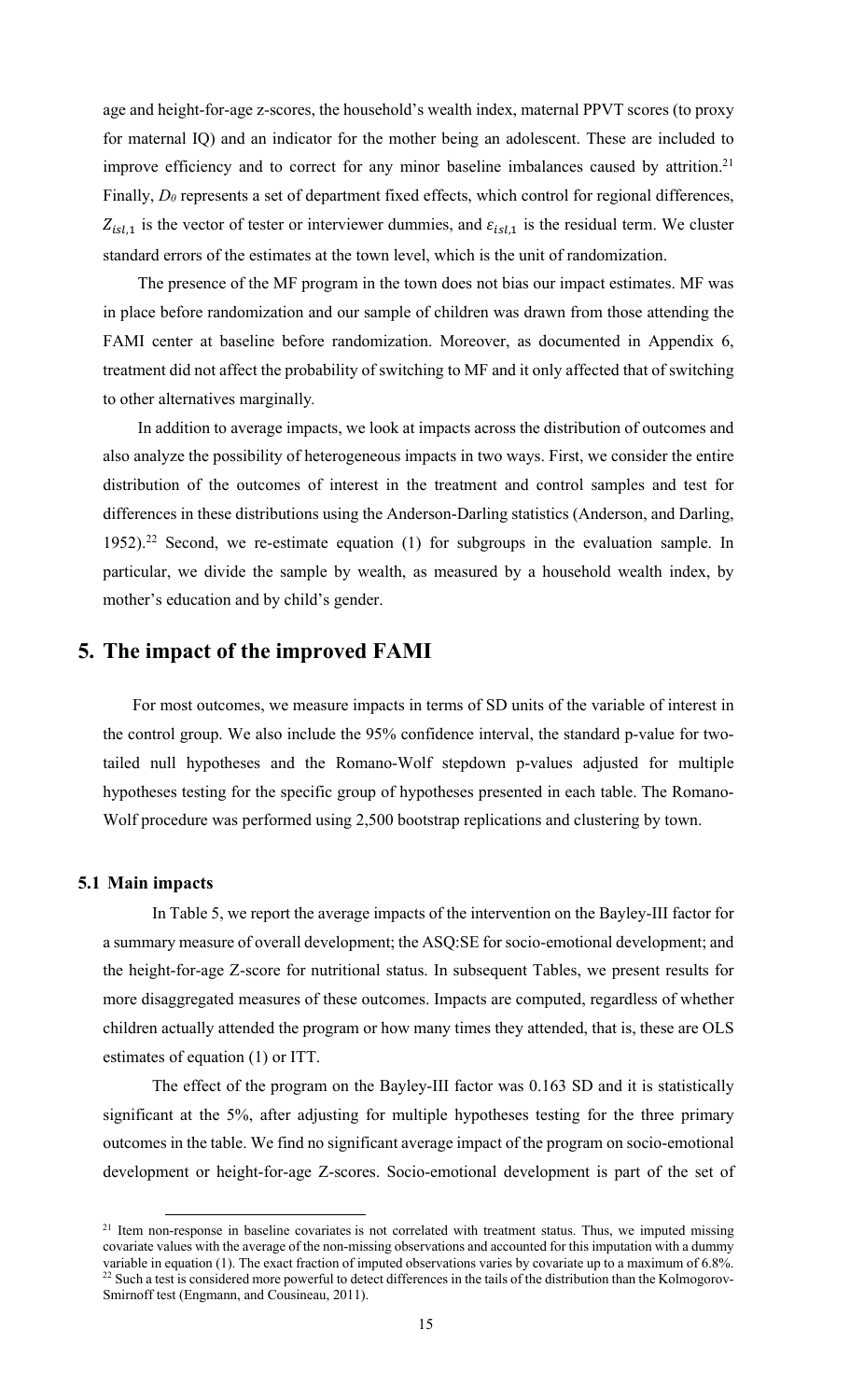potential outcome variables as the program also aimed at training mothers in sensitive and responsive parenting and appropriate behavior management. However, the curriculum had a stronger focus on cognition and language through the demonstration and practice of specific activities, which might explain the lack of effect on socio-emotional development.<sup>23</sup> We discuss further the results on nutritional status below.

| <b>VARIABLE</b>           | Impact<br>$(95\% \text{ CI})$ | <b>P</b> Value | <b>RWP</b> Value |
|---------------------------|-------------------------------|----------------|------------------|
| Bayley-III Factor         | $0.163^{(+)}$                 | 0.015          | 0.044            |
|                           | (0.035, 0.290)                |                |                  |
| <b>ASQ:SE Total Score</b> | 0.021                         | 0.722          | 0.699            |
|                           | $(-0.096, 0.139)$             |                |                  |
| Height for age Z-Score    | 0.078                         | 0.190          | 0.335            |
|                           | $(-0.038, 0.195)$             |                |                  |

**Table 5. Impact on children's outcomes**

Note:  $^{(+)}$  p<0.05 based on Romano-Wolf adjusted p-values (RW, Romano, and Wolf, 2005; Romano, and Wolf, 2016), as we consider 3 simultaneous hypotheses for children outcomes. 95% confidence interval in parenthesis for two-tailed tests. Standard errors clustered by town. Covariates included: child's gender, household wealth index, maternal PPVT score, teenage mother and baseline weight-for-age and height-forage Z-scores. Bayley-III factor is a factor score of the five age-standardized Bayley-III scales. ASQ:SE total score is the age-standardized ASQ:SE score.

As mentioned, the impacts in Table 5 are measured in terms of SD of the outcome of interest in the control group. An alternative meaningful metric would be the fraction of the gap in the outcome of interest that the estimated impact represents in a reference population. To perform such an exercise, we use a subsample of children analyzed by Rubio-Codina, Attanasio, Meghir, Varela, and Grantham-McGregor (2015). The authors considered a sample of about 1,400 children aged 6 to 36 months living in families representative of the bottom 85% of the wealth distribution in Bogota and estimated a difference in the Bayley-III cognitive scale of about 0.8 SD between those in the top and the bottom 25% of such wealth distribution, which correspond roughly to the  $17<sup>th</sup>$  and the  $68<sup>th</sup>$  percentile of the entire population in the city. To make the Bogota and the FAMI samples comparable, we estimated a factor model using both samples simultaneously, but limiting the Bogota sample to children of the same age as the FAMI children. We used the Bayley-III cognitive scale, available in both samples, as an anchor and imposed a loading factor normalized to 1. We find that the developmental levels of FAMI children are similar to those of children in the bottom 10% of the Bogota sample and the impact of the intervention equivalent to closing the gap between children in the top and bottom wealth decile by 23%.

The size of these effects is not negligible, especially if we take into account that the intervention lasted on average no more than 45 weeks and attendance was incomplete (77.5% attended *at least one* session). It also compares favorably to the impacts of nearly 0.26 SD obtained in Attanasio et al. (2014), which was a one-on-one weekly home visiting program that lasted for 18 months with very high compliance rates.

**The role of attrition.** As discussed earlier, there has been some attrition, which is differential between the treatment and control groups, even conditional on observables. To

<sup>&</sup>lt;sup>23</sup> Note also that the measures used to capture socio-emotional development might not be very precise.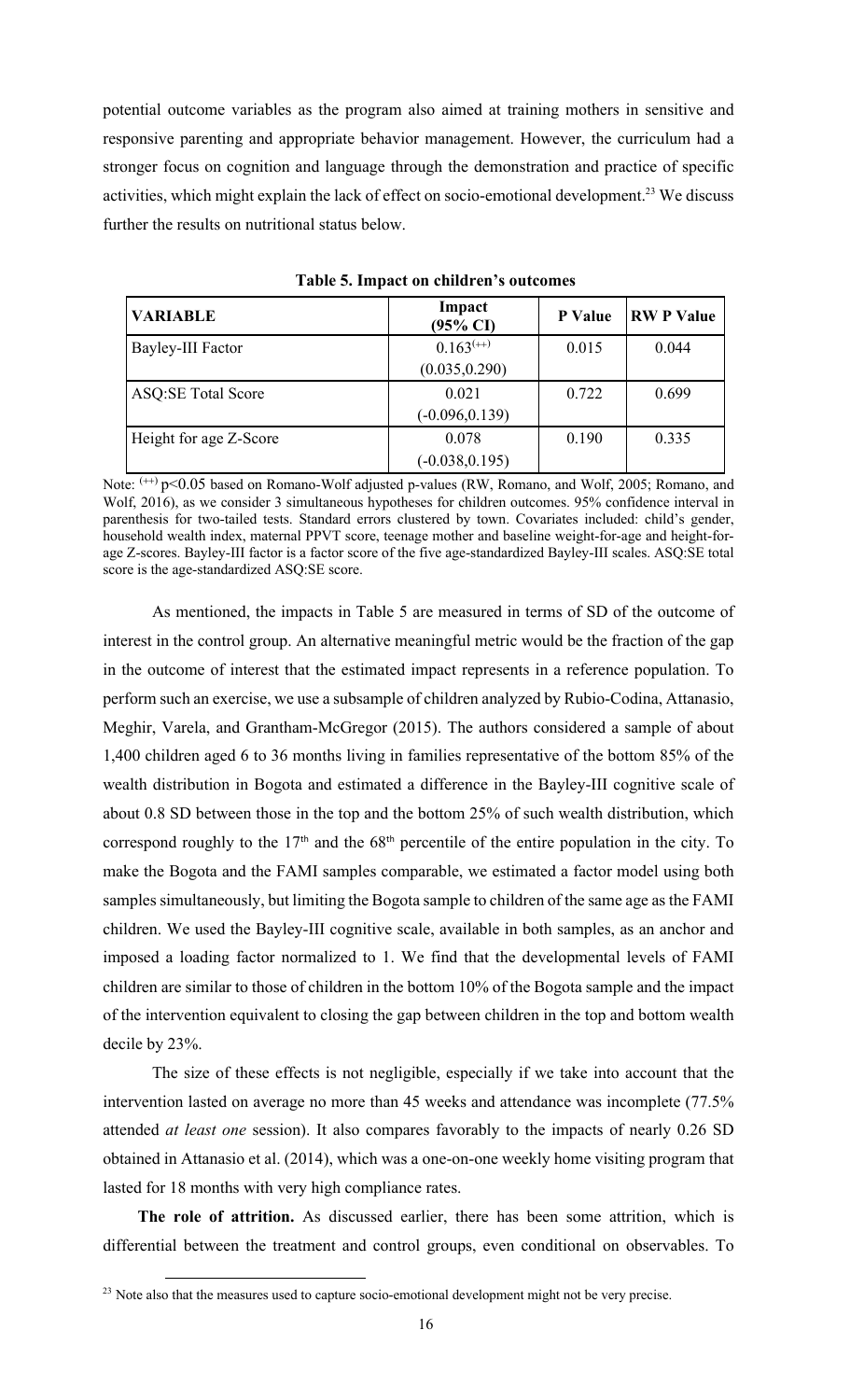assess the possible bias caused by this, we estimate a selection model where attrition is a function of baseline characteristics as well as indicators for the identity of the interviewers assigned to households at baseline and follow-up. The identity of the interviewers explains attrition presumably because of differing quality among them. Furthermore, as interviewers were allocated randomly across towns making their identity orthogonal to individual characteristics, their identity is a valid instrument. We also need to assume that the identity of the interviewers is unrelated to children's outcomes, which is reasonable since those administering the Bayley-III test were different people to the interviewers collecting the household survey. The attrition equation is estimated jointly with the outcome equation. The results are reported in Table 7.1 in Appendix 7 and show that our conclusions are not sensitive to correcting for such non-random attrition.

### **5.2Treatment on the Treated and dosage effects.**

**Treatment on the Treated effects.** Since non-compliance with the program is one sided, we can use instrumental variables to identify the effect of Treatment on the Treated (ToT), using the random assignment to treatment as an instrument. There are, however, many different ways of thinking of the intensity of the program. If we measure effective participation as the fraction of children who attended at least one of the pedagogical activities of the program (i.e., a group session or a home visit), which is 77.5%, then the ToT on the Bayley-III factor is 0.21 SD. If, instead, we measure effective participation as the fraction of children in the treatment group who attended at least the unconditional median number of sessions (i.e., 21 out of 55 total), which is 53.2%, the ToT on the Bayley-III factor is 0.30 SD. Finally, if we define effective participation as the fraction of children who attended the median number of pedagogical activities conditional on having attended at least one (i.e., 28 sessions), which is 38.6%, then the ToT effect is 0.42 SD.<sup>24</sup> Thus, the potential effects are large even for a reasonably short intervention, delivered in groups. To realize such potential compliance, we would need to improve our understanding of the factors that drive attendance and whether parents misperceive the returns of the program in terms of child development. This is a key area of further research.

**Dosage effects.** By the time follow-up data were collected, the FAMI intervention had been running for about 10 months. This short interval was dictated by budgetary considerations. As discussed in section 2, the intervention involved training the FAMI mothers for about 3.5 weeks. The trainers, divided in several groups, covered all treatment towns in about 2 months. The end-line data collection itself extended for about two months. The combination of these two factors meant that by the time the outcomes were measured the potential intervention dosage that children could be exposed to in the various treatment communities varied considerably, between 34 and 58 weeks. We define potential dosage of the intervention as the number of sessions that could have been attended during the period comprised between the date

<sup>&</sup>lt;sup>24</sup> There is an additional complication in estimating ToT effects from the ITT impacts we report. As we mentioned above, our estimate represents the impact of the improved FAMI relative to the standard FAMI (status quo), which is attended by the children in the control group. Presumably, there are also compliance problems in the control program on which, unfortunately, we do not have data. The ToT estimate we have discussed should be interpreted as the impact of a fully compliant improved FAMI over the business-as-usual FAMI in which compliance does not change.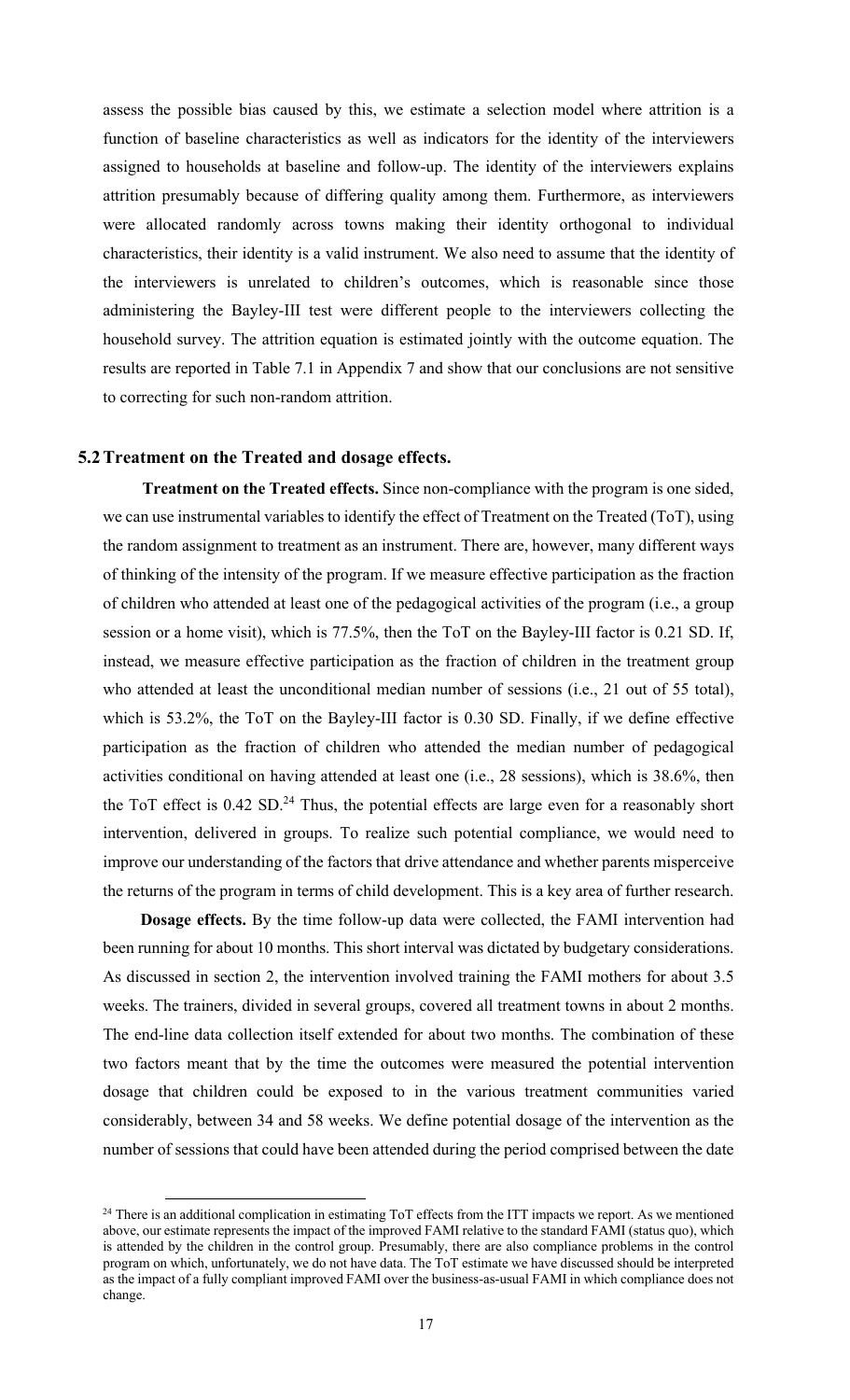in which the children were assessed at end-line and the date at which the training had been completed, divided by 10. For the control sample, dosage is fixed at 0. As this measure of dosage was determined by logistical considerations, it is very likely to be uncorrelated with child development outcomes and thus we assumed it is exogenous.

To corroborate this assumption, we test whether dosage correlates with a number of village variables within the treatment group. The results do not show any discernible correlation (see Table 6.4 in Appendix 6). Furthermore, we add to the observable controls in equation (1) a variable that measures the difference in days between follow up and baseline data collection rounds. This difference was also driven by similar logistic considerations but does not correlate with our measure of dosage.

Given this evidence, we modify equation (1) in the following fashion:

$$
Y_{isl,1} = \beta_o + \beta_1 \text{Dos}_{sl} + \delta' X_{isl,0} + F_{l,0} \sigma + D_0 \theta + Z_{isl,1} \rho + \varepsilon_{isl,1}
$$
 (1')

where  $Dos_{sl}$  is dosage as defined as above. We report the results on the Bayley-III factor as the outcome of interest in Table 6.

| <b>VARIABLE</b>   | <b>Potential Dosage</b><br>(St. Error) | <b>Effect of Average Potential Dosage</b><br>(p-value) |
|-------------------|----------------------------------------|--------------------------------------------------------|
| Bayley-III Factor | $0.209**$                              | $0.169**$                                              |
|                   | (0.079)                                | (0.010)                                                |

**Table 6. Effects of potential dosage on Bayley-III factor**

Note: \*\*\*p<0.01; \*\*p<0.05. Standard errors clustered by town in parenthesis. Covariates included: child's gender, household wealth index, maternal PPVT score, teenage mother and baseline weight-for-age and height-for-age Z-scores, the difference in days between baseline and follow up data collections. In the treatment group the potential dose varies from 34-58 weeks.

The estimates show a positive and significant effect (with a p-value of 0.010) of dosage equivalent to an increase of 0.209 SD in cognitive development for every 10 additional sessions. In the last column of the Table, we report the impact implied by these results for the average dosage received by children in the treatment group, which is estimated at 0.169. This result is consistent with the impact reported in Table 5. We also experimented with a quadratic specification for dosage. We do not find any significant non-linearity. This result is perhaps not surprising given the relatively short amount of time the intervention had been implemented at the time we collected follow-up data.

### **5.3 Heterogeneous impacts**

In this subsection, we look at heterogeneity in impacts. As mentioned in Section 4, we consider both unobserved heterogeneity and heterogenous impacts by observable variables, such as wealth and maternal education.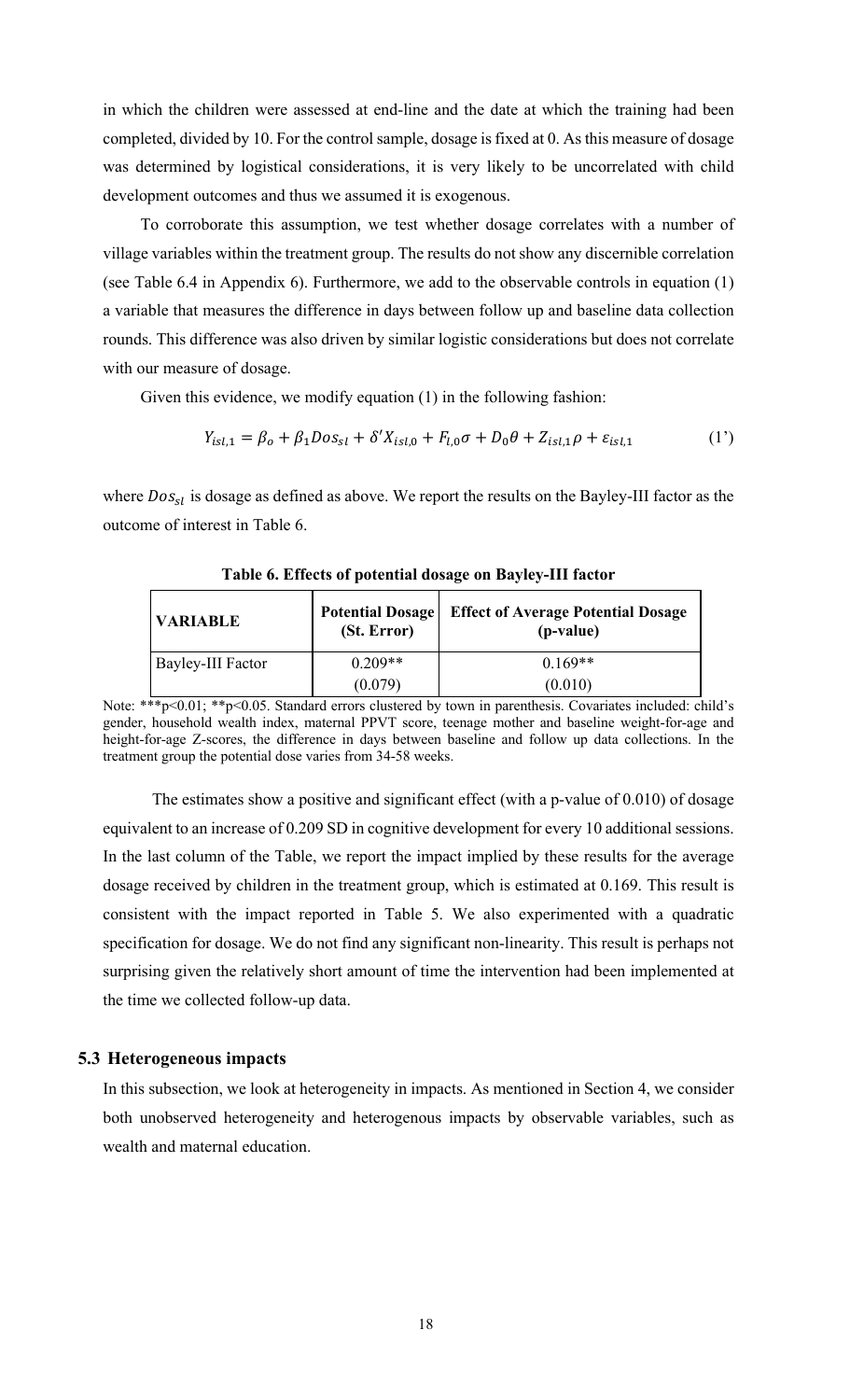

**Figure 1. Distribution of conditional outcomes by treatment status**

Note: Plot of the distribution of the residuals resulting from a regression of outcomes on observed characteristics described in equation (1), for the treatment and the control samples separately.

**Unobserved heterogeneity.** Figure 1 reports the distribution of the Bayley-III factor and the ASQ:SE (socio-emotional skills) by treatment and control. To obtain each figure, we first regress the respective outcome on the control variables included in equation (1) and then we plot the distribution of the residuals of this regression for the treatment and the control groups separately. In the graph, we also report the p-value of the Anderson-Darling (AD) and the Kolmogorov-Smirnov (KS) tests for the null hypothesis of identical distributions by groups.<sup>25</sup>

What is apparent from the graphs and the results of these tests is that the program had a significant impact on the Bayley-III factor (p-values  $=0.010$  and 0.12 for the AD and KS tests, respectively) and affected the distribution over most of its support. The results for the ASQ:SE are less strong; nevertheless, the p-value for the AD test is 0.067, showing some impact.

As we saw in the descriptive analysis, 12% of the children in our sample are stunted (height-for-age < -2 SD) and 15% are at the risk of stunting (-2 SD < height-for-age < -1 SD).

<sup>&</sup>lt;sup>25</sup> The Anderson-Darling test focuses more on the tails of the distribution and has been shown to have greater power than alternative tests, such as the Kolmogorov-Smirnov test (Bennet, 2008), which focuses on first order dominance.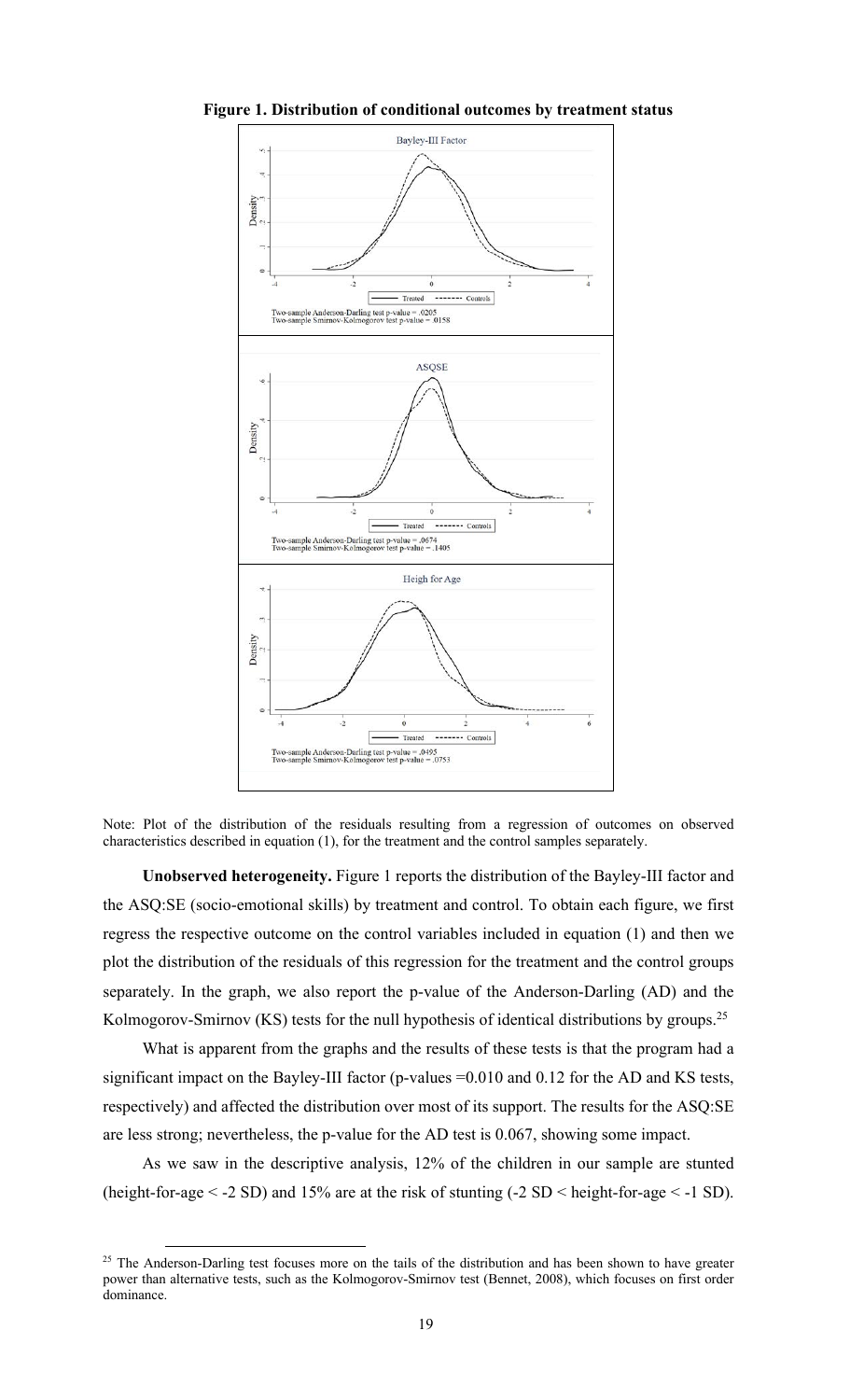It is well-established that stunting at this age is a good indicator of long-term malnutrition and can have long-run negative impacts on human capital development (Hoddinott et al., 2013). The program included a significant nutritional component, which, given the nature of our sample, could have both a short- and a long-term impact. While Table 5 did not show significant impacts on height-for-age, the third graph in Figure 1 shows a more nuanced picture and significant impact on the distribution of height for age (p-values=0.050 and 0.075).

We pursue this in Table 7, where we assess the impacts on different parts of the distribution of height-for-age. The results indicate that the fraction of children whose heightfor-age was below -1 SD decreased by 5.8 percentage points or 0.13 SD, while the number of children with normal height-for-age increased by a similar fraction (6.8 percentage points). Both results are statistically significant at the 10% and 5% level respectively, even after adjusting the p-values for multiple testing and point to the value of considering the entire distribution. This result is of importance because it has often been proven difficult to impact height-for-age through less intensive interventions (s et al., 2019; Bernal, 2015).

| VARIABLE n1=597, n0=674                    | <b>Impacts</b><br>(95% CI) | p-value | <b>RW</b> p-value |
|--------------------------------------------|----------------------------|---------|-------------------|
| Pr(Height-for-age between -5 SD and -1 SD) | $-0.058^{(+)}$             | 0.054   | 0.098             |
|                                            | $(-0.115, 0.000)$          |         |                   |
| Pr(Height-for-age between -1 SD and 1 SD)  | $0.068^{(+)}$              | 0.020   | 0.046s            |
|                                            | (0.012, 0.124)             |         |                   |
| Pr(Height-for-age between 1 SD and 5 SD)   | $-0.011$                   | 0.399   | 0.385             |
|                                            | $(-0.035, 0.014)$          |         |                   |

**Table 7. Impacts on height-for-age by ranges of the distribution**

Note:  $\frac{(n+1)}{2}$  p<0.05 and  $\frac{(n+1)}{2}$  p<0.1 based on RW adjusted p-values (Romano, and Wolf, 2005; Romano, and Wolf, 2016), considering all three hypotheses jointly. Impacts measure the change in the probabilities considered in each row, in a linear probability model. Standard errors clustered by town. Covariates: child's gender, household wealth index, maternal PPVT score, teenage mother, and baseline weight-for-age and height-for-age Z-scores.

**Observed heterogeneity.** We now consider how average impacts differed across key groups. This exercise can help us understand whether the intervention helped the most vulnerable and from a policy perspective it helps improve targeting. We investigate whether the effects of the intervention on children's development, as measured by the Bayley-III factor, varied by maternal education, child gender, and household wealth at baseline.

For each of these three baseline variables, we divided the sample into two groups: less than high school versus more for maternal education; boy versus girl for child's gender; and household wealth above or below the sample median.<sup>26</sup> The results are reported in Table 8. Impacts do not seem to substantially vary by the level of maternal education. Although the point estimates are larger for mothers with complete high school (0.176 SD vs. 0.142 SD), this difference is not significant. Turning to gender, the point estimates suggest that the intervention worked better for girls, but the differences are, again, not significantly different from zero.

 $26$  The wealth index is computed as the first principal component of a number of dwelling characteristics (such as the material of walls, floors and roofs, the number of bathrooms and rooms, access to utilities, etc.) and durable goods ownership.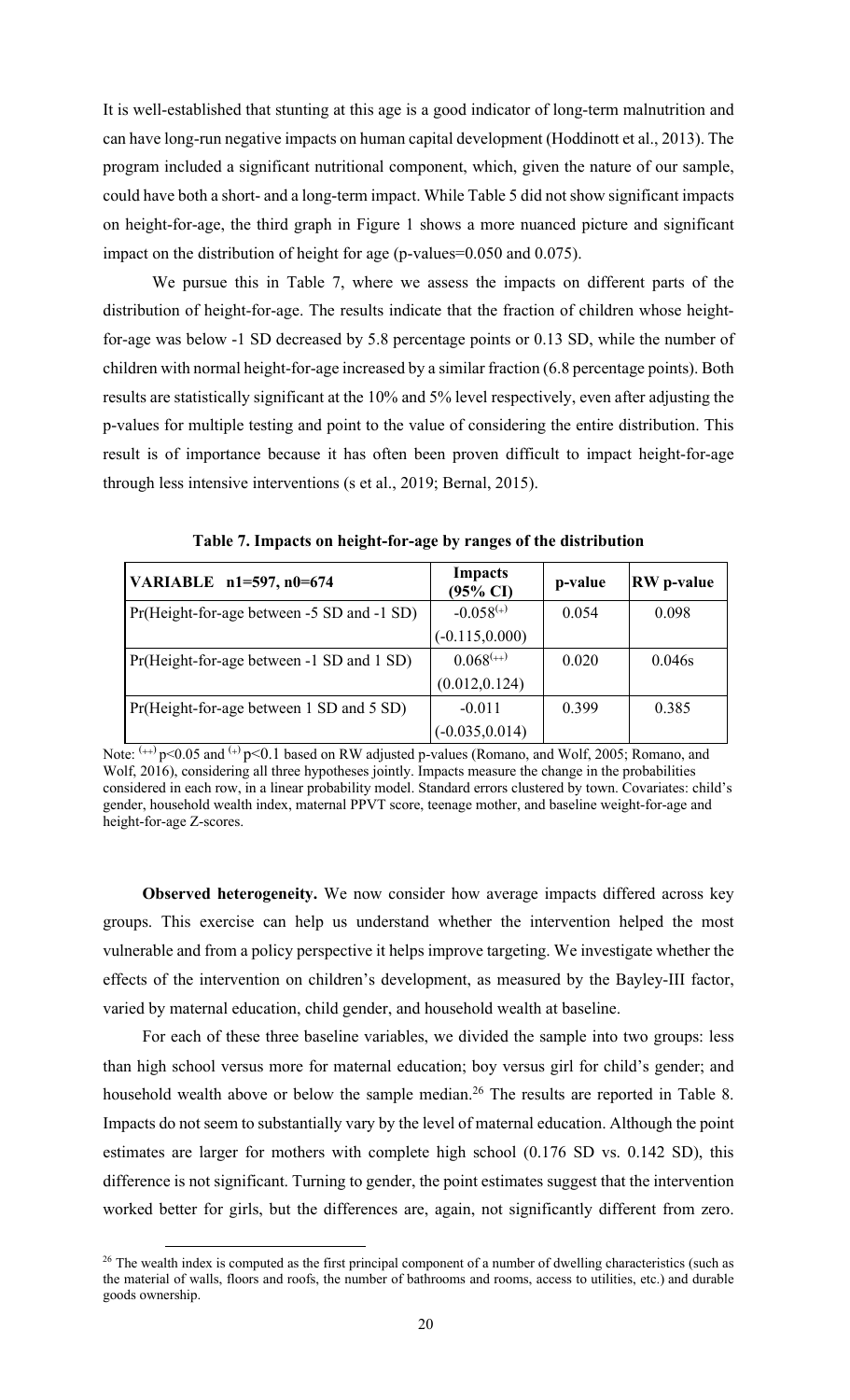However, we do find significant effects of wealth on the impacts, even after correcting for multiple testing, across *all the six hypotheses* considered jointly. The effects, at 0.24 SD, are estimated to be much stronger for children living in poorer households. Moreover, the difference between the impact on children from poorer households and that on children from the higher wealth group is significant, with a RW p-value of 0.062.

| <b>Group (Number of observations)</b>                  | <b>Impacts</b><br>(RW-p-value) | <b>Estimated</b><br><b>Difference</b><br>(RW-p-value) |
|--------------------------------------------------------|--------------------------------|-------------------------------------------------------|
| Maternal education $\geq$ complete high school (N=658) | 0.176<br>(0.072)               | 0.034                                                 |
|                                                        | 0.142                          | (0.760)                                               |
| Maternal education $\leq$ complete high school (N=632) | (0.244)                        |                                                       |
|                                                        | 0.125                          | $-0.074$                                              |
| Male $(N=671)$                                         | (0.077)                        |                                                       |
|                                                        | 0.198                          | (0.720)                                               |
| Female $(N=619)$                                       | (0.244)                        |                                                       |
|                                                        | 0.042                          | $-0.243$                                              |
| Wealth index above the median $(N=655)$                | (0.599)                        |                                                       |
|                                                        | $0.285^{(++)}$                 | (0.062)                                               |
| Wealth index below the median $(N=635)$                | (0.006)                        |                                                       |

**Table 8. Heterogeneous impacts on the Bayley-III factor by child and household characteristics at baseline**

 $(***)$  p<0.01 based on RW stepdown p-values (Romano, and Wolf, 2005; Romano, and Wolf, 2016). Heterogeneous effects estimated by subsamples: Difference is a cross-model test for ITT associated parameter. Covariates included: child's gender (except in gender regression), household wealth index (binary), maternal PPVT score, teenage mother and baseline weight-for-age and height-for-age z-scores. Romano-Wolf stepdown p-values for the 6 multiple hypotheses for the impact and 3 hypotheses for the differences in the last column.

This result is key and contains both a positive and a negative message: the intervention can indeed improve the outcomes of the most deprived group in this already poor population. However, the better-off children from this group are in no way "well-off" or middle class and neither do they measure up well in their development against, say even the Bogota middle class, never mind the international standards. Hence the intervention would need to improve for this group. These results generally highlight the difficulty with improving ECD programs for broad populations—targeting interventions to the needs of separate groups is likely to be important. No significant heterogeneous effects were found in the case of socio-emotional or nutritional outcomes.

Lastly, we investigate whether intervention impacts varied by quality of implementation and FAMI mother characteristics. We do not find any significant difference on impacts by any of the measures of implementation fidelity available nor by FAMI mother's age or education. The only variable for which we find some marginally significant difference in impact is a measure of FAMI mother's 'motivation', as assessed by the tutors: children who attended centers by a FAMI mother reported to be more 'motivated' than the median, registered a higher impact (0.22SD vs 0.07). This 0.15 difference is significant with a Romano-Wolf p-value of 0.099, adjusted for 3 multiple hypotheses for process and fidelity of program implementation, and tutor-reported FAMI mothers' skills and motivation.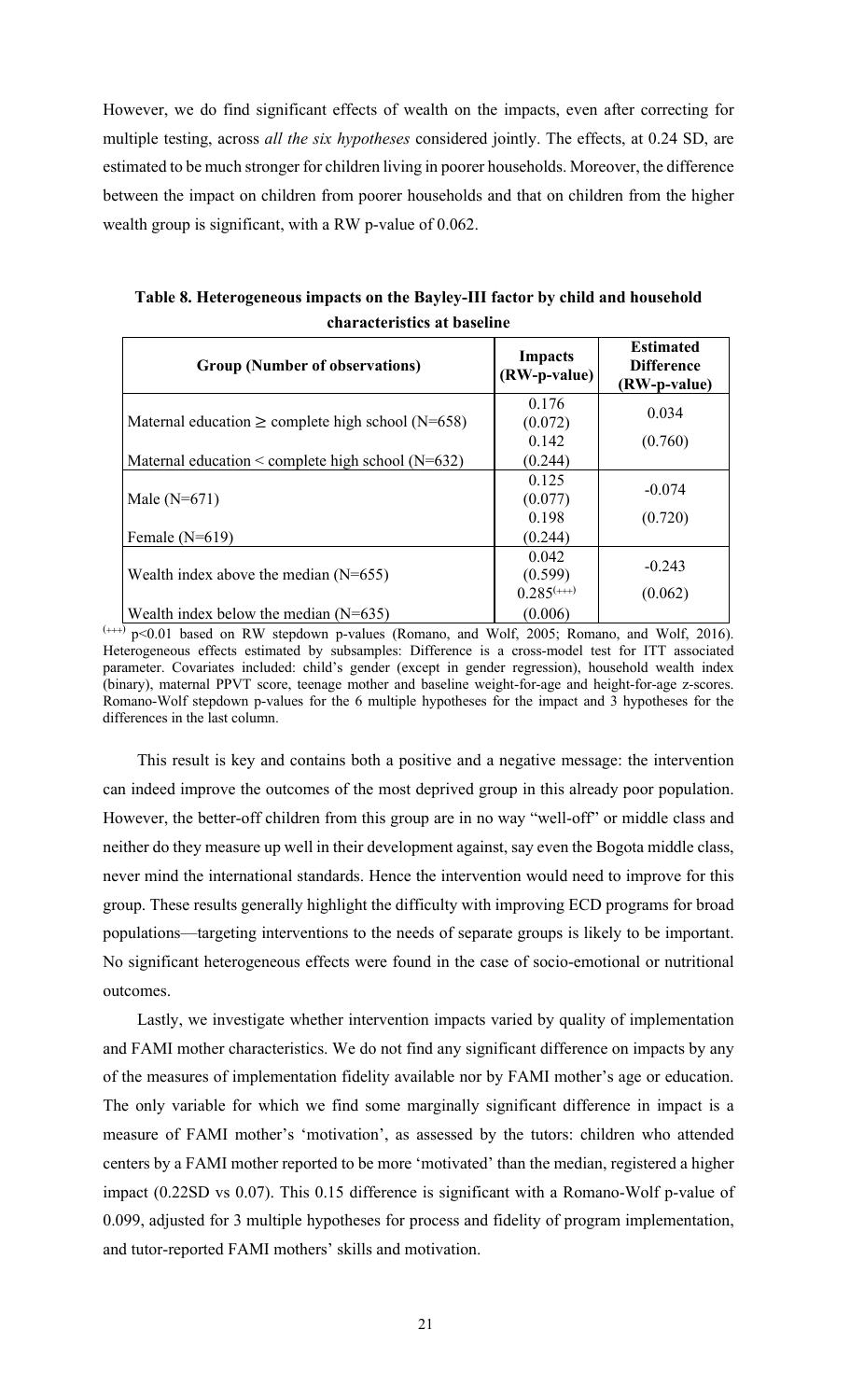# **6. Understanding the impacts**

In this section, we study possible mechanisms that could have generated the documented impacts on final outcomes. We start by estimating the impact of the intervention on a number of inputs that are relevant for child development, following Heckman, Pinto and Savelyev (2013). We then take a structural approach to estimate the causal link between the relevant inputs we consider and child development, taking into account the possible endogeneity of the former, through a production function framework similar to that in Cunha and Heckman (2008), Cunha, Heckman and Schennach (2010) and Attanasio et al. (2020).

### **6.1Effects on intermediate outcomes and mediation analysis**

The intervention we are studying is a transfer in kind of early education and nutritional supplementation. As with other transfers in kind, the intervention can induce parents to change their contributions to their child's development in other dimensions. The food supplement delivered by the intervention we are evaluating could be clawed back by reducing other food inputs to the target child, or perhaps sharing it in the family and even selling it; and the additional stimulation received by the target children could cause parents to switch attention to other children or to themselves, therefore mitigating the intervention's impact. On the other hand, it is also possible that low-income parents are not fully aware of the returns to investing in their children (Cunha, Elo, and Culhane, 2013; Attanasio, Cunha, and Jervis, 2019) so that the effects of the intervention may have been generated by an increase in investment induced by a change in these beliefs. Therefore, there are also good reasons to believe that, instead of crowding out, the intervention could have led to a crowding in of resources. In this case, adding to the transfer from the intervention may have particularly high returns. Indeed, Attanasio et al. (2020) evaluate another early years stimulation intervention in Colombia and show that, in response to it, parents crowd-in resources by increasing investments Exploring the mediating factors and the mechanisms underlying intervention impacts is a way of obtaining answers to some of these questions. Moreover, understanding these is critical to improve the design and targeting of public policies.

| <b>VARIABLE</b>                     | <b>Impact as fraction of</b><br>SD in control group<br>$(95\% \text{ CI})$ | P Value | <b>RWP</b> Value |
|-------------------------------------|----------------------------------------------------------------------------|---------|------------------|
| <b>Parental Investment</b>          | 0.304                                                                      | 0.000   | 0.000            |
|                                     | (0.207, 0.472)                                                             |         |                  |
| Maternal Knowledge (Raw Score)      | $-0.016$                                                                   | 0.831   | 0.836            |
|                                     | $(-0.160, 0.128)$                                                          |         |                  |
| Maternal Self-Efficacy (Raw Score)  | 0.039                                                                      | 0.604   | 0.823            |
|                                     | $(-0.108, 0.186)$                                                          |         |                  |
| <b>ELCSA Food Insecurity Status</b> | $-0.089$                                                                   | 0.169   | 0.399            |
|                                     | $(-0.231, 0.052)$                                                          |         |                  |

**Table 9. Program impacts on intermediate outcomes**

Note: 95% confidence interval in parenthesis for two-tailed tests. OLS estimation; standard errors clustered by town; Impacts are measured in terms of SD of the control group. p-values are computed using Romano-Wolf (Romano, and Wolf, 2005; Romano, and Wolf, 2016) step-down procedure. We consider 4 hypotheses. Covariates Included: child's gender, household wealth index (binary), maternal PPVT score, teenage mother and baseline level of the outcome. Parental Investment is measured by a factor model estimated using the subscales of FCI Home Environment Quality, as discussed in Appendix 4.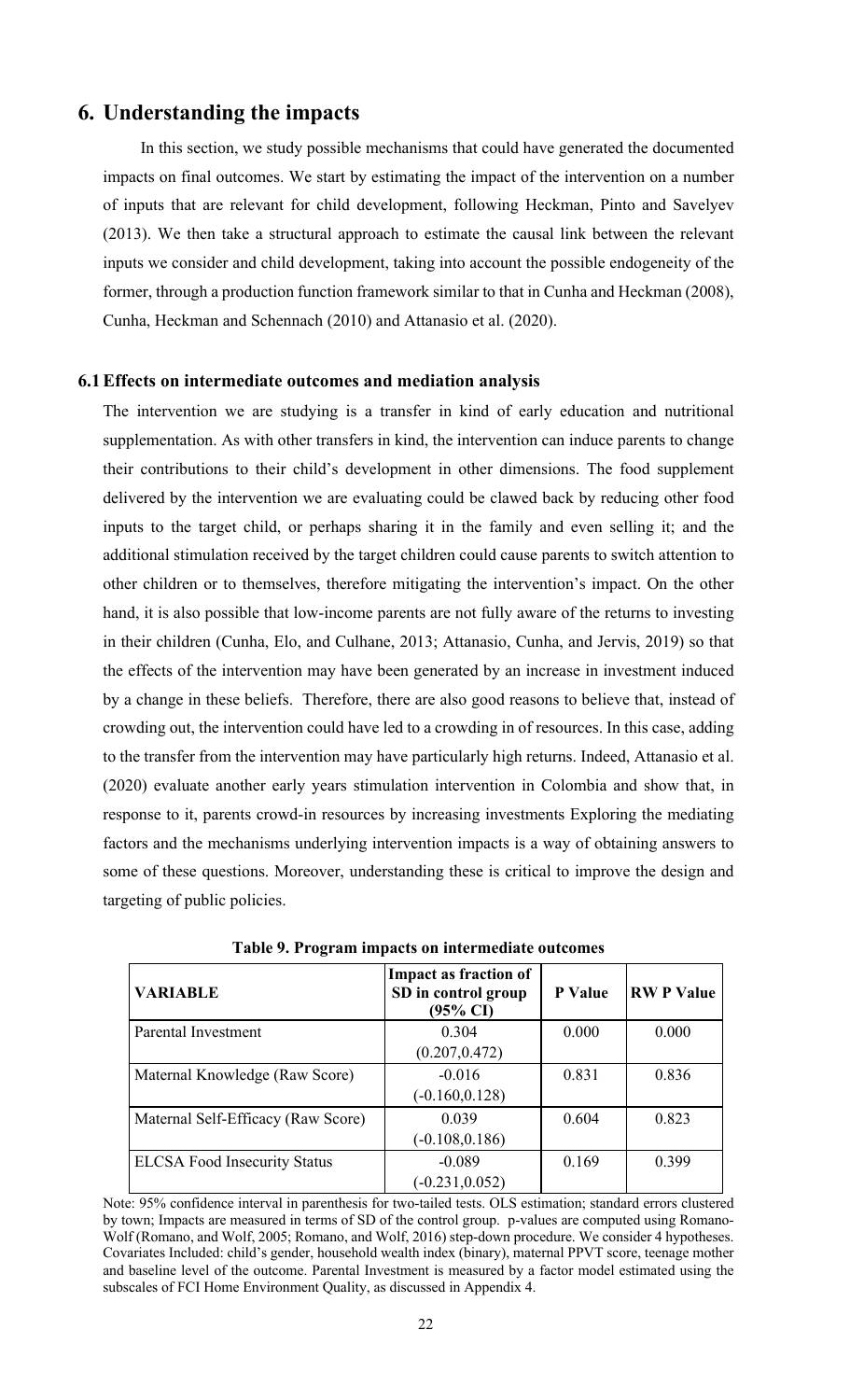We start by presenting, in Table 9, the effects of the program on the intermediate outcomes described in section 3.1. The first row reports the impact of the intervention on parental investment, estimated from the FCI index, which captures the quality of the home environment, and combines books, magazines and newspapers, play activities and play materials in the home (see Appendix 4). The following rows assess impacts on maternal knowledge about child development, maternal self-efficacy, and food insecurity. Maternal knowledge and self-efficacy as potential mediators capture the idea that, through the intervention, parents (mothers, in particular) might become more effective in their childrearing practices.

The impact on the quality of the home environment was 0.34 of a SD in the control group and statistically significant, with a p-value of zero. This is a strong result and indicates that the intervention induces parents to invest more in their children. However, we do not find any statistically significant program effects on maternal knowledge about child development, maternal self-efficacy or food insecurity.27

### **6.2 A structural interpretation of the impacts: production function estimates**

Given the results on intermediate outcomes, we proceed to estimate a model where child development is determined by a production function which depends on parental investment and other background variables. Both child development and parental inputs are represented by latent variables which are not observed directly but for which we have informative markers that allow us to estimate them by factor analysis. Given the evidence in Table 10, the sole mediator we consider for child development is parental investment. This approach is a similar to that of Heckman et al. (2013). However, here, following Attanasio et al (2020), we also consider the possible endogeneity of parental investments.

We estimate a production function for human capital development, which we assume to be a function of parental investment, several other environmental factors and, potentially, the intervention itself. In particular, we assume that child development can be expressed by the Cobb Douglas production function:

$$
lnCD_{isl} = \gamma_o + \gamma_1 ln (PI_{isl}) + \gamma_2 T_{sl} + \delta' X_{isl} + F_l \sigma + D\theta + Z_{isl}\rho + u_{isl}
$$
 (2)

where  $CD_{isl}$  is the child development latent variable and  $PI_{isl}$  represents the parental investments latent variable, both estimated by the factor model described in Appendix 4 and used to estimate the reduced form impacts in Tables 5 and 10. In equation (2), the treatment allocation  $T_{sl}$  can affect child development both directly and through its impact on parental investments  $(PI)$ . The covariates  $X_{ist}$  include the child's gender, household wealth, maternal PPVT score, a dummy variable for teenage mothers, and distance to the municipality's Town Hall to capture unobserved differences in household socio-economic condition. We also control for baseline childcare attendance and municipality population. Earlier studies also control for

 $27$  The effect we found is not as strong as that reported in Attanasio et al. (2014) of 0.5 SD on play materials and play activities with adults at home and resulting from a home visiting intervention in Colombia. We return to this issue in the Discussion section.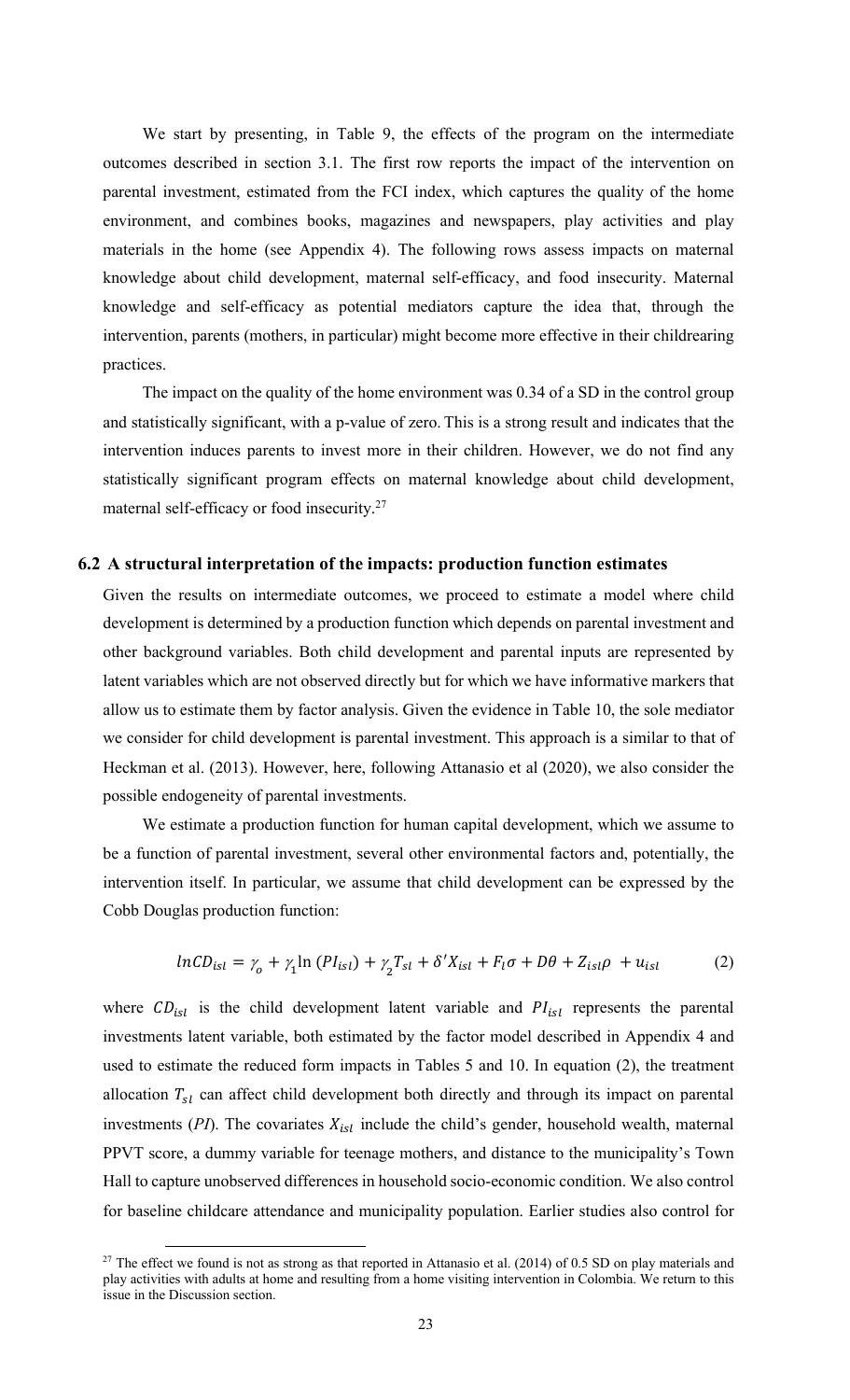lagged child development. However, as explained, we did not collect baseline developmental outcomes since the children were too young to obtain a precise measure with the resources we had available. Instead, we control for the child's nutritional status at baseline—namely, heightfor-age and weight-for-age. As before,  $D$  represents department fixed effects and  $Z_{isl}$  is the vector of tester fixed effects. Finally,  $u_{tsl}$  represents unobservable factors determining child development, including shocks experienced by the child and additional inputs not observed by the researchers but possibly chosen by parents. The Cobb Douglas assumption is consistent with the evidence in Cunha et al. (2010) and in Attanasio et al (2020), who performed a similar analysis on another early stimulation intervention in Colombia delivered through home visits rather than group sessions.

The main challenge in estimating the parameters in equation (4) is the fact that parental investment  $PI_{is}$  is likely to be endogenous, as the parents might be reacting to shocks experienced by the child or might choose investment jointly with other inputs. While the treatment is exogenous by construction—since it is assigned randomly across communities—it is not necessarily a valid exclusion restriction because it can have an independent effect on the outcome. Indeed, a question we pose is whether the treatment affects child development directly or whether its impact is mediated by parental investment. To answer this question, we need to establish the causal link from investment to child development. We therefore need an instrument,  $W_{isl}$ , that affects parental investment while not affecting child development directly. For this purpose, we use the travel time from the household residence to the FAMI center. To control for differences between households that are centrally located versus households that live in more outlying areas (that could differ in unobservable dimensions) we control for distance to the Town Hall when estimating equation (2) by instrumental variables (IV). Therefore, we estimate a first stage investment equation of the form:

$$
\ln (PI_{isl}) = \pi_o + \pi_1 T_s + \pi_2 W_{isl} + \gamma' X_{is} + \nu_{is}
$$
\n(3)

where the covariates  $X_{is}$  are the same as those in the production function in equation (2).

In the first column of Table 10, we report the treatment effect on the Bayley-III factor estimated by OLS; and in the second column, we introduce parental investment, also using OLS. The coefficient on treatment is reduced in size and it is no longer statistically different from zero, demonstrating that if the OLS assumption is valid, the impact is mediated by parental investments (although we cannot necessarily ignore the coefficient on treatment because it is quite large albeit imprecisely estimated).

In the third column of Table 10 we report the estimates of the investment equation coefficients  $\pi_1$  associated to treatment allocation and  $\pi_2$  associated to travel time to FAMI, which serves as an instrument when we estimate the production function shown in the subsequent columns. This is strongly significant, even conditional on distance to the Town Hall, which is intended to capture how centrally the household is located. Importantly the F-statistic is large enough to rule out a weak instrument problem, whether treatment is used an additional exclusion restriction or not (see bottom of column (3)).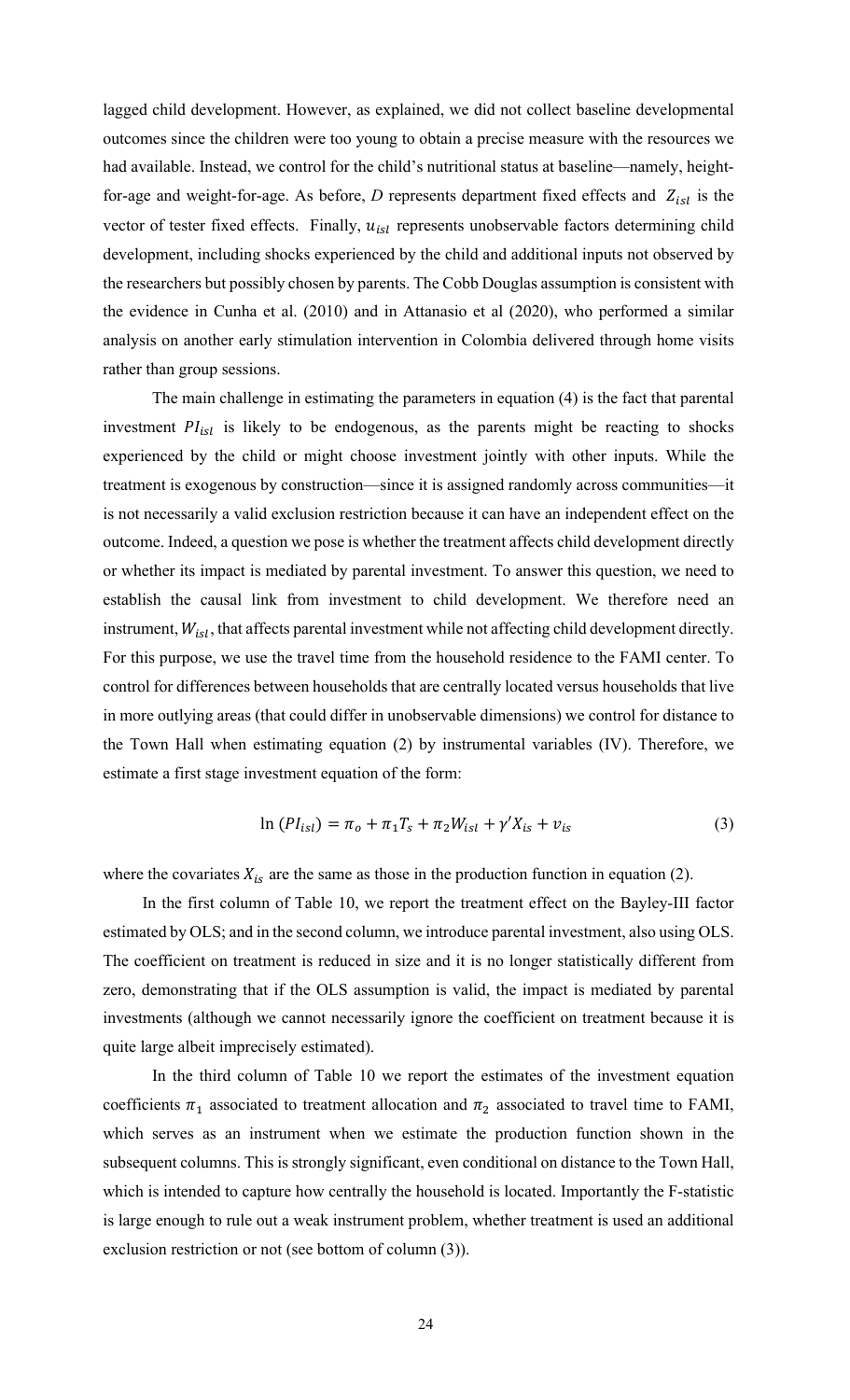|                                   | OLS         | <b>OLS</b>  | <b>First Stage</b> | IV <sub></sub> |            |
|-----------------------------------|-------------|-------------|--------------------|----------------|------------|
|                                   | Bayley-III  | Bayley-III  | Parental           | Bayley-III     | Bayley-III |
|                                   | factor      | factor      | investment         | factor         | factor     |
|                                   | (1)         | (2)         | (3)                | (4)            | (5)        |
| Treatment $(T)$                   | $0.135**$   | 0.079       | $0.294***$         | 0.006          |            |
|                                   | (0.065)     | (0.065)     | (0.068)            | (0.110)        |            |
| Parental Investment (PI)          |             | $0.185***$  |                    | $0.467*$       | $0.454***$ |
|                                   |             | (0.036)     |                    | (0.249)        | (0.171)    |
| Time to Town Hall                 | $-0.099***$ | $-0.079***$ | $-0.040$           | $-0.048$       | $-0.049$   |
|                                   | (0.027)     | (0.028)     | (0.030)            | (0.043)        | (0.035)    |
| Time to FAMI                      |             |             | $-0.143***$        |                |            |
|                                   |             |             | (0.035)            |                |            |
| First stage F-statistics          |             |             |                    |                |            |
| IV: Time to FAMI                  |             |             | 16.86              |                |            |
| IV: Time to FAMI and<br>Treatment |             |             | 19.15              |                |            |
| Overidentification p-value        |             |             |                    |                | 0.956      |
| Observations                      | 1292        | 1,292       | 1,292              | 1,292          | 1,292      |

**Table 10. IV estimation of the production function for Bayley-III factor**

Note: \* p<0.01, \*\* p<0.05, \* p<0.1. Standard errors clustered by town in parenthesis. Covariates included: child's gender, household wealth index (binary), maternal PPVT score, teenage mother and baseline weightfor-age and height-for-age z-scores, childcare attendance and town's population range, and interviewer and department FE.

In the fourth column of Table 10, we re-estimate the production function, as in column (2) but using IV. These estimates show a much higher impact of investments and a zero direct effect of treatment: the point estimates imply that the entire effect of treatment is driven by an increase in parental investments through the intervention. The difference of the investment coefficients in column (2) and (4) from 0.185 to 0.467 is significant at the 10% level and consistent with the results reported in Attanasio et al. (2020) where the coefficient in the production function of child development also increased considerably after accounting for the endogeneity of parental investment. This suggests that parents are compensating for negative shocks when choosing investment.

Given this last consideration, in the fifth column of Table 10, we remove the intervention from the production function (3). Now the coefficient on investment is 0.454 and it is significant at the 1% level. We notice that the model is now overidentified, as we now have two instruments for the single endogenous variable,  $PI_{is}$ . When testing the implied overidentifying restriction, we do not reject the null of correct specification.

# **7. Discussion and conclusions**

Interventions that promote ECD, starting from birth, may well be the key to successful human capital policies, particularly in poor environments. However, the characteristics and the effectiveness of such programs at scale are not well understood, yet. In recent years, many early years interventions have been implemented worldwide, but effective and sustainable programs at scale are rare. Furthermore, many institutionalized initiatives are of low quality (Lo, Das, and Horton, 2017). Scaling up is not only a question of funds, but also of the available human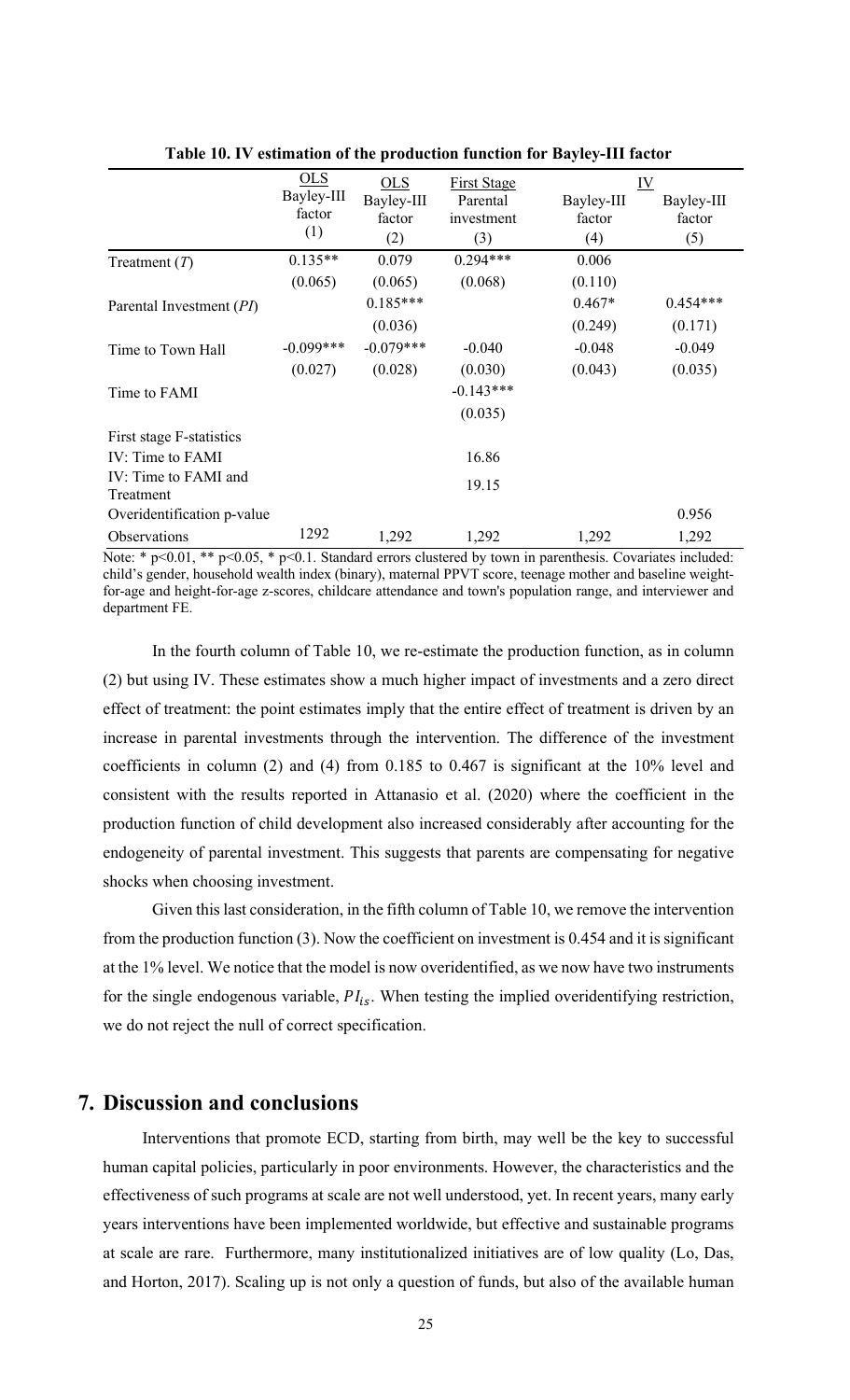resources in a variety of different contexts. A possible approach to deploying early years intervention at scale is to determine whether existing large-scale programs (and their infrastructure) can be successfully improved, so to guarantee the quality required for them to have significant impacts on children.

In this study, we present results from an experiment where we designed and implemented a *scalable* intervention that was added to an existing government group-based parenting support intervention, combined with nutritional supplementation. Effectively, the intervention we study is an improvement of an existing national program, consisting of incorporating structured content (curriculum of activities) and training and coaching for program facilitators, as well as nutrition education and a larger and higher quality nutritional supplement. As we have discussed, this design offers a directly scalable policy, both in terms of its costs and in its implementability, given the existing infrastructure and human resources.

Our curriculum is an adaptation of RU, a home visitation program shown to be effective in altering the long-run cognitive trajectory of children from deprived environments in its original implementation in Jamaica (Walker et al., 2011; Gertler et al., 2014). Adaptations of the curriculum to a variety of contexts and countries have also had positive impacts on developmental outcomes (see Grantham Mc-Gregor, and Smith (2016) for a review).

Evaluation of group-based adaptations of RU, and other parenting programs, are however more limited. Yet, they represent a promising and natural low-cost approach to improving outcomes in vulnerable populations in a more efficient manner as delivery is less intensive in human resources. Furthermore, while the delivery of the RU curriculum in groups might imply a reduced focus on the specific needs of an individual child, well-run groups might induce positive effects by improving existing networks and acquaintances and provide role models for some mothers.

The fact that we find reasonably-sized positive impacts in the short time span covered by our data collections is important—in practice, the interventions would last longer, and children would hopefully graduate into pre-schools where they could gradually build up their abilities and school readiness, thus addressing one key cause of poverty persistence. The evidence we present also points to potentially large gains where they are most needed, namely among the poorest. The importance of these results is even more apparent if we consider the fact that compliance with the number of sessions actually attended by children and their caregivers was relatively low and the intervention was relatively short, at least in comparison with the most successful efficacy trials referred to in this study. And yet our intervention had an ITT effect of 16% of a SD and a ToT effect of up to 42% of a SD in development. Moreover, there was a reduction in the fraction of children whose height-for-age is below -1 SD of 5.8 percentage points.

Some features of this particular study make us believe that these estimates are lower bounds of the potential of this intervention. First, the control group had access to the basic program, without the improved intervention—unlike similar studies in the literature in which the control group does not receive any intervention. Second, as stressed, the average impact reflects larger impacts for the children most in need and a small or null impact for the better-off children. Third, and most importantly, it was not possible to fully control and enforce the many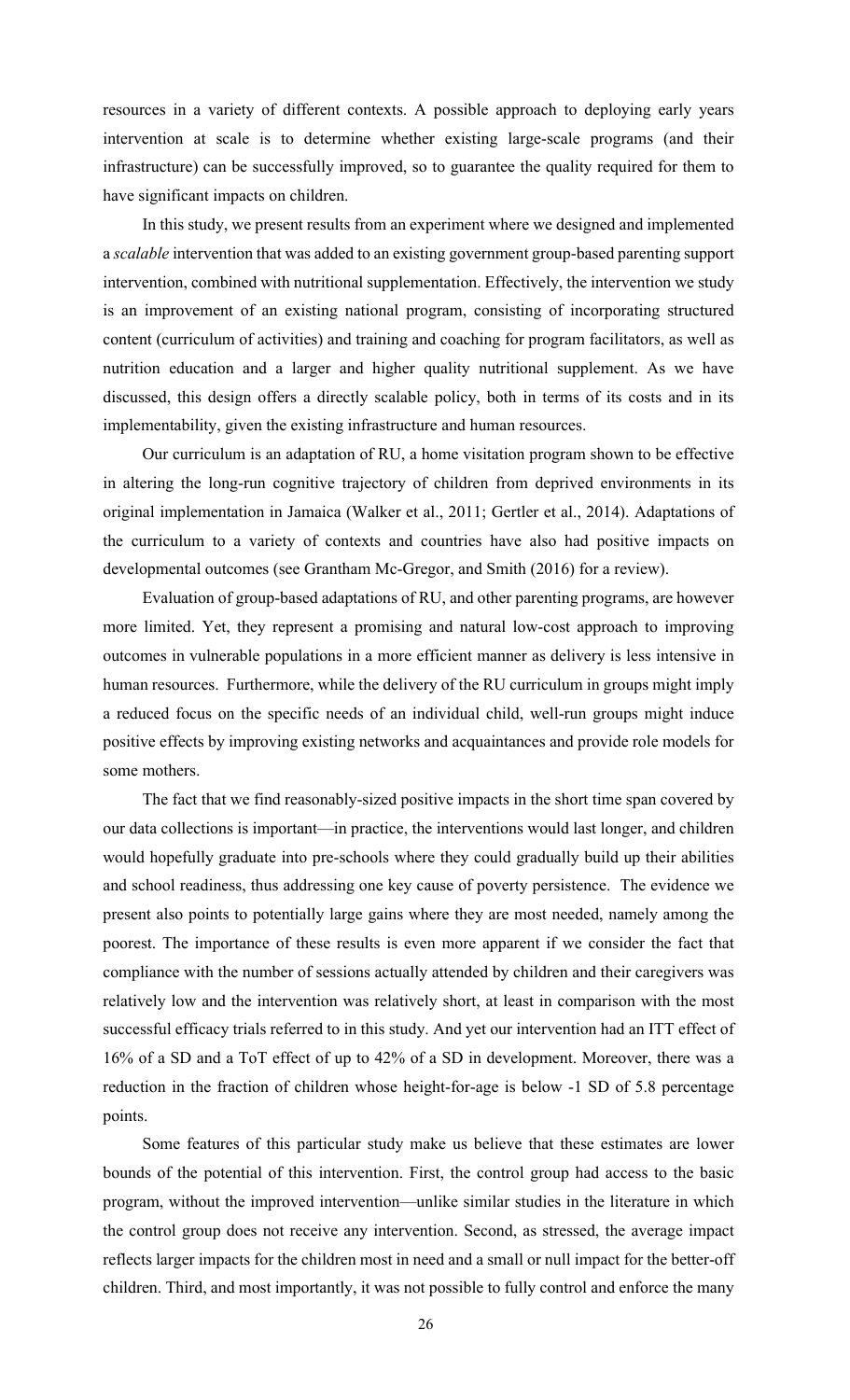relevant implementation aspects that might be needed to ensure fidelity of the intervention and impact development.28 In fact, the implementation of the intervention was far from smooth and faced various challenges. Examples of the problems encountered included the low duration of participant exposure to the program, logistical difficulties for the delivery of pedagogical materials and the nutritional supplement in complicated rural geographies, heterogeneity in the fidelity of program implementation, and initial resistance of program providers to change their behavior. The implementation problems we document in our context are common to many programs implemented at scale.

The focus on the scalability is one of the most salient aspects of this study and reflects the difficulties policy makers face when moving from small trials to larger studies with reduced control over what actually happens in the field. As we suggest above, when an intervention is scaled-up, one needs to consider not only financial costs but also the possibility of sustaining quality of implementation given the existing service infrastructure. On the latter, we notice that our intervention was implemented on top an existing program, with a minimal involvement on the part of the researcher team. Our results indicate that, despite a number of implementation problems, which were in part present because we wanted to work with a model that could be reproduced at scale, the enhancement we evaluated had a sizeable effect on the children most in need. However, we do recognize that it is not obvious that a scaled-up intervention could maintain the level and quality of training and mentoring that were achieved during the study, although we stress that the evaluation did not use personnel with special qualifications. In any case, it is clear that proper mentoring should be developed with care.

Regarding the financial cost of the intervention, we notice that the cost of the pedagogical component of the intervention was US\$115 per child per year (US\$27 for pedagogical materials and US\$88 for coaching) plus a US\$11 one-off cost per child for FAMI pre-service training. At scale, there could be important economies of scale in the mentoring system, by far the largest component of the total pedagogical cost, which could reduce these figures substantially. The cost of the additional nutritional supplementation was US\$209 per child per year. By the end of this study, the Colombian government adopted the nutritional supplementation evaluated herein nationwide, with an investment of US\$10 million. The pedagogical component corresponds to 40% of the operational cost of the unenhanced version of the FAMI program, equivalent to 1.7 monthly minimum wages per year. In contrast, center-based childcare services cost US\$1,100 per child per year. Or the transition to large childcare centers, which has been one of the center pieces of recent government policy, costs US\$780 per child per year, more than twice the intervention we are studying. Therefore, the cost of our intervention is moderate, especially, in comparison to other ECD programs in the country, and financially sustainable.

As we stressed above, the impacts of the intervention we evaluated are relative to a status quo where children of the same age were receiving an unimproved program. To interpret these results, it is useful to put them in the context of the quality of other public early years services in Colombia. Bernal (2013) presents a diagnostic of public childcare quality by modality, using

<sup>&</sup>lt;sup>28</sup> FAMI providers continued to be paid and supervised by the government with no legal obligation or additional monetary incentive to participate in our program. They were strongly encouraged to do so, but they could choose not to without any practical consequence.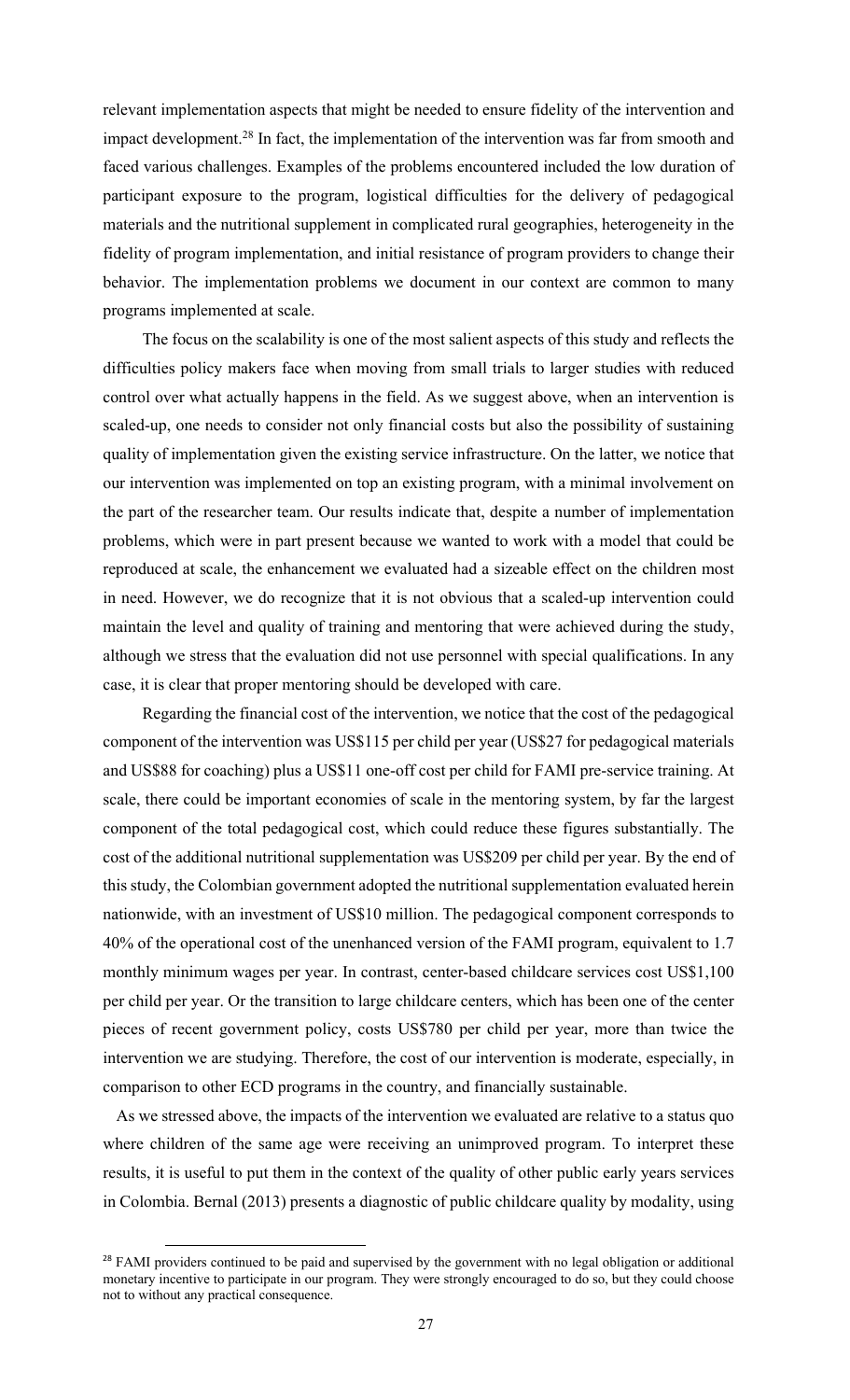standard measures. Quality levels are low for all modalities, close to minimum standards. This pattern is also found in other Latin-American countries. Part of the problem is precisely the lack of a structured curriculum and supervision/mentoring strategies—which is what the improvement we evaluate introduces to FAMI. What we show is that scaling up services with quality is possible within an existing institutional infrastructure that allows for such coaching and mentoring strategies. The evidence we presented suggests that it is possible to gradually improve the quality of nationwide programs at scale in a way that is affordable. Ours is an enhancement of an existing program that leverages on local low-skilled human resources. Critically, the intervention specifically aims at improving process quality (such as the integration of a structured curriculum and improved interactions between caregivers and children supported by coaching and mentoring), which the literature has shown to be critically associated with child developmental outcomes (NICHD, 2000; Yoshikawa et al., 2016)

A key question is whether these short-term impacts sustain over time. Andrew et al. (2018) report that the effects on child development and parental investment documented in Attanasio et al. (2014) disappear two years after the end of the intervention. The authors mention that this result might be due to a small initial effect (similar to ours) and/or the lack of continued family support for early stimulation. The impact fade-out observed for the intervention studied by Attanasio et al. (2014) is not unique. Several studies have found that medium-term program impacts might vanish but reappear later in the child's life-cycle (Schweinhart et al., 2005).

In Attanasio et al (2014), intervention activities ended as soon as the study ended. In our case, however, the intervention effectively kept running since an important part of it consisted of the training of the facilitators in the pre-existing program. In particular, most treated FAMI providers continued to use the curriculum although they were no longer being coached. In addition, participants in public programs are more likely to continue to be enrolled in similar public programs as children grow. For example, children could have moved on to home-based childcare, provided through the *Hogares Comunitarios* program (Bernal and Fernández, 2013), which could help reinforce or maintain these effects over time.

The total number of FAMI beneficiaries has decreased since 2013. However, still close to 150,000 children are still part of this program. Crucially, the toolkit developed for this intervention is flexible and easily adaptable to any ECD programs facilitated by paraprofessional personnel, as many are in Colombia, as well as in other developing countries. As we discuss in detail in Appendix 2, it would be straightforward to replicate *at scale* the training and coaching strategy proposed in this study by leveraging on the already existing monitoring and supervision infrastructure for community-based programs, including FAMI. Training professional staff in local ICBF offices would be feasible and they could easily implement both, training and coaching of FAMI and similar programs ran by paraprofessional personnel.

While the pre-existing program is present everywhere in Colombia, we implemented and evaluated the improvement in Central Colombia. This choice was motivated by the fact that this region tends to be more culturally and ethnically homogeneous with respect to other parts of Colombia, such as the coastal regions (both Pacific and Atlantic) where afro-Colombians and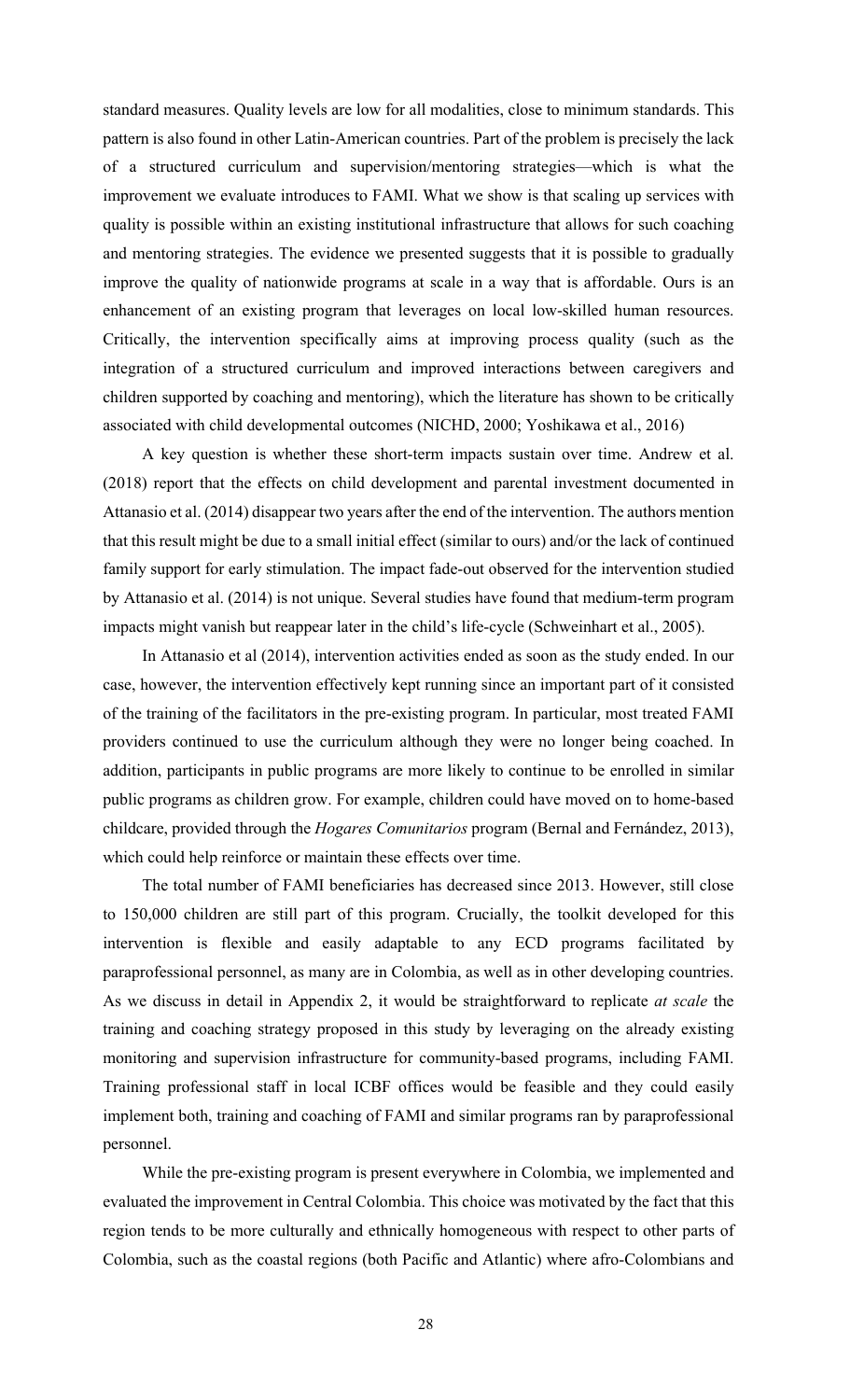indigenous) are more likely to reside. Scale up in these regions would likely require additional piloting and adaptation.

To conclude, we show that a scalable program can have substantial effects on child development in highly deprived populations at a low cost and based on government infrastructure. Improving quality of large-scale programs in developing countries can form a key element of the policy toolkit for fighting poverty.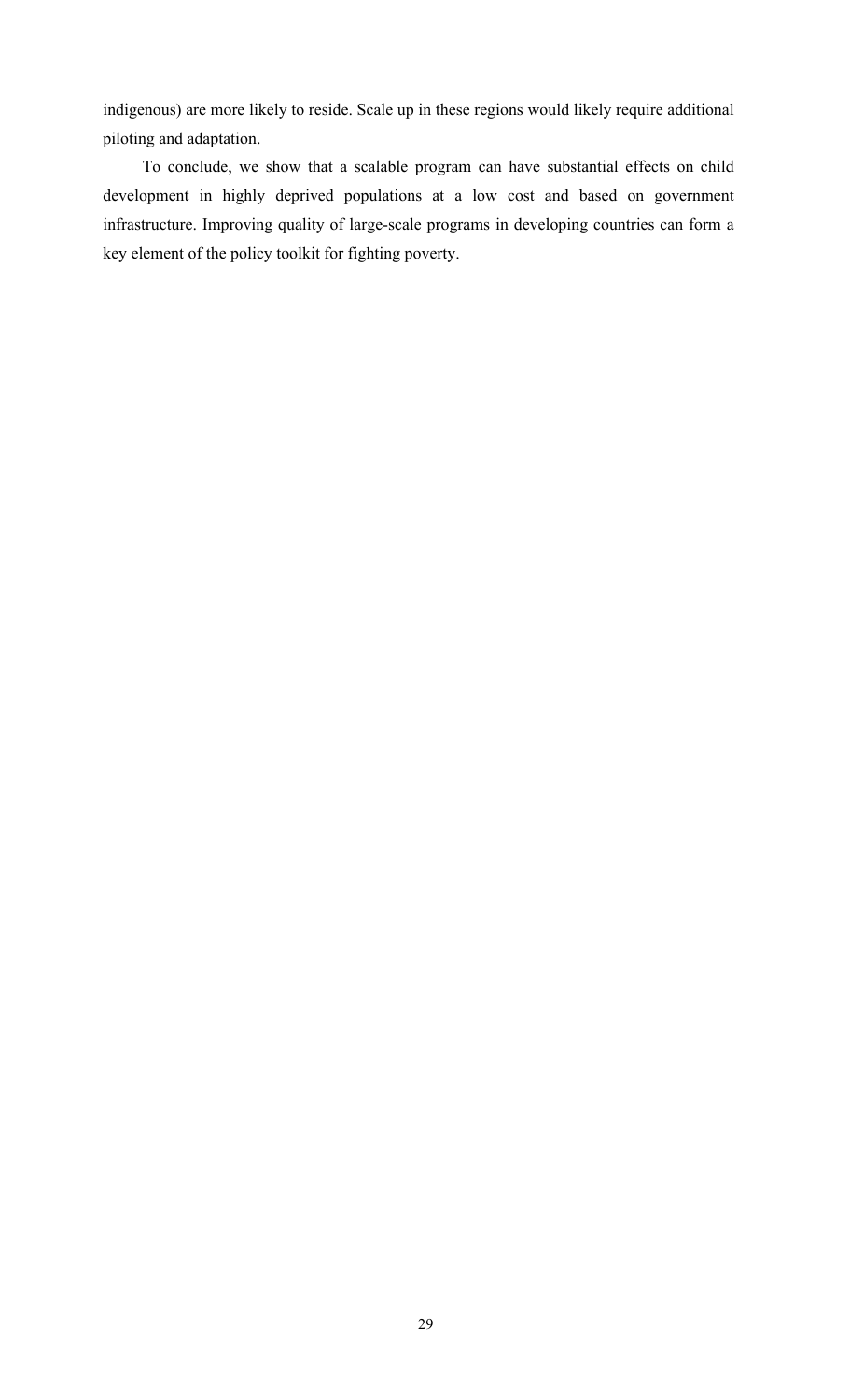# **References**

Almond, Douglas, and Janet Currie (2011). "Human capital development before age five." In *Handbook of Labor Economics*, Edited by O. Ashenfelter and D. Card (ed), Handbook of Labor Economics, edition 1, volume 4, chapter 15. Pages 1315-1486*,* Elsevier.

Anderson, Theodore W., and Donald A. Darling (1952). "Asymptotic theory of certain goodness-of-fit criteria based on stochastic processes". *Annals of Mathematical Statistics*, 23(2), 193-212.

Anderson, Theodore W., and Herman Rubin (1956). "Statistical inference in factor analysis." *Proceedings of the Third Berkeley Symposium on Mathematical Statistics and Probability*, 5, edited by Jerzy Neyman, 111-50. Berkeley, CA: University of California Press.

Andrew, Alison, Orazio Attanasio, Raquel Bernal, Lina Cardona, Sonya Krutikova, and Marta Rubio-Codina (2019). "Preschool quality and child development." NBER Research Working Papers 26191, National Bureau of Economic Research, Inc.

Andrew, Alison, Orazio Attanasio, Emla Fitzsimons, Sally Grantham-McGregor, Costas Meghir, and Marta Rubio-Codina (2018). "Impacts 2 years after a scalable early childhood development intervention to increase psychosocial stimulation in the home: A follow-up of a cluster randomized controlled trial in Colombia." PLOS Medicine, 15(4), e1002556.

Araujo, María Caridad, Marta Dormal, Sally Grantham-McGregor, Fabiola Lazarte, Marta Rubio-Codina, and Norbert Schady (2019). "Home visiting at scale and child development." Unpublished manuscript.

Attanasio, Orazio, Sarah Cattan, Emla Fitzsimons, Costas Meghir, and Marta Rubio-Codina (2020). "Estimating the production function for human capital: Results from a randomized controlled trial in Colombia." *American Economic* Review, 110(1), 48-85.

Attanasio, Orazio, Flavio Cunha, and Pamela Jervis (2019). "Subjective parental beliefs. Their measurement and role." NBER Research Working Papers 26516, National Bureau of Economic Research, Inc.

Attanasio, Orazio P., Camila Fernández, Emla Fitzsimons, Sally Grantham-McGregor, Costas Meghir, and Marta Rubio-Codina (2014). "Using the infrastructure of a conditional cash transfer program to deliver a scalable integrated early childhood development program in Colombia: Clustered randomized controlled trial." *British Medical Journal*, 349, g5785.

Bayley, Nancy (2006) "Bayley scales of infant and toddler development." 3rd ed. Pearson Education.

Becker, Gary S. (1964). "Human Capital: A theorical and empirical analysis with special reference to education." National Bureau of Economic Research, edition 1, New York.

Bennett, Christopher (2008). "Consistent integral-type tests for stochastic dominance." Unpublished manuscript, Vanderbilt University.

Bernal, Raquel (2013). "The cost of early childhood policy in Colombia." Unpublished manuscript Universidad de los Andes.

Bernal, Raquel (2015). "The impact of a vocational education program for childcare providers on children's well-being." *Economics of Education Review*, 48, 165–183.

Bernal, Raquel, Orazio Attanasio, Ximena Peña, and Marcos Vera-Hernández (2019). "The effects of the transition from home-based community nurseries to childcare centers on children in Colombia." *Early Childhood Research Quarterly*, 77(2): 418-431.

Bernal, Raquel, and Camila Fernandez (2013). "Subsidized childcare and child development in Colombia: effects of Hogares Comunitarios de Bienestar as a function timing and length of exposure." *Social Sciences and Medicine*, 97, 241-249.

Bitler, Marianne P., Hilary W. Hoynes, and Thurston Domina (2014). "Experimental evidence on distributional effects of head start." NBER Working Papers 20434, National Bureau of Economic Research, Inc.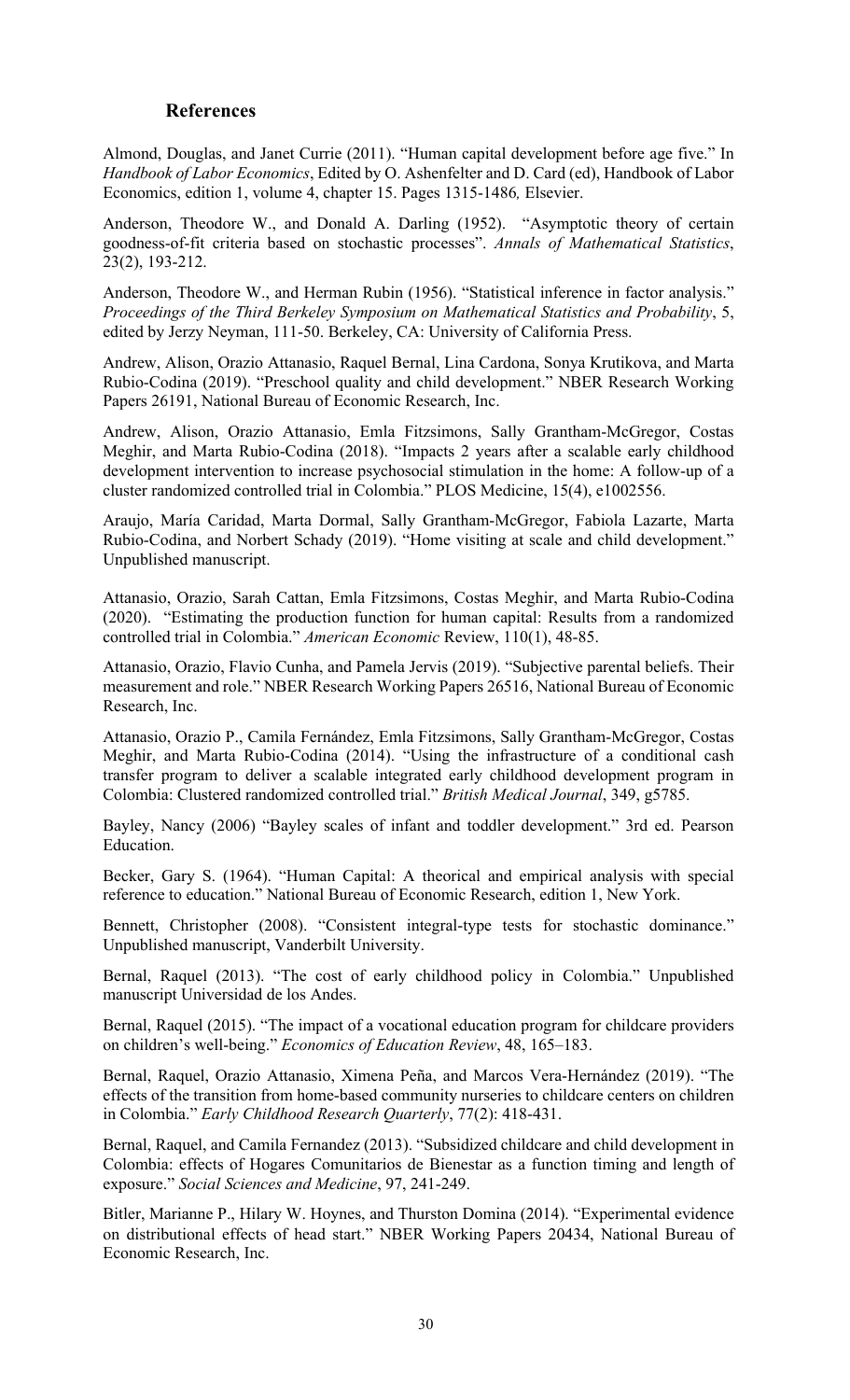Black, Maureen M., Susan P. Walker, Lia C. H. Fernald, Christopher T. Andersen, Ann M. DiGirolamo, Chuling Lu, …, and Sally Grantham-McGregor (2017). "Early child development coming of age: science through the life-course." *The Lancet,* 389, 77–90.

Bradley, Robert H., and Diane L. Putnick (2012). "Housing quality and access to material and learning resources within the home environment in developing countries." *Child Development*, 83(1), 76-91.

Britto, Pia R., Stephen Lye, Kerrie Proulx, Aisha Yousafzai, Stephen G. Matthews, Tyler Vaivada, T., … and Early Childhood Development Interventions Review Group, for the Lancet Early Childhood Development Series Steering Committee (2017). "Nurturing care: promoting early childhood development." *The Lancet*, 389, 91-102.

Brooks-Gunn, Jeanne, Cecilia M. McCarton, Patrick H. Casey, Marie C. McCormick, Charles R. Bauer, Judy C. Bernbaum, …, and C. L. Meinert, (1994). "Early intervention in low-birthweight premature infants: Results through age 5 years from the Infant Health and Development Program." *Journal of the American Medical Association,* 272(16), 1257-1262.

Cattan, Sarah, Gabriella Conti, Christine Farquharson, and Rita Ginja (2019). "The health effects of Sure Start." Working papers, The Institute for Fiscal Studies.

Chang, Susan M., Sally Grantham-McGregor, Christine A. Powell, Marcos Vera-Hernández, Florencia López-Bóo, Helen Baker-Henningham, and Susan P. Walker (2015). "Integrating a parenting intervention with routine primary health care: A cluster randomized trial." *Pediatrics*, 136(2), 272-280.

Colombia. Presidencia de la República, Agencia Presidencial para la Acción Social y la Cooperación Internacional, Instituto Colombiano de Bienestar Familiar, Departamento Adminstrativo Nacional de Estadística, Universidad de Antioquia, Programa Mundial de Alimentos, and FAO (2008). "Adaptación y validación interna y externa de la Escala Latinoamericana y Caribeña para la medición de seguridad alimentaria en el hogar - ELCSA-Colombia: Componente adaptación lingüística de ELCSA." Medellín.

Cunha, Flavio, Irma Elo, and Jennifer Culhane (2013). "Eliciting maternal expectations about the technology of cognitive skill formation." NBER Working papers 19144, National Beurau of Economic Research, Inc.

Cunha, Flavio, and James J. Heckman (2008). "Formulating, identifying and estimating the technology of cognitive and noncognitive skills formation." *Jornal of Human Resources*, 43(4), 738-82.

Cunha, Flavio, James J. Heckman, and Susanne M. Schennach (2010). "Estimating the technology of cognitive and non-cognitive skill formation." *Econometrica*, 78 (3), 883–931.

Devercelli, Amanda E., Rebecca K. Sayre, and Amina D. Denboba (2016). "What do we know about early childhood development policies in low and middle income countries?" Washington, DC: World Bank Group. http://documents.worldbank.org/curated/en/252561473963612937/What-do-we-know-aboutearly-childhood-development-policies-in-low-and-middle-income-countries (accessed February, 2019).

Doyle, Orla, Colm Harmon, James. J. Heckman, and Richard E. Tremblay (2009). "Investing in early human development: timing and economic efficiency." *Economics & Human Biology*, 7(1), 1-6.

Dunn, Loyd M., Eligio R. Padilla, Delia E. Lugo, and Leotra M. Dunn. (1986). "Test de Vocabulario en Imágenes Peabody (TVIP)." MN: AGS Circle Pines.

ELCSA Scientific Committee (2012). "Escala Latinoamericana y Caribeña de Seguridad Alimentaria (ELCSA). Manual de uso y aplicación." Organización de las Naciones Unidas para la Alimentación y la Agricultura (FAO), ISBN 978-92-5-307354-2.

Encuesta Longitudinal Colombiana de la Universidad de los Andes (ELCA). (2013). Retrieved from: https://encuestalongitudinal.uniandes.edu.co/es/datos-elca/2013-ronda-2

Engle, Patrice L., Maureen M. Black, Jere R. Behrman, Meena Cabral de Mello, Paul J. Gertler, and Lydia Kapiriri (2007). "Strategies to avoid the loss of developmental potential in more than 200 million children in the developing world." *The Lancet*, 369(9557), 229–242.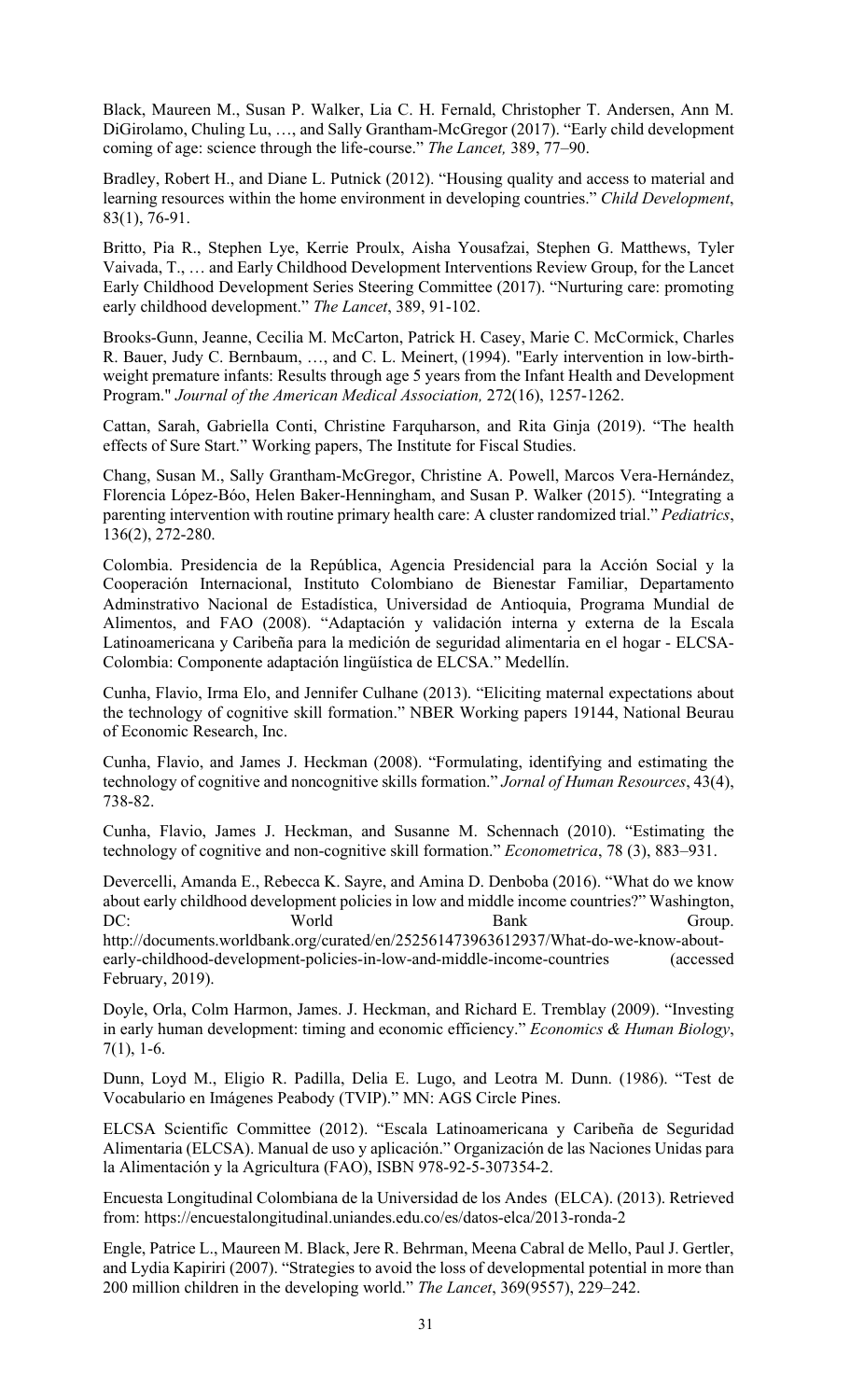Engmann, Sonja, and Denis Cousineau (2011) "Comparing distributions: The Anderson-Darling test as an alternative to the Kolmogorov-Smirnoff test." *Journal of Applied Quantitative Methods*, 6(3), 1-17.

Fernald, Lia C., Rose M. Kagawa, Heather A. Knauer, Lourdes Schnaas, Armando Garcia, and Linette M. Neufeld (2017a). "Promoting child development through group-based parent support within a cash transfer program: experimental effects on children's outcomes." *Developmental Psychology*, 53 (2): 222-36.

Fernald, Lia C. H., Elizabeth L. Prado, Abbie Raikes, and Patricia K. Kariger (2017b). "A toolkit for measuring early childhood development in low- and middle-income countries." Washington DC: World Bank.

Gertler, Paul, James J. Heckman, Rodrigo Pinto, Arianna Zanolini, Christel Vermeersch, Susan Walker, …, and Sally Grantham-McGregor (2014). "Labor market returns to an early childhood stimulation intervention in Jamaica." *Science*, 344(6187), 998-1001.

Grantham-McGregor, Sally, Akanksha Adya, Orazio Attanasio, Britta Augsburg, Jere Behrman, Bet Caeyers, …, and Karishma Vats (2020). "Group Sessions or Home Visits for Early Childhood Development in India: A Cluster RCT." *Pediatrics*, 146(6), e2020002725.

Grantham-McGregor, Sally, Christine A. Powell, Susan Walker, and John H. Himes (1991). "Nutritional supplementation, psychosocial stimulation, and mental development of stunted children: the Jamaican Study." *The Lancet*, 338(8758), 1-5.

Grantham-McGregor, Sally, and Joanne A. Smith (2016). "Extending the Jamaican early childhood development intervention." *Journal of Applied Research on Children: Informing Policy for Children at Risk*, 7(2), 4.

Grantham-McGregor, Sally, and Susan Walker (2015). "The Jamaican early childhood home visiting intervention." *Early Childhood Matters*, 28-34.

Hamadani, Jena D., Syeda F. Mehrin, Fahmida Tofail, Mohammad I. Hassan, Syeed N. Huda, Helen Baker-Heningham, …, and Sally Gratham-McGregor (2019). "Integrating an early childhood development program into Bangladeshi primary health-care services: an open-label, cluster randomized controlled trial." *The Lancet*, 7(3), 366-375.

Heckman, James J. (2006). "Skill formation and the economics of investing in disadvantaged children." *Science*, 312(5782), 1900–1902.

Heckman, James J., Margaret L. Holland, Kevin K. Makino, Rodrigo Pinto, and Maria Rosales-Rueda (2017). "An analysis of the Memphis Nurse-Family Partnership Program." NBER working papers 23610, National Bureau of Economic Research, Inc.

Heckman, James J., Rodrigo Pinto, and Peter Savelyev (2013). "Understanding the mechanisms through which an influential early childhood program boosted adult outcomes." *American Economic Review*, 103(6), 2052-86.

Hjort, Jonas, Mikkel Solvsten, and Miriam Wüst (2017). "Universal Investment in Infants and Long-Run Health: Evidence from Denmark's 1937 Home Visiting program." *American Economic Journal: Applied Economics*, 9 (4): 78-104.

Hoddinott, John, Jere R. Behrman, John A. Maluccio, Paul Melgar, Agnes R. Quisumbing, Manuel Ramirez-Zea, …, and Reynaldo Martorell (2013). "Adult consequences of growth failure in early childhood." The American Journal of Clinical Nutrition, 98(5), 1170–78.

Hoynes, Hilary, Diane W. Schanzenbach, and Douglas Almond (2016). "Long-run impacts of childhood access to the safety net." *American Economic Review*, 106(4), 903–934.

Jacoby, Hanan (2002). "Is there any intrahousehold 'Flypaper effect'? Evidence from a school feeding programme." *Economic Journal*, 112(476), 196-221.

Kariger, Patricia, Edward A. Frongillo, Patrice Engle, Pia M. Rebello Britto, Sara M. Sywulka, and Purnima Menon. (2012). "Indicators of family fare for development for use in multicountry surveys." *Journal of Health, Population and Nutrition*, 30(4), 472–86.

Kline, Patrick, and Christopher R. Walters (2016). "Evaluating public programs with close substitutes: the case of HeadStart." *The Quarterly Journal of Economics*, 131(4), 1795-1848.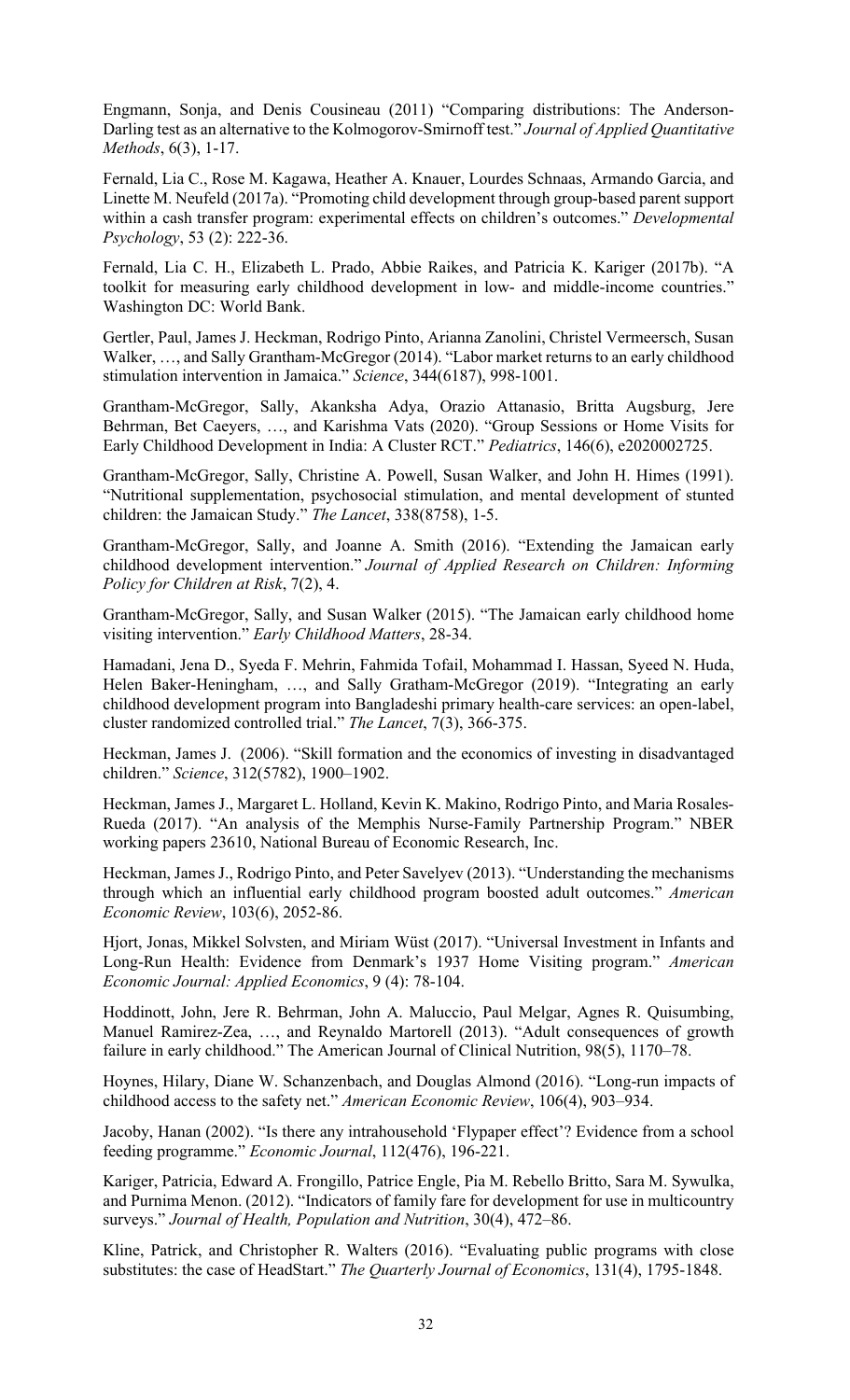Lo, Selina, Pamela Das, and Richard Horton (2017). "Early childhood development: the foundation of sustainable development. Comment." *The Lancet*, 389(10064), 8-9.

Love, John M., Ellen E. Kisker, Christine Ross, Helen Raikes, Jill Constantine, Kimberly Boller, ..., Cheri Vogel (2005). "The effectiveness of early head start for 3-year-old children and their parents: lessons for policy and programs." *Developmental Psychology*, 41(6), 885- 901.

McComick, Marie C., Jeanne Brooks-Gunn, Sthephen L. Buka, Julie Goldman, Jennifer Yu, Mikhail Salganik, …, and Patrick H. Casey (2006). "Early Intervention in low-birth-weight premature infants: Results at 18 years of age for the Infant Health and Development Program." *Journal of Pediatrics*, 117(3), 771-780.

McPhee, David (1981). "Knowledge of infant development inventory." Chapel Hill, NC: University of North Carolina.

Moran, Patricia M., Deborah Ghate, and Amelia van der Merwe (2004). "What works in parenting support? A review of the international evidence." Policy Research Bureau Research, Report No. 574. Retrieved from https://dera.ioe.ac.uk/5024/1/RR574.pdf.

Neville, Helen, Eric Pakulak, and Courtney Stevens (2015). "Family-based training to improve cognitive outcomes for children from lower socioeconomic status backgrounds: Emergin themes and challenges." *Current Opinion in Behavioral Sciences*, 4, 166-170.

Nowak, Christoph, and Nina Heinrichs (2008). "A comprehensive meta-analysis of Triple P-Positive Parenting Program using hierarchical linear modeling: Effectiveness and moderating variables." *Clinical Child and Family Psychology Review*, 11(3), 114-144.

Olds, David, Charles R. Henderson, and Harriet Kitzman (1994). "Does prenatal and infancy nurse home visitation have enduring effects on qualities of parental caregiving and child health at 25 to 50 months of life?" *Pediatrics, 93*(1), 89-98.

Olds, Davis, Charles R. Henderson, and Robert Tatelbaum (1986b). "Preventing child abuse and neglect: a randomized trial of nurse home visitation." *Pediatrics*, 78(1), 65-78.

Olds, Davis, Charles R. Henderson, Robert Tatelbaum, and Robert Chamberlin (1986a). "Improving the delivery of prenatal care and outcomes of pregnancy: a randomized trial of nurse home visitation." *Pediatrics*, 77(1), 16-28.

Pongcharoen, Tippawan, Usha Ramakrishnan, Ann M. DiGirolamo, Pattanee Winichagoon, Rafael Flores, Jintana Singkhornard, and Reynaldo Martorell (2012). "Influence of prenatal and postnatal growth on intellectual functioning in school-aged children." Archives of Pediatrics and Adolescent Medicine, 166(5), 411-416.

Porter, Chris L., and Hui-Chin Hsu (2003). "First-time mothers' perceptions of efficacy during the transition to motherhood: Links to infant temperament." *Journal of Family Psychology,*  17(1), 54-64.

Robling, Michael, Marie-Jet Bekkers, Kerry Bell, Christopher C. Butler, Rebecca Cannings-John, Sue Channon, …, and David Torgerson (2016). "Effectiveness of a nurse-led intensive home-visitation programme for first-time teenage mothers (Building Blocks): A pragmatic randomised controlled trial." *The Lancet*, 387(10014), 146–155.

Romano Joseph P., and Michael Wolf (2005). "Stepwise Multiple Testing as Formalized Data Snooping." *Econometrica*, 73(4), 1237-1282.

Romano Joseph P., and Michael Wolf (2016). "Efficient computation of adjusted p-values for resampling-based stepdown multiple testing." *Statistics & Probability Letters*, 113, 38-40.

Rubio-Codina, Marta, Orazio Attanasio, Costas Meghir, Natalia Varela, and Sally Grantham-McGregor (2015). "The socio-economic gradient of child development: cross-sectional evidence from children 6-42 months in Bogota." *The Journal of Human Resources*, 50(2), 464- 483.

Schweinhart, Lawrence J., Jeanne Montie, Zongping Xiang, W. Steven Barnett, Clive R. Belfield, and Milagros Nores (2005). "The High/Scope Perry Preschool study through age 40." Ypsilanti, MI: High/Scope Press, 194-215.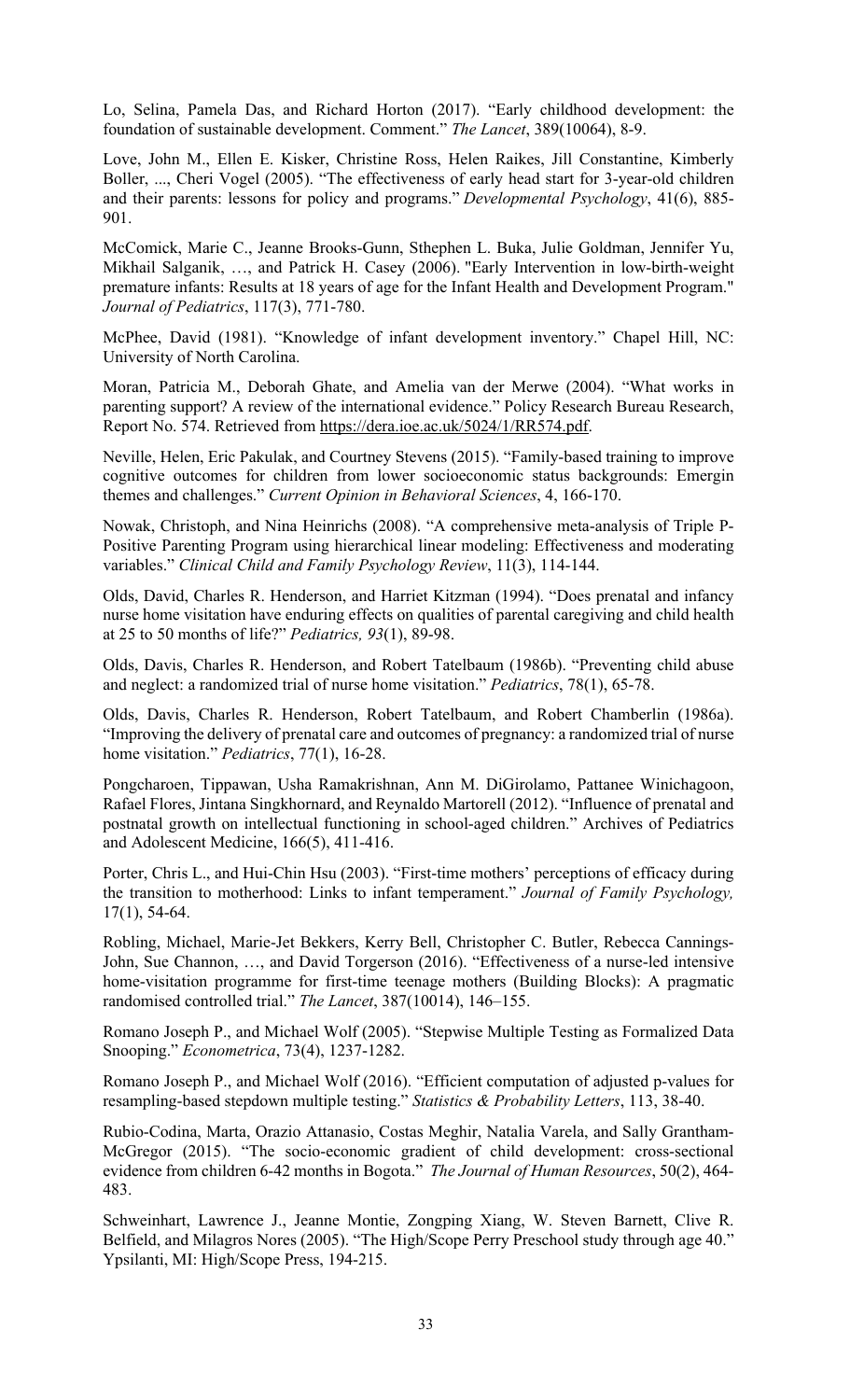Shonkoff, Jack, and Andrew S. Garner (2012). "The lifelong effects of early childhood adversity and toxic stress." *Pediatrics*, 129(1), e232-e246.

Singla, Daisy R., Elias Kumbakumba, and Frances E. Aboud (2015). "Effects of a parenting intervention to address both maternal psychological wellbeing and child development and growth in rural Uganda: a community-based, cluster randomized trial." *Lancet Global Health*, 3(8), e458-469.

Squires, Jane, Diane Bricker, and Elizabeth Twombly (2009a). "Ages & Stages Questionnaires: A parent-completed child monitoring system." Baltimore, MD: Paul H. Brooks Publishing.

Squires, Jane, Diane Bricker, and Elizabeth Twombly (2009b). "Technical Report on ASQ:SE." Baltimore, MD: Paul H. Brookes Publishing.

Walker, Susan P., Susan M. Chang, Christine A. Powell, and Sally Grantham-McGregor (2005). "Effects of early childhood psychosocial stimulation and nutritional supplementation on cognition and education in growth-retarded Jamaican children: a prospective cohort study." *The Lancet* , 366(9499), 1804-1807.

Walker, Susan P., Susan M. Chang, Christine A. Powell, Emily Simonoff, and Sally Grantham-McGregor (2006). "Effects of psychosocial stimulation and dietary supplementation in early childhood on psychosocial functioning in late adolescence: follow-up of randomised controlled trial." *BMJ*, 333:472.

Walker, Susan P., Susan M. Chang, Joanne Smith, Helen Baker-Henningham, and the Reach Up Team. (2018). "The Reach up early childhood parenting program: origins, content, and implementation." *Zero to Three*, 38(4), 37-43.

Walker, Susan P., Susan M. Chang, Marcos Vera-Hernandez, and Sally Grantham-McGregor (2011). "Early childhood stimulation benefits adult competence and reduces violent behaviour." *Pediatrics*, 127(5), 849-857.

World Health Organization (2006). "WHO child growth standards: length/height-for-age, weight-for-age, weight-for-length, weight-for-height and body mass index-for-age: Methods and development." Geneva: World Health Organization.

World Health Organization (2007). "WHO Child Growth Standards: Head circumference-forage, arm circumference-for-age, triceps skinfold-for-age and subscapular skinfold-for-age: Methods and development." Geneva: World Health Organization.

Yoshikawa, Hirokazu, Christina Weiland, Jeanne Brooks-Gunn, Margaret R. Burchinal, Linda M. Espinosa, Wiliam T. Gormley, …, and Martha J. Zaslow (2013). "Investing in our future: The evidence base on preschool education." New York, NY: Foundation for Child Development and Ann Arbor, MI: Society for Research in Child Development.

Yoshikawa, H., Weiland, C., & Brooks-Gunn, J. (2016). When does preschool matter? *The Future of Children*, 26(2), 21-36.

Yousafzai, Aisha K., Jelena Obradovic, Muneera A. Rasheed, Arjumand Rizvi, Ximena A. Portilla, Nicole Tirado-Strayer, …, and Uzma Memon (2016). "Effects of responsive stimulation and nutrition interventions on children's development and growth at age 4 years in a disadvantaged population in Pakistan: a longitudinal follow‐up of a cluster‐randomised factorial effectiveness trial." *Lancet Global Health*, 4(8), e548–e558.

Yousafzai, Aisha K., Muneera A. Rasheed, Arjumand Rizvi, Robert Armstrong, and Zulfiqar A. Bhutta (2014). "Effect of integrated responsive stimulation and nutrition interventions in the Lady Health Worker programme in Pakistan on child development, growth, and health outcomes: a cluster-randomised factorial effectiveness trial". *The Lancet*, 384(9950), 1282-93.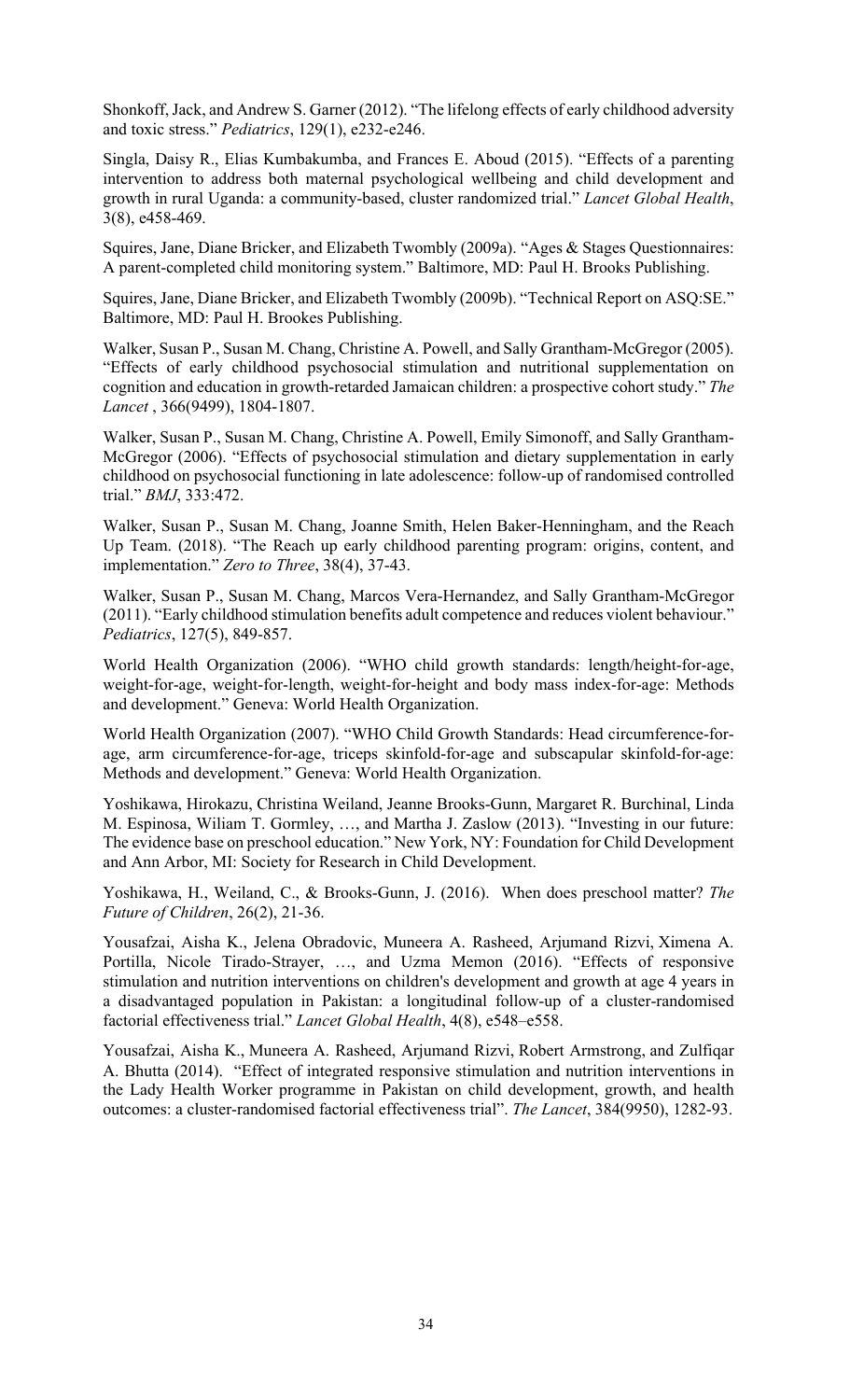### **Supplemental Materials.**

### **Appendix 1. Detailed description of the interventions**

Our program was aimed at improving the FAMI government program. During our initial formative research stage, we observed several group sessions in FAMI units located in municipalities not in our c-RCT sample. These were mostly lecture-like meetings in which the FAMI program facilitator would discuss a certain topic with beneficiary mothers sitting around a table and typically aided with a flipchart and/or other visual aids. Most importantly, babies would remain in their strollers or sitting on the mothers' laps with no direct participation in the sessions. The topics covered varied and some examples during our visits included community support, friendship, breastfeeding, dental care and teenage pregnancy, although sessions around sensitive parenting, child development and engagement of parents and other family members were also supposed to be addressed. In spite of such a wide spectrum of topics, however, the existing program did not use any curriculum: what to cover and how was entirely up to the FAMI facilitator.

The curriculum we introduced aims at assisting mothers to provide developmentally appropriate activities for their children (in particular, activities that promote language, cognitive, and motor development), as well as reinforcing maternal knowledge and practices about feeding and nutrition. In doing so, it aims at improving mothers' knowledge, practices, enjoyment in child up-bringing, and self-esteem. Given that the FAMI program is delivered mostly through group meetings and home visits, the intervention we designed included two complementary curricula. Both used similar components, actions, and activities to promote better maternal child rearing practices. These included making the mother the agent of change and empowering her to improve her child's development by demonstrating the use of ageappropriate play materials and activities, by providing opportunities to practice with them, and by providing supportive feedback. The program also aimed at training mothers in sensitive and responsive parenting and appropriate behavior management, and encouraged positive motherchild interactions and child maltreatment prevention.

Most of the program content was delivered through the group meetings as they were held on a weekly basis. In addition to being spaces where to demonstrate and practice the use of age-appropriate play materials and language activities, the groups provided opportunities for discussing and practicing effective child rearing skills and positive interactions with children with other caregivers, sharing experiences, group problem-solving, as well as opportunities for social support. Group meetings also provided the opportunity for mothers to discuss how play activities promoted children's development and show them how to make simple toys so that each family could set up a toy library for home use. Group meetings were one hour long. An average of 5 mothers attended each session (min=1, max=15, SD=2.6).

The home visits were delivered monthly and provided the opportunity to introduce activities that were more difficult (i.e., more specific to a child's developmental level) in the context of the group (such as puzzles and matching activities), additional language activities, and specific ideas on how to use routine home activities to promote child development and how to identify materials in the home that could be used to promote child development. Home visits were, on average, one hour long.

Separate group meetings were offered for pregnant and lactating women with children up to 6 months, mothers with children 6-11 months, and mothers with children aged 1-2 years, and mothers were asked to attend the meeting that corresponded to her child's age. However, in practice, this did not always occur, and, in anticipation, the curriculum had been designed so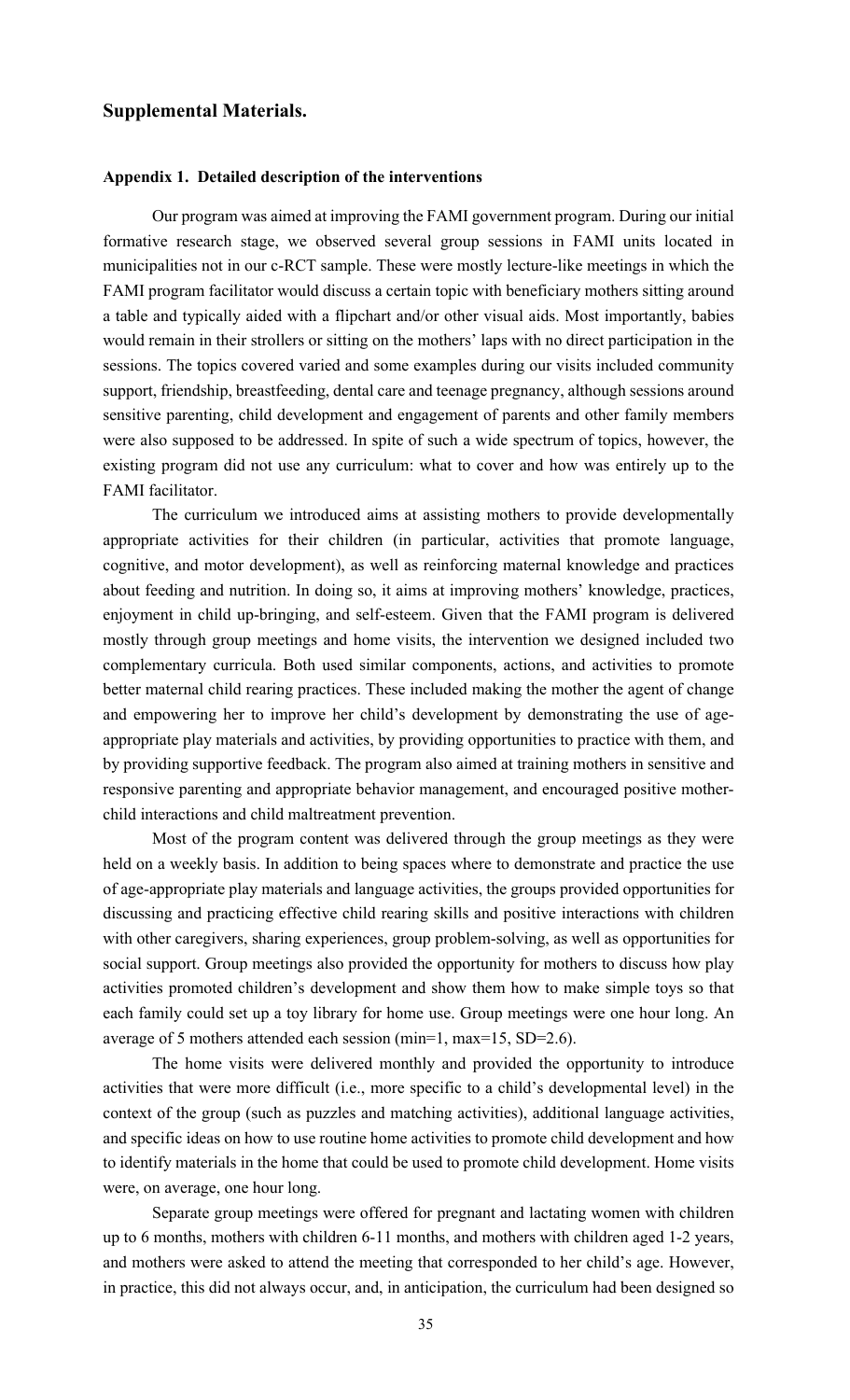that it could be delivered to groups with children over the entire age range. To this end, the play and language activities were divided into age bands (birth-5 months, 6-11 months, and 1-2 years) by level of difficulty. We expected mothers of children 6-24 months to attend four meetings per month and pregnant and lactating women with children up to 6 months to attend two meetings per month.

Each group session was structured in six different moments: arrival and free play; feedback from the previous group session (10 minutes); song (5 minutes); demonstration and practice of the age-appropriate play and language activities for the week with materials that will be taken home (30 minutes); discussion around a parenting theme or activity (15 minutes); review of the session to ensure that mothers understand the activities, and commitment to practice with children at home (10 minutes); and in closing, they share a snack. The themes for discussion during the group meetings included issues such as the importance of spending time playing with the child, praising the child, talking to the child, things to do at bath time or mealtimes, learning to trust, understanding the child's feelings, teaching the baby about her environment, and child behavior.

Similarly, each home visit consisted of i) greeting and discussion of any issues, ii) feedback from the previous home visiting session, iii) song, iv) introduction of new play and language activities (including how to integrate into everyday routines, v) nutrition message, and vi) a review of activities to be conducted over the next month.

The curriculum included discussion topics or key parenting messages, age-appropriate activities to promote child development using the play materials, as well as everyday activities to encourage adult-child interactions. It was specifically designed to increase the focus on language development with respect to the original RU curriculum. For example, 1) the language activities were designed to be more structured and to involve demonstration and practice, in the same way as the other play activities, rather than being based on discussion, and 2) we included the use of materials in the language activities to make them more concrete (e.g. when encouraging mothers to label and talk about things in the home environment, we used relevant objects, such as a cup, comb, chair, during the session for demonstration and practice). It was very rich in play materials—books, pictures to talk about, home-made toys, puzzles and building blocks—which were used during home visits and in the group meeting. It also included a set of nutrition cards relevant to the children's ages that were discussed with the mother during each home visit. The complete kit of materials had a cost of \$27 US per child per year.<sup>29</sup>

In addition to the set of activities and materials, the qualification of the FAMI program also included a training and coaching component (pre- and in-service training) to support and maintain the quality of home visits and group meetings. Shifting away from a supervision model, the new approach consisted of a team of tutors with degrees in psychology and social work, who provided the initial pre-service training and then continued to provide in-service training and support during the implementation period. Tutors, trained and supervised by the research team, were in charge of training FAMI mothers. Pre-service training was provided sequentially by town, where all FAMI mothers were trained simultaneously. Average training time was of 3.5 weeks and 85 hours, although total training time varied by town depending on the number of FAMI units. Specifically, towns with less than 5 FAMI units received 75 hours of training in 3 weeks; towns with 6 to 9 FAMI units received 100-125 hours for 5-6 weeks; and towns with more than 10 FAMI units received 150-175 hours of training over 6-7 weeks. The training involved demonstration, practice and feedback in running the group sessions and conducting the play and language activities with mothers and children, and toy-making. The

<sup>&</sup>lt;sup>29</sup> All costs are computed at the average exchange rate of 2015-2016 (the evaluation period), of 2,800 COP/USD.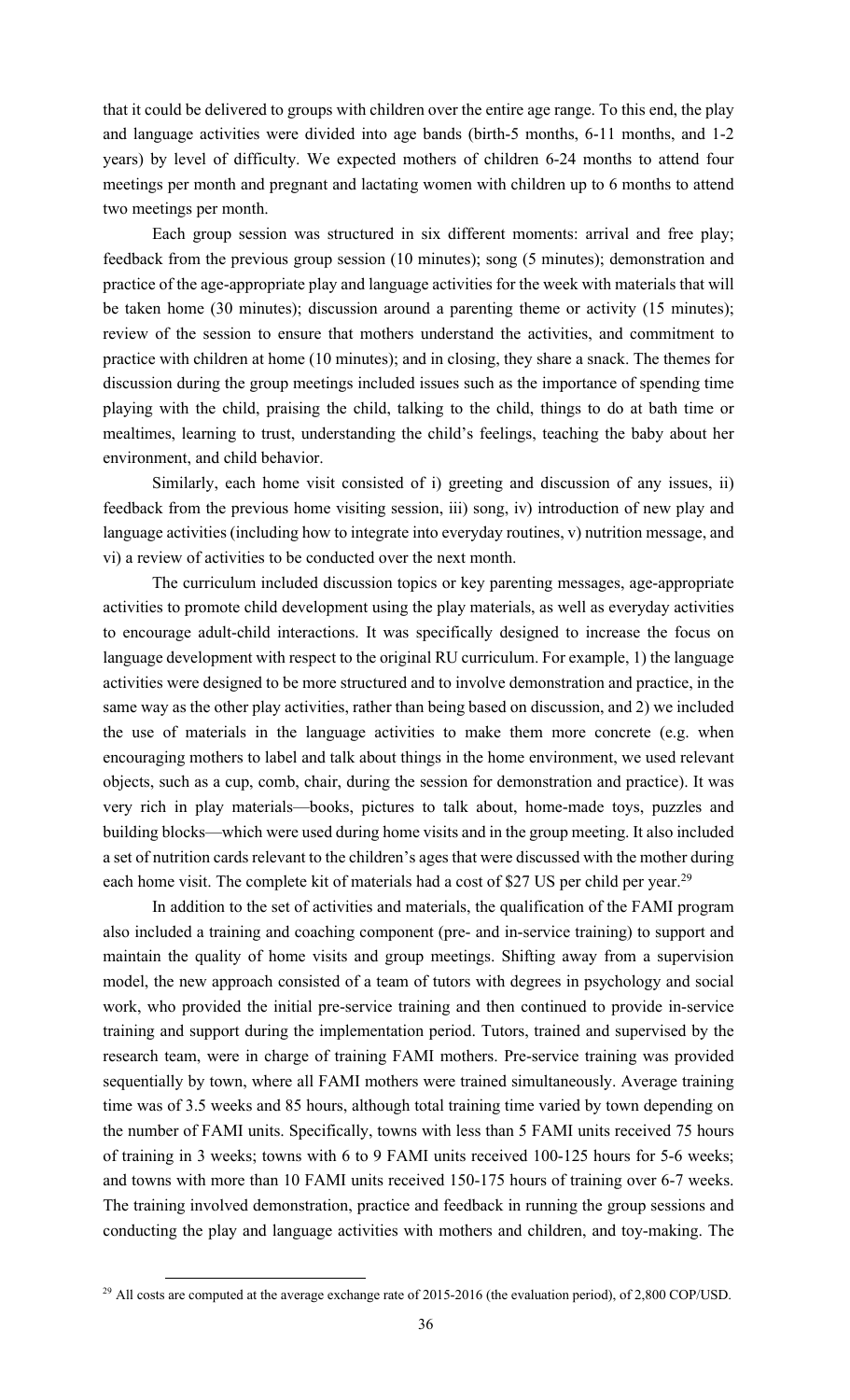one-time cost of the pre-service training per FAMI provider was of about \$113 US or \$11 US per child.

Tutors also coached FAMI mothers continuously throughout the duration of the intervention. In each supervisory round, they observed one group session and one home visit, and provided feedback to the FAMI mother. Each tutor was in charge of 5 towns and 19 FAMI mothers, on average, and hence met with a FAMI mother every 6 weeks on average. Whenever possible, they also facilitated a group meeting of FAMI mothers in each town to discuss and share positive experiences and challenges and engage in problem-solving. The tutors were supervised by an intervention supervisor—the fieldwork manager, a member of the research team—who conducted visits with each tutor every 2 months.

Training costs included: tutors' salaries (plus fringe benefits), the fieldwork manager's salary, traveling expenses of tutors and supervisor, the cost of the tutors' training by the research team (accommodation, transportation, food, trainer's traveling expenses and accommodation, materials), and incentives offered to FAMI mothers for their participation (\$14 US per FAMI). This was costed for 5 months, which was the total duration of training (for both, trainers and FAMI mothers). Intervention fixed costs, such as this one, were amortized over 171 treated FAMI units and assuming an average FAMI size of 10 children. Mentoring/coaching costs were similar to training costs and included: tutors' salaries, the fieldwork manager's salary, and travel expenses for both, tutors and supervisor. The difference is that mentoring is a recurrent cost for every month in which it took place. Overall, the cost of coaching was \$82 US per month per FAMI provider or \$8 US per child per month.

In addition to the introduction of the early stimulation curriculum, the intervention also included a nutritional component, which comprised the delivery of a monthly nutritional supplement to FAMI participants, and psychoeducation around feeding and nutrition during group meetings and home visits. The nutritional supplement corresponded to 35% of daily calorie intake requirements for pregnant women, breastfeeding mothers, and children younger than 2 years of age (for 30 days). The cost of the package is \$26 US per month including shipping costs. It contains tuna, sardines, canola oil, iron-fortified whole milk, beans, and lentils. In terms of educational contents, we developed a cooking book that takes into account the socioeconomic characteristics of households in our sample, brochures on food-handling and classification, and 19 nutrition cards that were discussed with the mother during each home visit. Mothers received a nutrition card relevant to their child's age at these monthly home visits. The topics covered included things like breastfeeding, bottle-feeding, breastmilk extraction and storage, weaning, hygiene, finger foods, menu ideas, mealtimes, and chatting while feeding.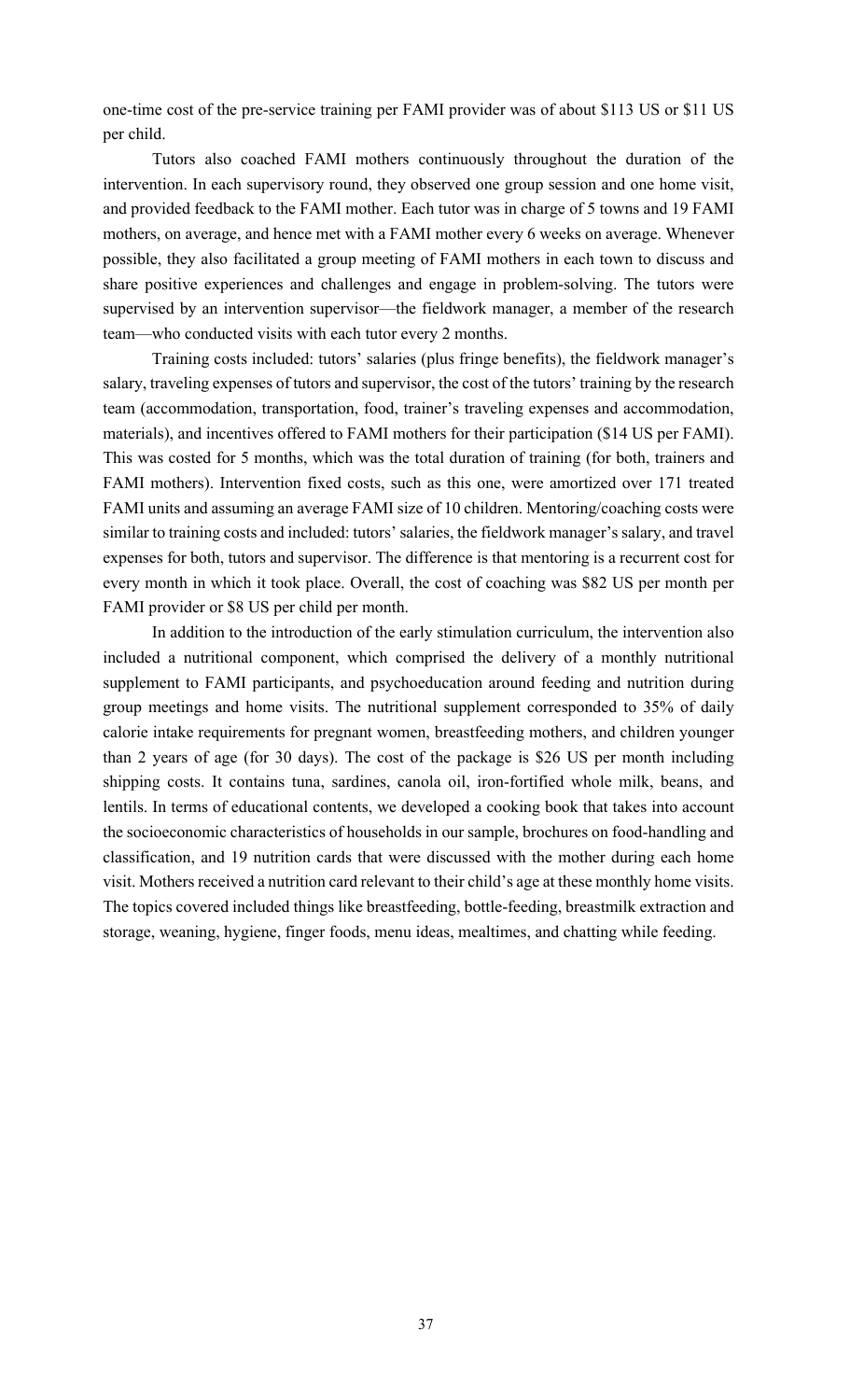|          |         | <b>Nutritional supplement unenhanced FAMI</b> |         |               | Additional supplementation of the intervention |         |         |         | <b>Total nutritional supplement</b> |          |         |         |                |
|----------|---------|-----------------------------------------------|---------|---------------|------------------------------------------------|---------|---------|---------|-------------------------------------|----------|---------|---------|----------------|
| Calories | Protein | Calcium                                       | Iron    | Folic<br>Acıd | Calories                                       | Protein | Calcium | Iron    | Folic<br>Acid                       | Calories | Protein | Calcium | Iror           |
| 16.1%    | 23.1%   | 33.8%                                         | 22.2%   | 56.6%         | $19.0\%$                                       | 31.1%   | 24.8%   | $1.0\%$ | 36.9%                               | 35.1%    | 54.2%   | 58.5%   | 33.2           |
| 3.2%     | 4.1%    | $0.9\%$                                       | $7.1\%$ | $7.8\%$       | 8.0%                                           | 18.2%   | 20.1%   | 22.3%   | 42.4%                               | 1.2%     | 22.2%   | 21.0%   | 29.4           |
| 7.6%     | 2.6%    | $.5\%$                                        | 11.0%   | $17.2\%$      | $19.1\%$                                       | 56.2%   | 32.2%   | 34.7%   | 70.8%                               | 26.6%    | 68.8%   | 33.7%   | $45.7^{\circ}$ |

**Table 1.1. Composition of the nutritional supplement**

I intake requirements.

38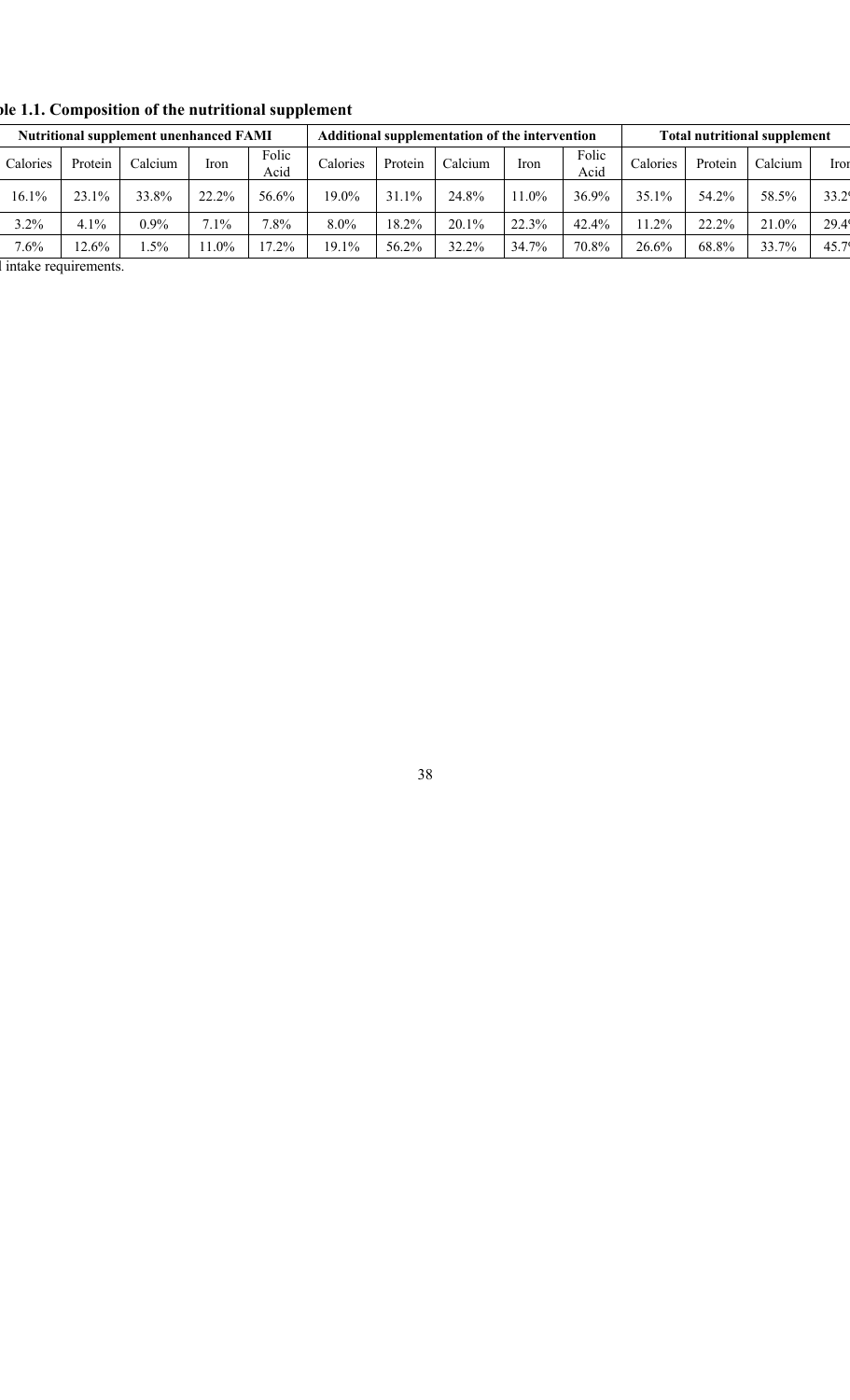### **Appendix 2. The cost and scalability of FAMI in the Colombian context**

### **2.1 Costs**

The intervention we study costs about \$322 per year per child plus \$11 one-off cost per child for FAMI pre-service training. The cost of the unenhanced FAMI program is about \$327 per child per year. The pedagogical enhancement (excluding the nutritional supplement) corresponds to approximately 35% of the cost of the unenhanced version of the program. This is equivalent to 1.5 monthly minimum wages per child per year, or 2.5 monthly minimum wages per year including the nutritional supplement. For comparison, the cost per child per year in center-based childcare in Colombia is approximately \$1,100 or 4.4 monthly minimum wages per child per year.30 In Table 2.1 we compare the costs and impacts of other interventions recently implemented in Colombia, with FAMI.

Bernal (2015) studies the impact of vocational training of the women running the family nurseries considered. She reports a sizeable impact at a low cost per child. Bernal, Attanasio, Peña, and Vera-Hernandez (2019) consider the transfer of children from home-based daycare services offered in the provider's own home to large childcare centers and find virtually no impacts at a very large cost.<sup>31</sup> Finally, Andrew et al. (2019) study the impacts of (1) targeted pedagogical improvements to center-based care in large cities and (2) staffing of these centers with nutritionists and psychologists. The impacts are comparable to ours at a slightly higher cost for the pedagogical component. Incidentally, the hiring of professional personnel in centers had no effects on children's cognition.

This summary highlights the importance of enhancements to what is known in the specialized literature as process quality (such as the integration of a structured curriculum and improved interactions between caregivers and children supported by coaching and mentoring) with respect to changes and improvements in the so-called structural quality alone (such as infrastructure, as in Bernal et al. (2019); or staffing, as in the second intervention studied in Andrew et al. (2019)). In particular, the former seems to have more cost-effective impacts with respect to the latter. In sum, the evidence we have presented shows that it is possible to gradually improve the quality of nationwide programs at scale in a way that is affordable, while maintaining quality and with a reasonably sized impact on children's developmental outcomes.

<sup>&</sup>lt;sup>30</sup> Cost computations are not adjusted to consider the possibility of crowding in different programs since the intervention we evaluate did not affect the probability of leaving a FAMI to join the new program MF (although it did affect the probability of leaving a FAMI to join an alternative ECD service).

<sup>&</sup>lt;sup>31</sup> The cost reported in the table corresponds to the difference in the cost per child/year in a childcare center and the cost in a family nursery.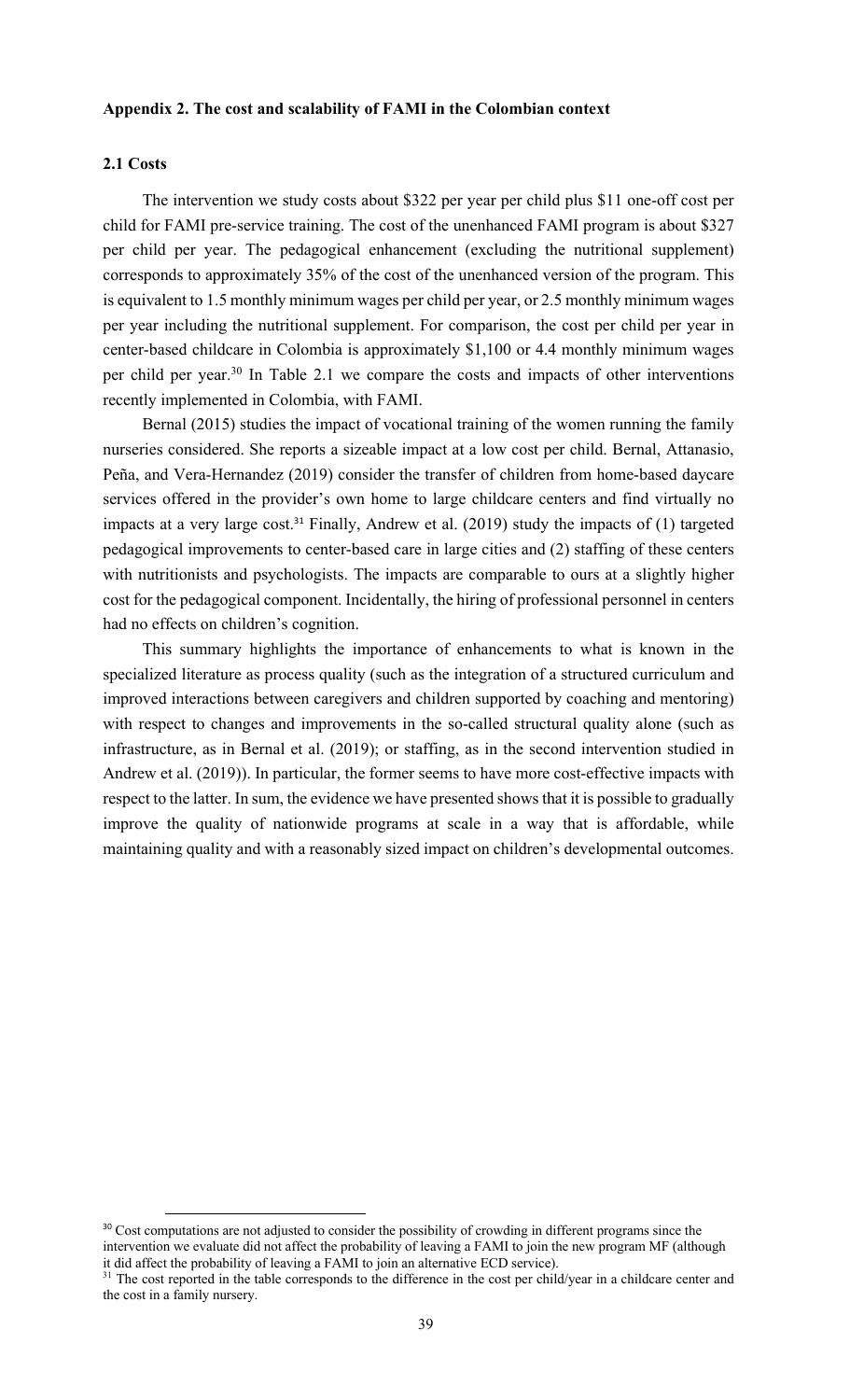| Program                                                                                             | Age of<br>children at<br>baseline | Cost<br>child/yr<br>(USD) | Impact<br>(SD of<br>standardized<br>scores) | <b>Duration of</b><br>intervention<br>(months) | <b>Detailed result</b><br>Effect (SE or p-value)                                                                                                                                                       |
|-----------------------------------------------------------------------------------------------------|-----------------------------------|---------------------------|---------------------------------------------|------------------------------------------------|--------------------------------------------------------------------------------------------------------------------------------------------------------------------------------------------------------|
| Training<br>paraprofessional care<br>providers (Bernal,<br>2015)                                    | 6 months-5<br>years of age        | 101                       | 0.25                                        | 12                                             | $+5.2$ (2.65) score points<br>for children 0-3 years of<br>age on ASQ language<br>scores, and $+3.5(2.0)$<br>score points for children<br>3+ years on Woodcock-<br>Muñoz (WM)<br>mathematical ability. |
| Transfer from home-<br>based to center-based<br>childcare (Bernal et al.,<br>2019)                  | 6 months-5<br>years of age        | 780                       | 0.05                                        | $10 - 18$                                      | $+0.05(0.02)$ SD on<br>nutrition factor, and -<br>$0.11(0.05)$ SD on ASQ<br>cognitive factor.                                                                                                          |
| Targeted pedagogical<br>improvements in center- 18-36 months<br>based care (Andrew et<br>al., 2019) | of age                            | 373                       | 0.15                                        | 18                                             | $+0.15(0.076)$ SD on<br>cognition, language $\&$<br>school readiness (based<br>on TVIP, WM cognition,<br>Daberon and pencil<br>tapping test)                                                           |
| Staffing of center-based<br>care with professionals<br>(Andrew et al., 2019)                        | 18-36 months<br>of age            | 150                       | 0.10                                        | 18                                             | Null effects on<br>cognition. $+0.1$ (0.06)<br>SD on height for age for<br>children older than 30<br>months of age.                                                                                    |
| This study                                                                                          | 0-12 months of<br>age             | 320                       | 0.15                                        | 10                                             | $+0.16$ (p-value 0.044) on<br>Bayley-III factor and -<br>0.06 (p-value 0.54)<br>reduction on the<br>probability of being<br>stunted or in risk of<br>stunting.                                         |

### **Table 2.1. Costs and impacts of alternative quality enhancements of ECD programs in Colombia**

### **2.2 Scalability**

When thinking about the scalability of the FAMI improvement, we consider the possibility of using the already existing supervision infrastructure at ICBF. The national ICBF office works with 33 regional offices and 203 local (municipality-level) offices. Each local office has three different teams in charge of the main tasks. One of the teams, called the community team, is composed of 1 nutritionist, 2 pedagogues, 1 sociologist, 1 social worker and 1 educator. This team oversees supervision and monitoring of ECD services. The other two teams are responsible for child protection services and intra-household legal issues.

Supervision and monitoring of ECD providers is through regular on-site visits structured around a checklist. This checklist is based upon items that we would consider structural quality features, such as, the physical characteristics of the center, the cleanliness of bathrooms, furniture, etc. It does not cover process quality aspects related to the quantity and nature of the interactions in the classroom (Bernal, 2015). A bad evaluation may result in the closure of a center or the need to improve specific aspects to be re-checked within a certain period.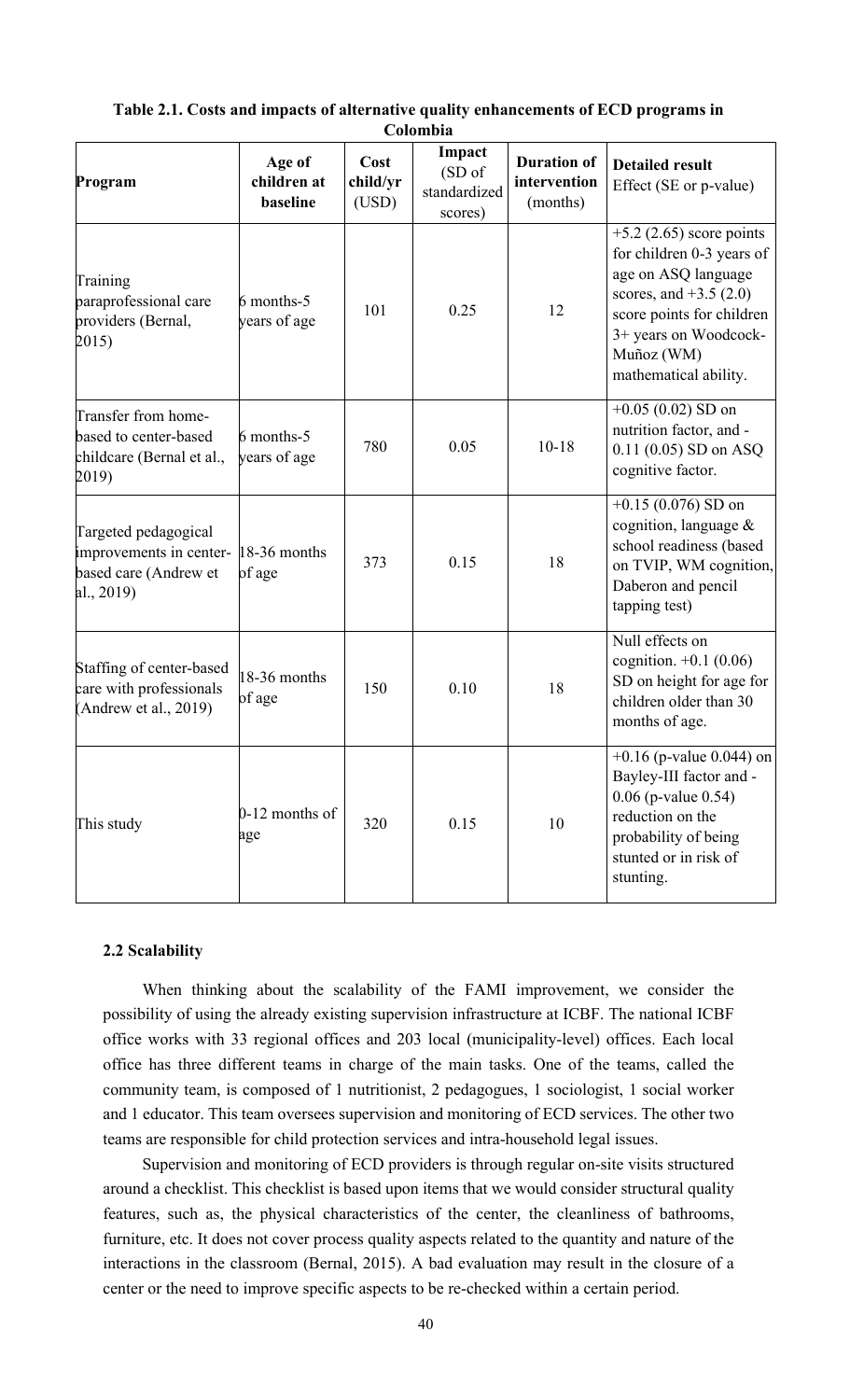Based on our findings, we consider it would be extremely useful and effective to replace this type of supervision for one that focuses on process quality and uses a reflective approach that encourages best practices. As shown, this could be done by promoting the use of a structured curriculum and session guidelines that identify key features—both in content and form of delivery—that are relevant for child outcomes. These items could be assessed by supervisors, who could provide constructive feedback rather than penalties on the basis of their observations. In this way, continuous improvement would be supported.

There are close to 14,600 FAMI units countrywide. We think it would be possible to train 3 out of the 6 community team members (1 sociologists or 1 educator plus 2 pedagogues) in each local office. Each of these supervisors would be in charge of 24 FAMI mothers—a similar caseload as the one we implemented and tested. Similarly, one person in each of the 33 regional offices could by trained by the national office to become trainer of trainers/supervisors.

In our pilot, one senior member of the research team trained a young psychologist in the curriculum, our fieldwork manager). Both trained the 9 tutors during three weeks full-time. After that, the senior researcher was sporadically engaged, but mostly to supervise and provide feedback to the field manager. Each tutor trained approximately 20 to 23 FAMI mothers in sessions that were also 3 weeks long, approximately.

We think it would be feasible to implement a similar cascaded training and supervision process in a potential scale up. Remote online training could be used as a more efficient way of providing pre- and in-service training at the first level of the cascade. Practices by pairs could be supervised online and practices with children could be videotaped for the trainer to provide feedback on the recordings. If required, part of the training could be in-person.

Members of the research team have experience with similar at-scale training strategies for other purposes. In particular, in 2017 we piloted a training scheme that combined presential and online activities for staff in local offices to routinely collect data on child development (the TVIP test) nationwide. Even if connectivity was particularly problematic at the time, this constraint might be easing as digital services expand in response to the COVID- 19 pandemic.

### **Appendix 3. Study design: power calculations and final sample**

Power calculations assumed program effects of 0.25 of a SD relative to the control on the Bayley-III. These were obtained using an average of 4 FAMI units per town and 4 children aged 0-12 months of age per FAMI. We assumed an intra-class correlation within towns of 0.04 (in the Bayley-III scale and conditional on observables), based on the data in Attanasio et al. (2014) for a similar study in Colombia. This sample design provided 95% power at the 5% significance level, allowing for an attrition rate of 10%.

Towns in the final sample had an average of four FAMI units (SD of 2.3, range between 1 and 13), which translates in a total of 171 FAMI units that received treatment and 169 FAMI units that remained as control.

Figure 3.1 presents the c-RCT flow chart, which shows how the final study towns were selected (Figure 3.1). Final 3.2 depicts the final geographic location of the sample.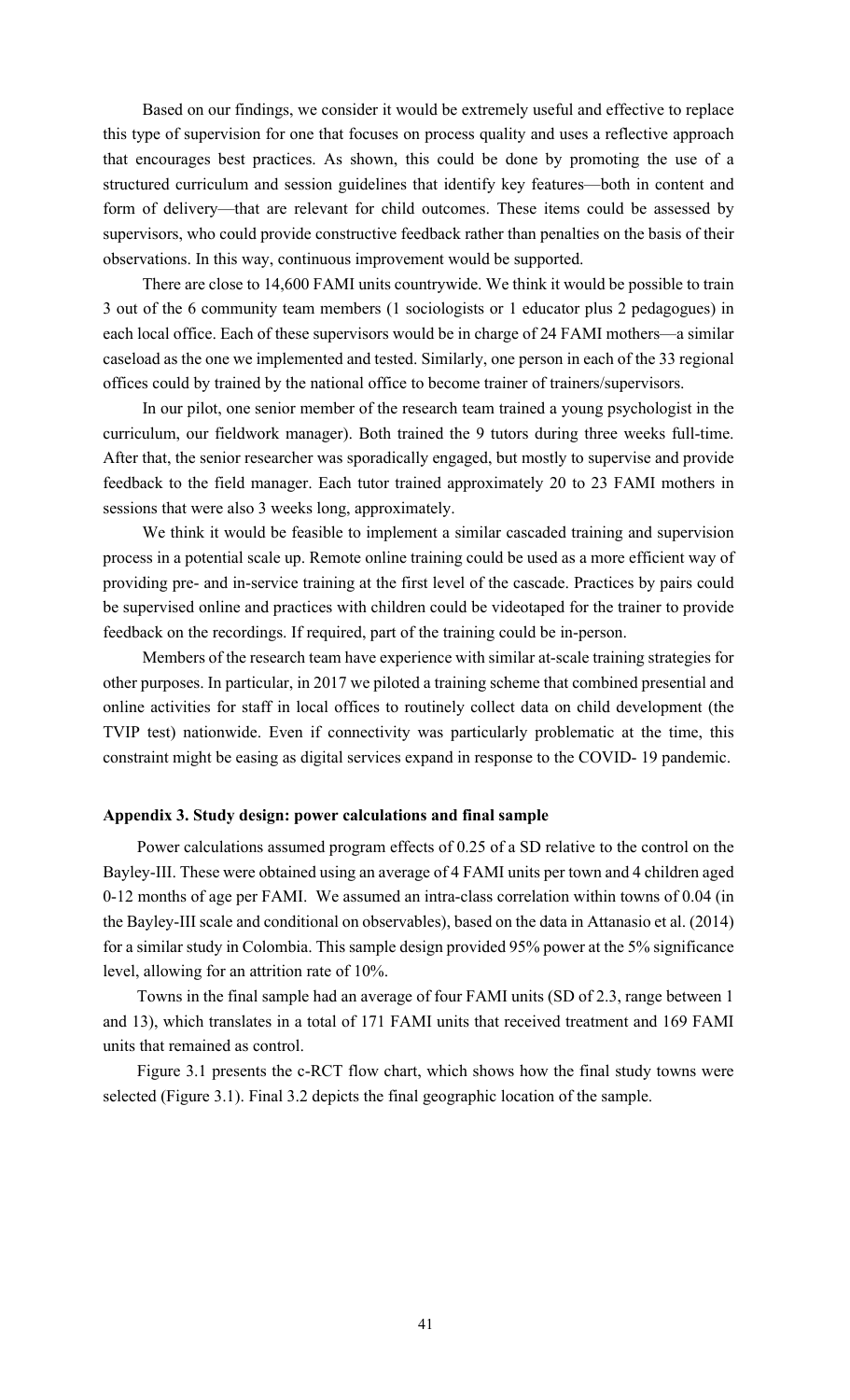



Source: Consort Flow Chart. Own Elaboration

<sup>a</sup> Once in the field for data collection, we realized some towns did not have any FAMI units as they had made the transition to other public parenting programs (*Modalidad Familiar* or MF)

<sup>b</sup> Towns in the list of 39 towns excluded initially from the sample, were randomly ranked and used as replacements. However, we did not have enough replacement towns in all randomization strata.





Note: Treated towns depicted in black and control towns depicted in white.

### **Appendix 4. Construction of Bayley III-factor and parental investment**

As mentioned in Section 3.1, we used Bayley-III age-standardized cognitive, receptive and expressive language, and fine and gross motor to measure child's development. For parental investment, we used the number of magazines, books, or newspapers in the home, the number of toy sources, the number of varieties of play materials in the home, and the number of varieties of play activities the child engaged in with an adult over the three days before the interview. As these are noisy measures of child development and parental investment we follow Cunha and Heckman (2008) and Heckman et al. (2013) and implement a dedicated measurement system that links each observed measure to one latent factor.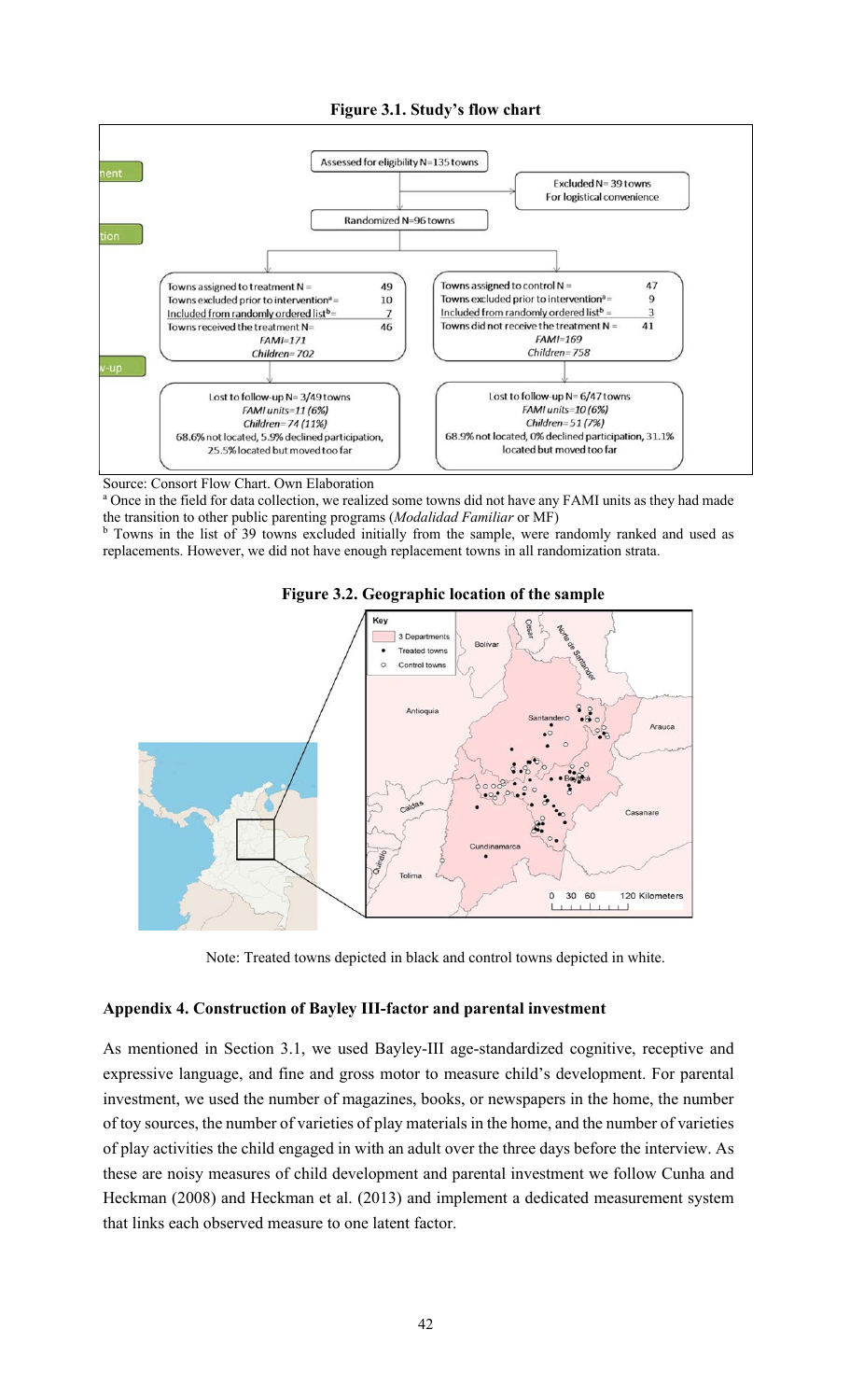We define  $M_k$  as the number of measures of the k-th latent factor (e.g., child development or parental investment), and  $m_{jk}$  as the *j*-th measure of the *k*-th latent factor. Assuming each measure is additively separable in the logarithm of the latent factor we specify:

$$
m_{jk} - \mu_{jk} = \alpha_{jk} ln \theta_k + \varepsilon_{jk}
$$
\n(4)

where the terms  $\mu_{jk}$  are the intercept scaled to zero,  $\alpha_{jk}$  are the loadings,  $\theta_k$  the *k*-th latent factor, and  $\varepsilon_{jk}$  are the mean zero measurement error terms assumed to be independent of the latent factors and from each other. This specification assumes that the measurement system is invariant across treatment status.

As the latent factors are unobserved, they have no natural scale and identification requires normalizations (Anderson, and Rubin, 1956). Then, we set the scale by setting  $Var(ln\theta_k) = 1$ . Also, for the child's development factor we set the loading of the Bayley-III cognitive scale to one, that is  $\alpha_{1CD} = 1$ . Finally, we set the location by setting  $E[ln \theta_k] = 0$  for  $k = \{CD, PI\}$ , where CD and PI, refer to child development and parental investment, respectively.

In Table 4.1 we look at the fraction of the variance in each measure that is explained by the variance in signal. All measures are far from having 100 percent of their variance accounted for by signal, which illustrates the usefulness of the latent factor approach.

| Signal                                                                                                   |
|----------------------------------------------------------------------------------------------------------|
|                                                                                                          |
| 0.666                                                                                                    |
| 0.772                                                                                                    |
| 0.635                                                                                                    |
| 0.589                                                                                                    |
| 0.494                                                                                                    |
|                                                                                                          |
| 0.161                                                                                                    |
| 0.697                                                                                                    |
| 0.704                                                                                                    |
| 0.332                                                                                                    |
| Note: This table shows the fraction of the variance in each measure that is explained by the variance in |
|                                                                                                          |

### **Table 4.1. Signal-to-noise ratios**

signal.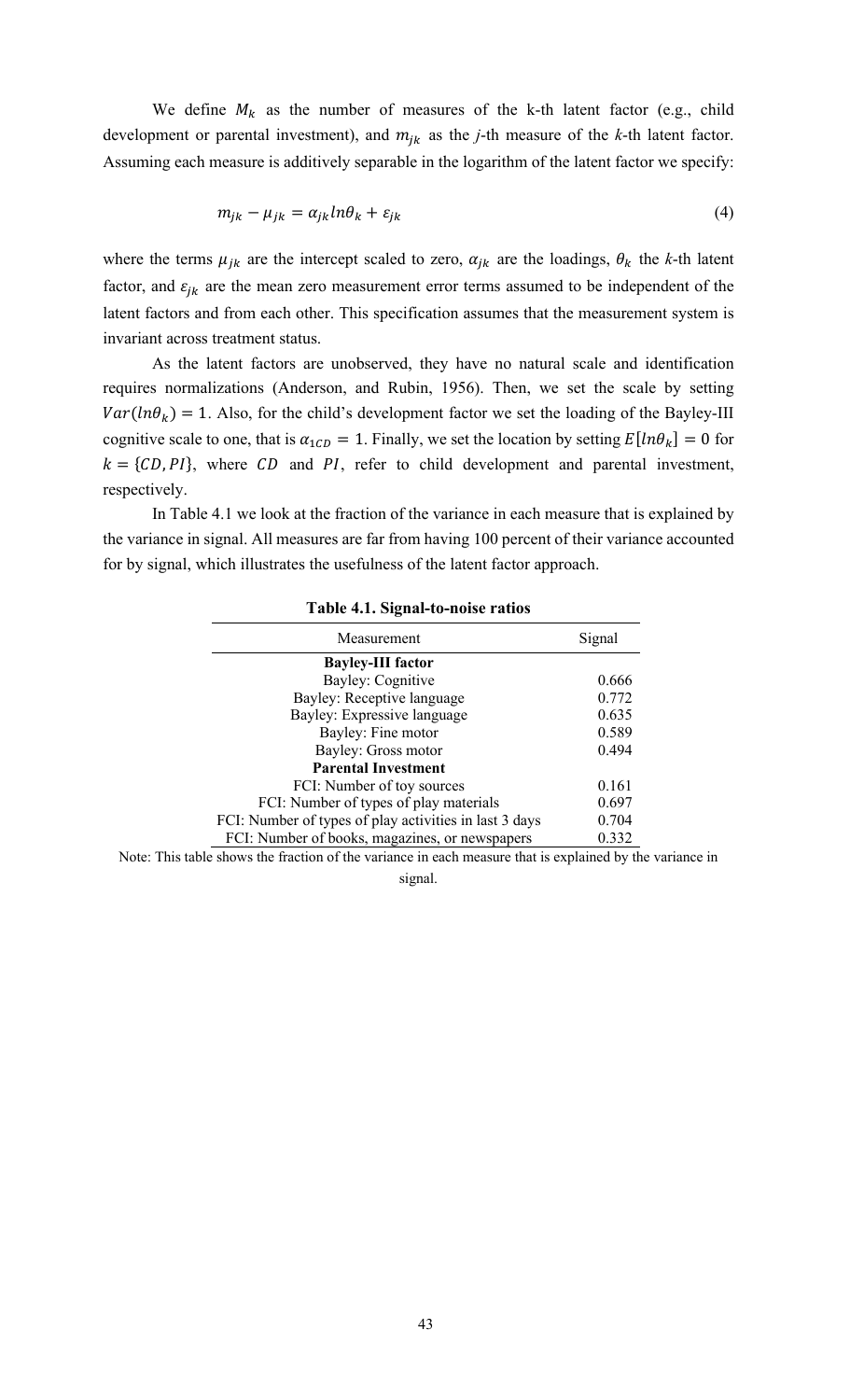# **Appendix 5. Descriptive statistics for FAMI facilitators**

|                                              |       | Treatment |         | Control   |           |       |
|----------------------------------------------|-------|-----------|---------|-----------|-----------|-------|
| <b>Variables</b>                             | Mean  | SD        | Mean    | <b>SD</b> | p-value   | RW    |
| Age                                          | 41.80 | (10.04)   | 41.40   | (10.36)   | 0.790     | 0.998 |
| Education (years)                            | 13.30 | (1.66)    | 13.00   | (1.96)    | 0.379     | 0.992 |
| Work experience (years)                      | 11.70 | (7.96)    | 11.90   | (8.48)    | 0.856     | 0.998 |
| Number of children                           | 2.70  | (1.35)    | 2.50    | (1.50)    | 0.308     | 0.986 |
| MC's household size                          | 3.90  | (1.48)    | 3.90    | (1.43)    | 0.950     | 0.998 |
| Number of children (0-12 months) attending   | 4.80  | (2.06)    | 5.10    | (2.29)    | 0.505     | 0.996 |
| Number of pregnant women attending           | 1.80  | (1.34)    | 1.90    | (1.45)    | 0.588     | 0.997 |
| Number of group sessions held last month     | 5.40  | (4.50)    | 5.10    | (3.39)    | 0.608     | 0.997 |
| Number of home visits held last month        | 12.10 | (6.66)    | 13.50   | (7.12)    | 0.210     | 0.997 |
| Hours devoted to planning activities (hours) | 4.90  | (3.02)    | 6.80    | (6.92)    | $0.014**$ | 0.195 |
| Peabody Picture Vocabulary Test (Z-score)    | 0.16  | (1.03)    | $-0.17$ | (0.94)    | $0.062*$  | 0.610 |
| Knowledge about ECD (Raw Score: correct)     | 7.29  | (1.72)    | 7.11    | (1.39)    | 0.384     | 0.992 |
| Single, divorced, or widowed $(\%)$          | 24    |           | 21      | -         | 0.555     | 0.997 |
| No. of observations                          |       | 171       |         | 169       |           |       |

### **Table 5.1. Baseline characteristics of FAMI program facilitators by randomization status**

Note: \*\*\*p<0.01; \*\*p<0.05; \*p<0.1. Standard deviations clustered by town in parenthesis.

Adjusted p-values using the Romano-Wolf (Romano, and Wolf, 2005; Romano, and Wolf, 2016) procedure (2,000 iterations, clustered by town) are included in the last column. All variables in the table are considered as one group of hypotheses.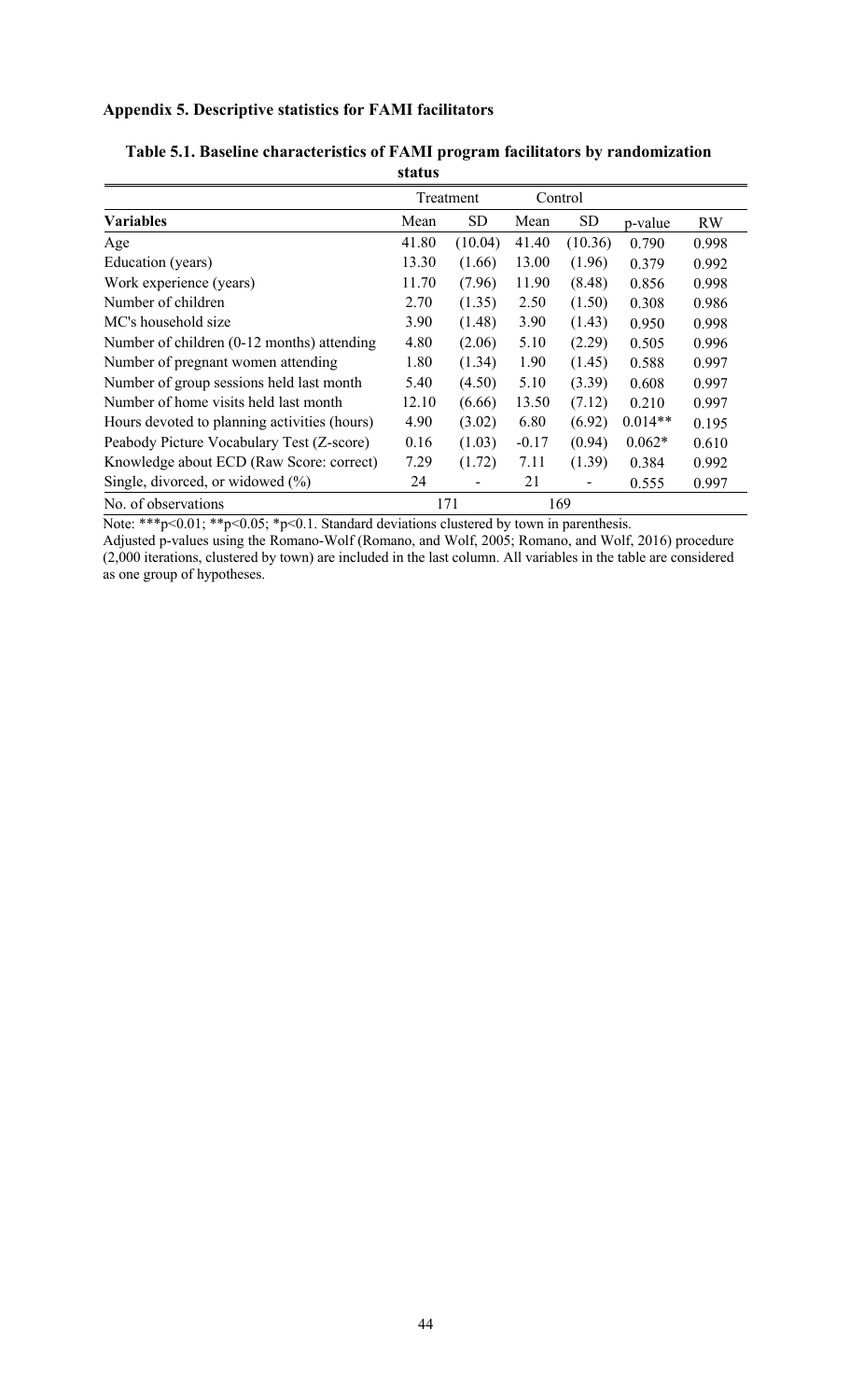| Table 6.1. Attrition analysis                                    |             |             |             |  |  |
|------------------------------------------------------------------|-------------|-------------|-------------|--|--|
| <b>Explanatory variables</b><br>Dependent variable -> Lost at FU |             |             |             |  |  |
| <b>ITT</b>                                                       | $0.0383*$   | $0.0401*$   | $-0.0283$   |  |  |
|                                                                  | (0.0213)    | (0.0208)    | (0.0462)    |  |  |
| Age at BL (in months)                                            |             | $0.0159*$   | 0.0139      |  |  |
|                                                                  |             | (0.0088)    | (0.0092)    |  |  |
| Age squared                                                      |             | $-0.001$    | $-0.0012$   |  |  |
|                                                                  |             | (0.0008)    | (0.0008)    |  |  |
| Child Gender                                                     |             | $-0.0176$   |             |  |  |
|                                                                  |             | (0.0127)    |             |  |  |
| First Born                                                       |             | $0.0394**$  | 0.0277      |  |  |
|                                                                  |             | (0.0165)    | (0.0253)    |  |  |
| High Household Wealth                                            |             | $-0.0279*$  | $-0.0028$   |  |  |
|                                                                  |             | (0.0148)    | (0.0191)    |  |  |
| Maternal Years of Education                                      |             | $-0.0011$   |             |  |  |
|                                                                  |             | (0.0026)    |             |  |  |
| Father is Present                                                |             | $-0.0450**$ | $-0.0585**$ |  |  |
|                                                                  |             | (0.0208)    | (0.0269)    |  |  |
| Household Size                                                   |             | $-0.0094$   |             |  |  |
|                                                                  |             | (0.0066)    |             |  |  |
| Maternal PPVT                                                    |             | $-0.0018$   |             |  |  |
|                                                                  |             | (0.0011)    |             |  |  |
| $ITT * Age$                                                      |             |             | $0.0090**$  |  |  |
|                                                                  |             |             | (0.0039)    |  |  |
| ITT * First Born                                                 |             |             | 0.04        |  |  |
|                                                                  |             |             | (0.0337)    |  |  |
| ITT * High Household Wealth                                      |             |             | $-0.0524*$  |  |  |
|                                                                  |             |             | (0.0284)    |  |  |
| ITT * Father is Present                                          |             |             | 0.029       |  |  |
|                                                                  |             |             | (0.0411)    |  |  |
| Constant                                                         | $0.0675***$ | $0.1408***$ | $0.0718**$  |  |  |
|                                                                  | (0.0116)    | (0.0469)    | (0.0344)    |  |  |
| Observations                                                     | 1,456       | 1,456       | 1,456       |  |  |
| R-squared                                                        | 0.0047      | 0.0334      | 0.0334      |  |  |
| F-stat                                                           | 3.229       | 2.908       | 3.281       |  |  |
| Prob > F                                                         | 0.076       | 0.004       | 0.001       |  |  |

### **Appendix 6. Attrition, compliance, and dosage analysis**

Note: \*\*\*  $p<0.01$ , \*\*  $p<0.05$ , \*  $p<0.1$ ; Standard errors clustered by town in parenthesis.

**Attrition.** In Table 6.1, we analyze attrition between baseline and follow up. The table indicates that children in treated FAMIs were more likely to be lost at follow up, although the size of this impact is only marginally significant, both with and without controls for a number of baseline characteristics.

**Compliance.** In Table 6.2 we look at the possibility that the intervention affected the probability of leaving FAMI for alternative programs. We find a significant reduction of leaving FAMI. This result is robust across different specifications (with and without controls) and to different statistical models. In the table we report estimates obtained with a Linear Probability Model, a Logit and a Probit model.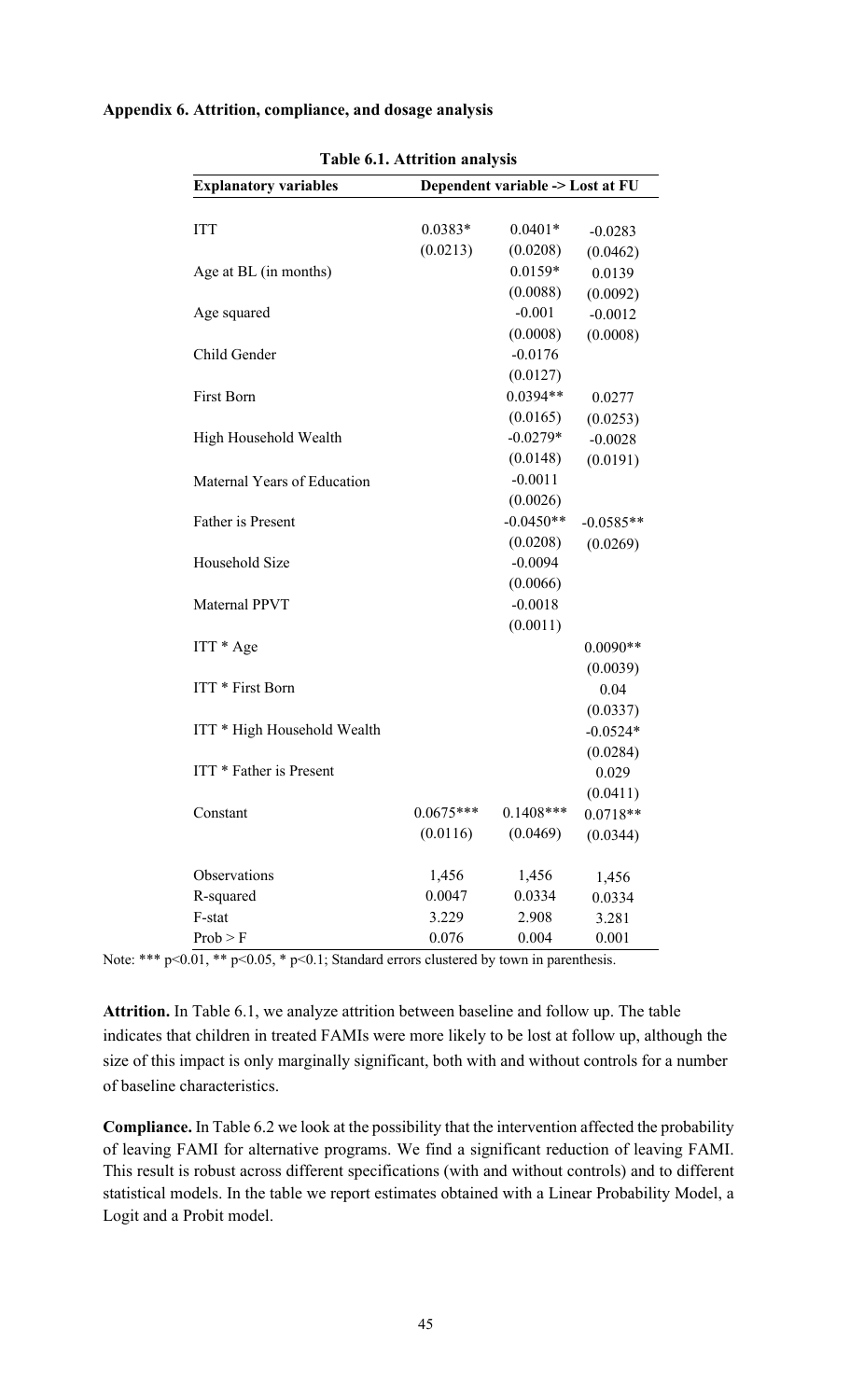| <b>Explanatory Variables</b> | Dependent variable-> Change from FAMI to other ECD program between<br><b>BL</b> and FU |            |           |            |           |            |
|------------------------------|----------------------------------------------------------------------------------------|------------|-----------|------------|-----------|------------|
| <b>ITT</b>                   | $-0.100*$                                                                              | $-0.125**$ | $-0.100*$ | $-0.121**$ | $-0.100*$ | $-0.126**$ |
|                              | (0,056)                                                                                | (0,051)    | (0,056)   | (0,051)    | (0,056)   | (0,051)    |
| Child Gender                 |                                                                                        | 0,007      |           | 0,009      |           | 0,009      |
|                              |                                                                                        | (0,028)    |           | (0,027)    |           | (0,027)    |
| Attendance to ECD at BL      |                                                                                        | 0,032      |           | 0,037      |           | 0,041      |
|                              |                                                                                        | (0,056)    |           | (0,058)    |           | (0,059)    |
| Town's population range      |                                                                                        | $-0.104*$  |           | $-0.103*$  |           | $-0.105*$  |
|                              |                                                                                        | (0,055)    |           | (0,054)    |           | (0,056)    |
| High Household Wealth        |                                                                                        | $0.070**$  |           | $0.072**$  |           | $0.073**$  |
|                              |                                                                                        | (0,034)    |           | (0,034)    |           | (0,033)    |
| Teenage mother               |                                                                                        | $-0,015$   |           | $-0,013$   |           | $-0,017$   |
|                              |                                                                                        | (0,033)    |           | (0,033)    |           | (0,033)    |
| <b>Maternal PPVT</b>         |                                                                                        | $0.012***$ |           | $0.011***$ |           | $0.011***$ |
|                              |                                                                                        | (0,002)    |           | (0,002)    |           | (0,002)    |
| Department FE                |                                                                                        | $-0,022$   |           | $-0,022$   |           | $-0,017$   |
|                              |                                                                                        | (0,061)    |           | (0,064)    |           | (0,064)    |
| Observations                 | 989                                                                                    | 989        | 989       | 989        | 989       | 989        |
| Model                        | <b>LPM</b>                                                                             | <b>LPM</b> | Probit    | Probit     | Logit     | Logit      |

**Table 6.2. Compliance analysis: impact of the program on the probability of leaving FAMI for an alternative ECD program**

Note: \*\*\* p<0.01, \*\* p<0.05, \* p<0.1; Standard errors clustered by town in parenthesis. Average marginal effects presented.

In Table 6.3 we look at the effect of the intervention on the probability of leaving FAMI to join *Modalidad Familiar*. We do not find any evidence of a significant effect.

| <b>FAMI</b> for <i>Modalidad Familiar</i> (MF)                                          |            |            |          |            |          |            |
|-----------------------------------------------------------------------------------------|------------|------------|----------|------------|----------|------------|
| <b>Explanatory variables</b><br>ent variable-> Change from FAMI to MF between BL and FU |            |            |          |            |          |            |
| <b>ITT</b>                                                                              | $-0,029$   | $-0,058$   | $-0,029$ | $-0,06$    | $-0,029$ | $-0,06$    |
|                                                                                         | (0,048)    | (0,045)    | (0,048)  | (0,046)    | (0,048)  | (0,047)    |
| Child Gender                                                                            |            | $-0,024$   |          | $-0,021$   |          | $-0,022$   |
|                                                                                         |            | (0,021)    |          | (0,020)    |          | (0,021)    |
| Attendance to ECD at BL                                                                 |            | 0,022      |          | 0,034      |          | 0,032      |
|                                                                                         |            | (0,042)    |          | (0,047)    |          | (0,049)    |
| Town's population range                                                                 |            | $-0,038$   |          | $-0,043$   |          | $-0,041$   |
|                                                                                         |            | (0,049)    |          | (0,049)    |          | (0,053)    |
| High Household Wealth                                                                   |            | 0,024      |          | 0,026      |          | 0,025      |
|                                                                                         |            | (0,025)    |          | (0,024)    |          | (0,024)    |
| Teenage mother                                                                          |            | $-0,031$   |          | $-0,031$   |          | $-0,032$   |
|                                                                                         |            | (0,026)    |          | (0,025)    |          | (0,025)    |
| Maternal PPVT                                                                           |            | $0.008***$ |          | $0.007***$ |          | $0.007***$ |
|                                                                                         |            | (0,003)    |          | (0,002)    |          | (0,002)    |
| Department FE                                                                           |            | 0,018      |          | 0,026      |          | 0,025      |
|                                                                                         |            | (0,039)    |          | (0,042)    |          | (0,041)    |
| Observations                                                                            | 770        | 770        | 770      | 770        | 770      | 770        |
| Model                                                                                   | <b>LPM</b> | <b>LPM</b> | Probit   | Probit     | Logit    | Logit      |

# **Table 6.3. Compliance analysis: impact of the program on the probability of leaving**

Note: \*\*\* p<0.01, \*\* p<0.05, \* p<0.1; Standard errors clustered by town in parenthesis. Average marginal effects presented.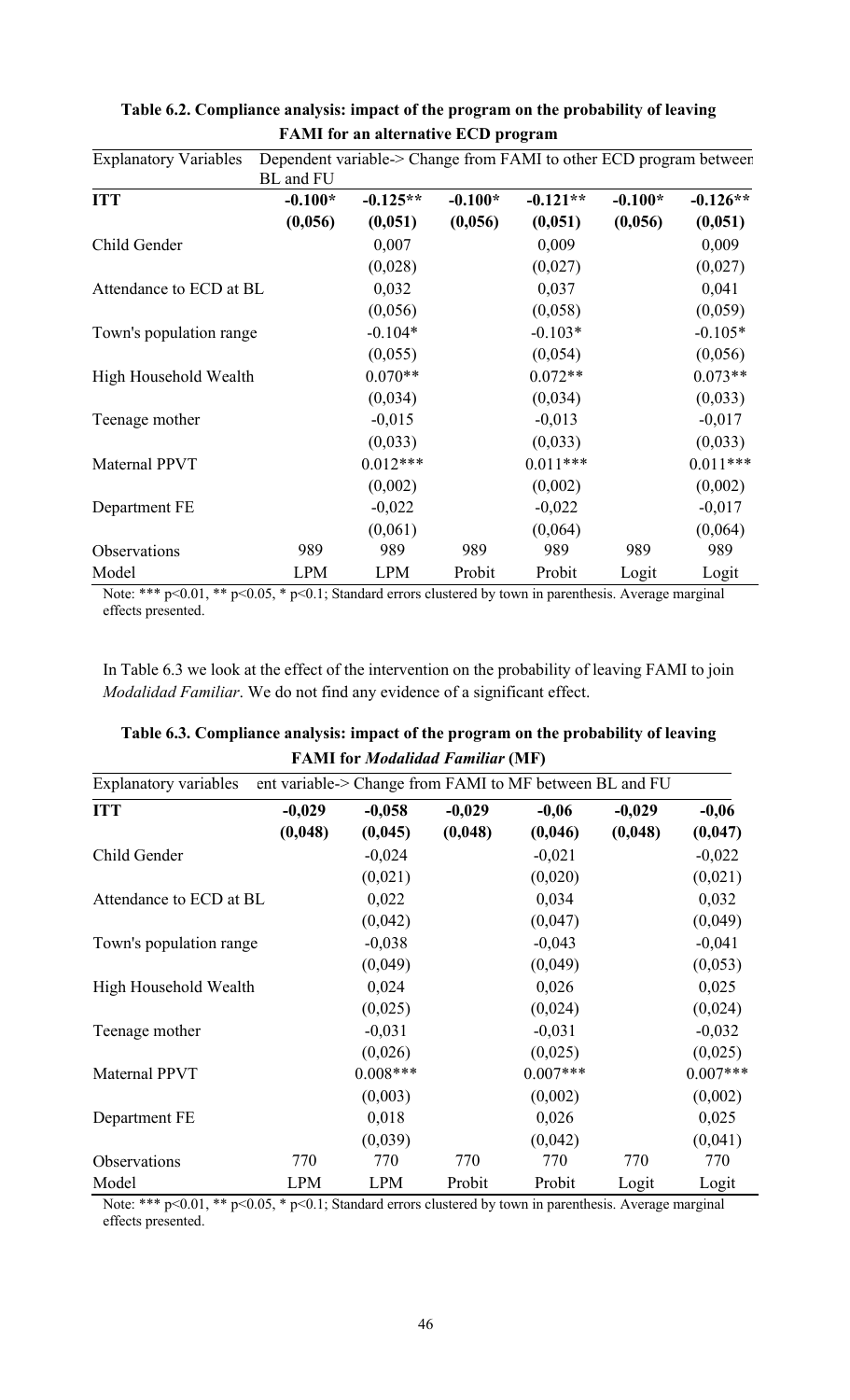**Dosage.** The following set of Figures show the distribution of children in the intervention group by the duration of exposure to the pedagogical component of the program; as well as joint compliance between the nutritional and pedagogical components. Table 6.4 compares household characteristics by total exposure to the program.



### **Figure 6.1. Effective individual program participation**

Source: Program attendance registry (recorded by FAMI facilitators) Notes: a. Subsample of children registered at least once in group session attendance lists (74.2% of all treated children assessed at baseline). b. Subsample of children registered at least once in home visit attendance lists (71.7% of all treated children assessed at baseline).

 $\frac{0}{0}$ 



# **c. Nutritional supplement d. Joint compliance with the nutritional and pedagogical components**



At least 1 nutritional supp, at least 1 pedagogical activity No nutritional supp, at least 1 pedagogical activity At least 1 nutritional supp, no pedagogical activities

Source: Fundación Exito records.

Maximum nutritional supplements during the intervention period=14 Pedagogical activity: group session or home visit.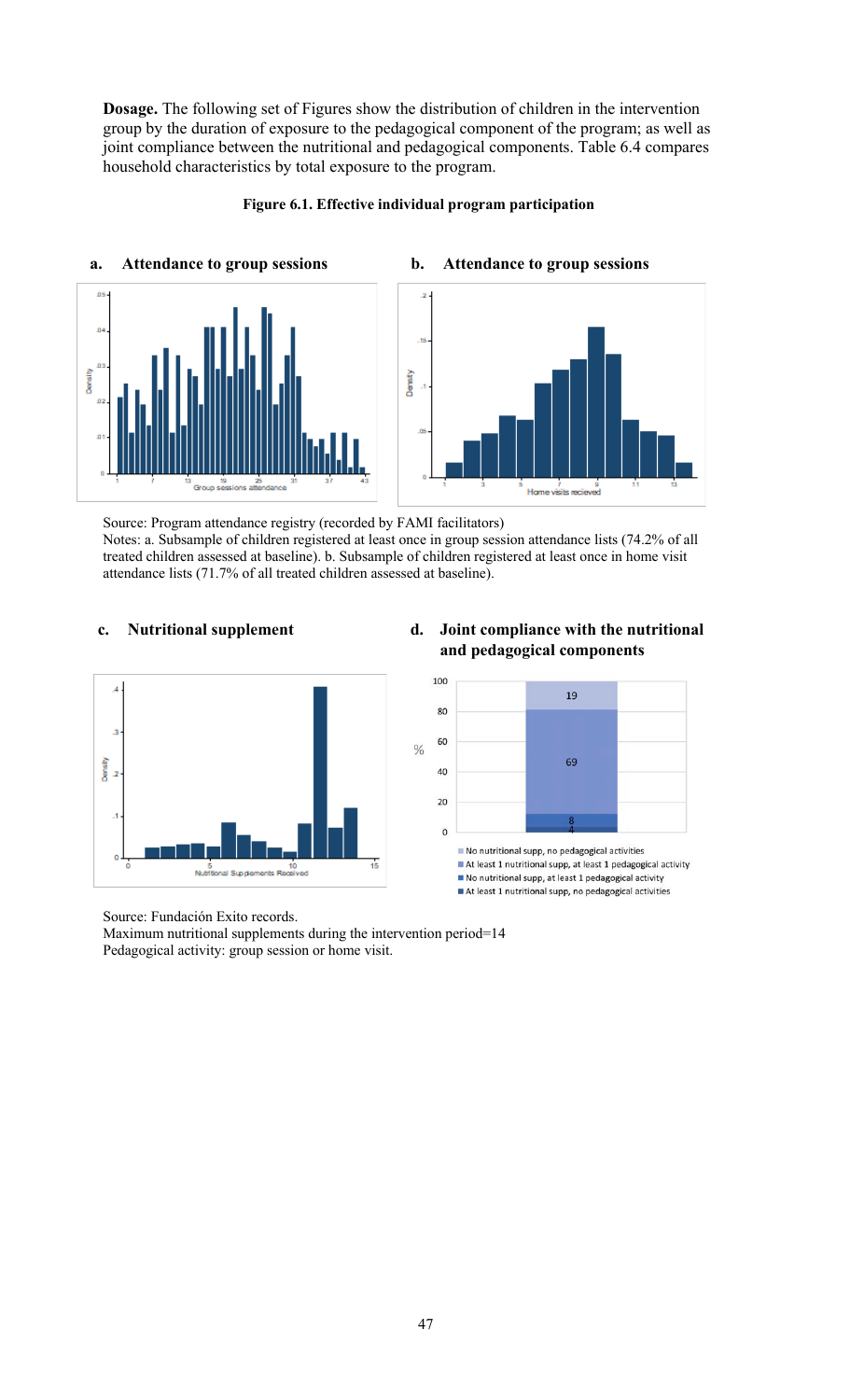# **Table 6.4 Differences in child and household characteristics by duration of exposure to the program**

|                                                          |         | Attendance above<br>median |         | Attendance below<br>median |        |
|----------------------------------------------------------|---------|----------------------------|---------|----------------------------|--------|
|                                                          | Mean    | <b>SD</b>                  | Mean    | <b>SD</b>                  |        |
| Sociodemographic characteristics                         |         |                            |         |                            |        |
| Child's age in months                                    | 5.43    | (3.31)                     | 6.11    | (3.55)                     | ***    |
| Boy $(\%)$                                               | 0.53    | (0.50)                     | 0.50    | (0.50)                     |        |
| Child's birthweight (gr)                                 | 3197    | (585)                      | 3170    | (509)                      |        |
| Birth order                                              | 1.06    | (1.34)                     | 1.01    | (1.22)                     |        |
| First born $(\% )$                                       | 0.43    | (0.50)                     | 0.50    | (0.50)                     |        |
| Maternal years of schooling                              | 8.58    | (3.48)                     | 9.14    | (3.34)                     | *      |
| Father present $(\% )$                                   | 0.74    | (0.44)                     | 0.66    | (0.48)                     | $***$  |
| Number of siblings                                       | 1.03    | (1.26)                     | 1.02    | (1.36)                     |        |
| Mother married / cohabiting                              | 0.71    | (0.45)                     | 0.71    | (0.45)                     |        |
| Mother is single                                         | 0.22    | (0.41)                     | 0.27    | (0.45)                     |        |
| Mother is divorced                                       | 0.01    | (0.12)                     | 0.01    | (0.09)                     |        |
| Teenage mothers (%)                                      | 0.23    | (0.42)                     | 0.28    | (0.45)                     |        |
| Mother's age (years)                                     | 26.79   | (7.00)                     | 25.48   | (6.58)                     | **     |
| Household wealth index <sup>a</sup>                      | 0.02    | (0.96)                     | 0.10    | (0.96)                     |        |
| No. of observations                                      |         | 366                        | 336     |                            |        |
| <b>Intermediate Outcomes</b>                             |         |                            |         |                            |        |
| FCI No. of adult books, magazines and newspapers         | 2.54    | (3.07)                     | 2.60    | (3.10)                     |        |
| FCI No. of toy sources                                   | 1.33    | (0.94)                     | 1.38    | (0.93)                     |        |
| FCI No. of varieties of play materials                   | 1.33    | (1.37)                     | 1.52    | (1.44)                     |        |
| FCI No. of varieties of play activities over past 3 days | 2.45    | (1.51)                     | 2.62    | (1.60)                     |        |
| FCI No. of parental care activities over past 3 days     | 4.65    | (1.13)                     | 4.86    | (0.91)                     | ***    |
| Parental Investment <sup>b</sup>                         | $-0.08$ | (0.98)                     | 0.07    | (0.98)                     | $\ast$ |
| Social support DUKE UNC-11 total (raw score)             | 40.75   | (8.39)                     | 41.74   | (8.10)                     |        |
| High maternal self-efficacy (% above median)             | 0.39    | (0.49)                     | 0.41    | (0.49)                     |        |
| Mothers with depression symptoms $(\%)$                  | 0.14    | (0.35)                     | 0.17    | (0.37)                     |        |
| Use of verbal or physical abuse in the household $(\%)$  | 0.01    | (0.10)                     | 0.04    | (0.19)                     | *      |
| No. of observations                                      |         | 366                        | 336     |                            |        |
| <b>Nutritional Status</b>                                |         |                            |         |                            |        |
| Weight-for-age z-score $(n1=351, n0=311)$                | 0,18    | (1, 42)                    | 0,33    | (1,36)                     |        |
| Length/height-for-age z-score $(n1=345, n0=309)$         | 0,00    | (1,66)                     | $-0,04$ | (1,74)                     |        |
| BMI-for-age z-score (n1=338, n0=299)                     | 0,33    | (1,64)                     | 0,39    | (1,62)                     |        |
| Weight-for-length/height z-score $(n1=331, n0=295)$      | 0,41    | (1,56)                     | 0,32    | (1,62)                     |        |
| Food-Insecure (%)                                        | 0,47    | (0,50)                     | 0,54    | (0,50)                     |        |

Note: \*\*\*p<0.01; \*\*p<0.05; \*p<0.1. Median= 21 activities (groups sessions and home visits). Standard errors clustered by town in parenthesis

a The wealth index was computed as the principal component of a set of dichotomous variables that describe characteristics of the household, ownership of durable goods, and access to public utilities. b Factor score of FCI items.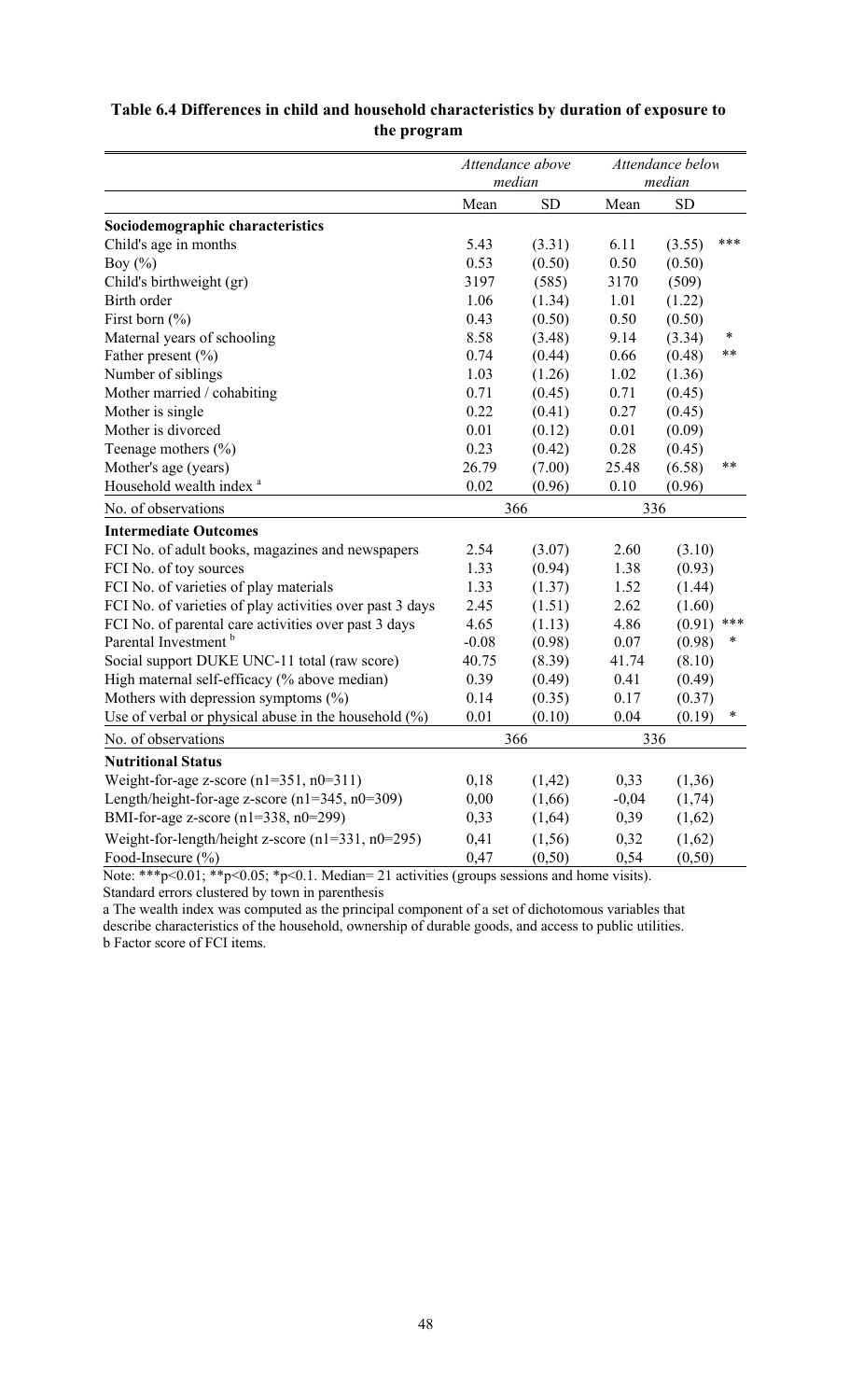# **Appendix 7. Main impacts (ITT) corrected for attrition**

In Table 7.1, we report the estimates of the impact we obtain by modeling attrition as a selection process. The identifying assumption of the impact results is that the quality and motivation of the interviewers (randomly assigned to both treatment and control towns) determines the probability of attrition. We find that interviewers dummies are a significant determinant of attrition and that the results on the impacts of the program are virtually unaffected by non-random attrition.

| Table 7.1 Program impacts on children's outcomes estimated by maximum likelihood |
|----------------------------------------------------------------------------------|
| correcting for self-selection into the follow up sample                          |

| <b>VARIABLE</b>           | <b>Impacts</b><br>$(95\% \text{ CI})$ | P Value    | <b>RWP</b> Value |
|---------------------------|---------------------------------------|------------|------------------|
| <b>Bayley-III Factor</b>  | 0.159<br>(0.030, 0.289)               | $0.009***$ | $0.027**$        |
| <b>ASQ:SE Total Score</b> | $-0.075$<br>$(-0.250, 0.099)$         | 0.398      | 0.579            |
| Height-for-age Z-Score    | 0.075<br>$(-0.075, 0.187)$            | 0.194      | 0.400            |

Note: \*\*\*p<0.01; \*\*p<0.05; \*p<0.1; 95%. Confidence interval in parenthesis for two-tailed tests. Standard errors clustered by town. p-values are computed using Romano-Wolf (2005, 2016) step-down procedure. We consider 3 hypotheses for children's outcomes. Exclusion restrictions: interviewer fixed effects at baseline and assigned interviewer fixed effects at follow-up. First stage F-stat=11.24. Bayley-III factor is the factor score of the age-standardized Bayley III scales. ASQ:SE Total Score is the age-standardized ASQ:SE score.

# **Appendix 8. Evaluation of an Integrated Intervention Targeted at Deprived Pre-School Children in Rural Colombia Pre-Analysis Plan. 22/06/2016**

# **1. Introduction**

This document outlines a pre-analysis plan—study design, hypothesis to be tested, and data and specifications to be used—for evaluating the impact of the integration of a structured curriculum (both, home visits and group meetings) to promote young children's development into the FAMI (*Hogares Comunitarios - Modalidad Familia, Mujer e Infancia)* parenting programme for disadvantaged families in rural Colombia. The program is being implemented by the research team in cooperation with the National Family Welfare Agency (*Instituto Colombiano de Bienestar Familiar* - ICBF). The intervention and evaluation have been funded by Grand Challenges Canada (GCC) and the Fundación Éxito (FE).

Baseline data collection took place between August and November 2014. Follow-up data will take place between April and July 2016. The intervention ran from September 2014 through March 2016. This plan has been written up prior to follow-up data processing, serving as a precommitment for subsequent analysis.

This document is structured as follows. Section 2 reviews the intervention and evaluation design. Section 3 enumerates the hypotheses to be tested as part of the study and the data we will use to test them. Finally, Section 4 outlines the empirical specification(s) to be used in analyzing the data and other data management issues.

# **2. Overview of the Study: Interventions and Evaluation Design**

*Hogares Comunitarios – Modalidad Familia, Mujer e Infancia (FAMIs):* are small-sized community centers located in areas of high social and economic vulnerability in semi-urban and rural areas of Colombia where pregnant women and parents of children younger than two years of age receive training regarding parental practices including family relationships, pregnancy, breastfeeding, nutrition, health and the upbringing of young children. The program targets socioeconomically vulnerable pregnant women, nursing mothers and parents of children less than 2 years of age. Program eligibility is defined by the national proxy means test (PMT) known as SISBEN, which classifies households into socioeconomic vulnerability levels based on a household survey. A front line worker known as *Community Mother* (MC) works 80 hours per month for the program. In particular, she devotes 32 hours for parental training in group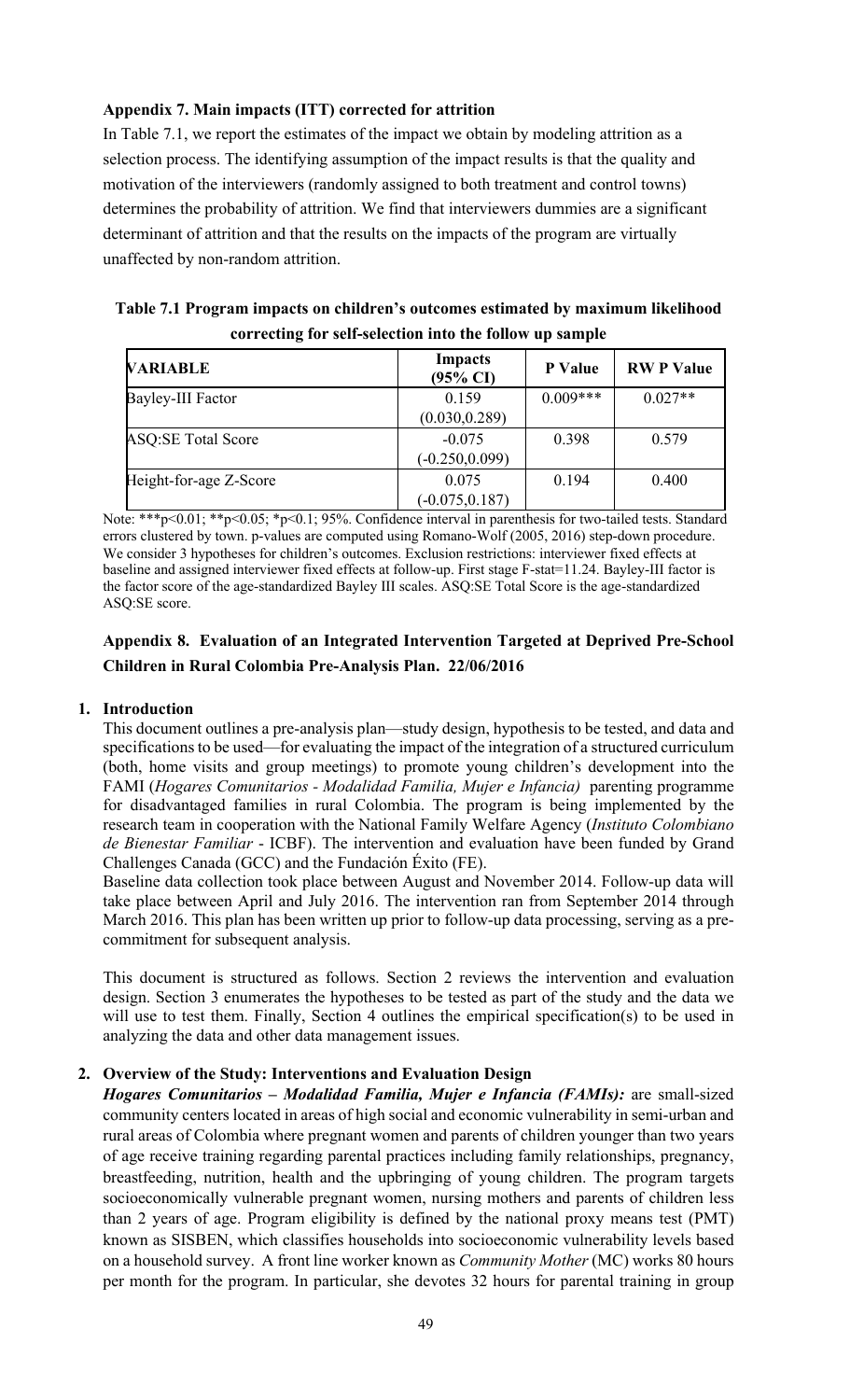sessions; 20 hours of home visits (minimum 1 visit per family per month); 8 hours of training for the MC; and 20 hours for planning activities, documentation and transportation times. Group sessions are held separately by age subgroups according to the child's age: children from 0 to 5 months old, children from 6 to 11 months old, 1 to 2 years old children and pregnant women. Each FAMI unit has an average of 12 to 15 beneficiaries.

The FAMI program has two main components: i) the provision of nutritional supplement – that should cover 20 to 25% of daily nutritional requirements of the child or the pregnant women; and ii) training of beneficiary families on parental practices and child development since gestation and up to age two, particularly regarding nutrition, socioemotional development, health, maternal health, and early stimulation through group sessions and one-on-one home visits.

Our study offers a rigorous evaluation, by Randomized Controlled Trial (RCT), of the shortterm impacts of the integration of a structured curriculum (both, home visits and group meetings) to the FAMI program and the addition of rigorous training and supervision protocols for front line workers.

### *The Intervention*

Based on a rigorous study on the weaknesses of the program and a small pilot on the improvements that were to be developed, the team designed an **integrated upgrade** of the FAMI program. The upgrade consists of 3 components. First, the implementation of a structured but *feasible*, *flexible* and *effective* curriculum (both for home visits and group meetings) focused on encouraging mother‐child interactions and maternal self‐efficacy, teaching mothers how to promote their children's development and promoting maternal self‐esteem and mental health. This component is complemented by the provision of pedagogical materials such as puzzles and books, materials for home‐made toys and toy making workshops during group sessions. Second, the improvement of MCs' training, provided by professional tutors trained by the research team, in order to guarantee the fidelity of program implementation and the addition of a supervision and coaching protocol for front line workers to be delivered throughout the duration of the intervention. Third, the delivery of an additional nutritional supplement (increased intake of calorie, protein, vitamins and minerals), complemented with psychoeducation around feeding and nutrition during sessions, and informative materials to promote healthy nutritional habits.

### *Sample and Evaluation Design*

The evaluation sample consists of 1,466 children 0-12 months at baseline and 553 pregnant women in 340 FAMIs located in 87 municipalities of three Colombian departments of the Andean region: Boyacá, Santander and Cundinamarca. These municipalities were selected for their geographical location, their semi-rurality and rurality conditions and the presence (or not) of other similar ECD services such as another parenting program similar to the one included in this study, known as MF or *modalidad familiar*.

From a universe of 151 eligible municipalities (i.e. municipalities with less than 40.000 inhabitants, at most one MF and that belong to Boyacá, Santander, Cundinamarca and Tolima departments), we selected all municipalities with no MFs and then we selected from the remaining municipalities with at most one MF, striving to achieve distributed geographic coverage, until we reached 96 town. Then we ran a stratified randomization based on (i) MF (*modalidad familiar*) presence, (ii) Department and (iii) Population size (less than or more than 10.000 inhabitants) resulting in 49 municipalities in the treatment group and 44 in the control group. We then dropped FAMIs that were transiting or were going to transit to the new version of the program (MF) and, as a consequence, had to drop all study municipalities located in the department of Tolima since no control municipalities were left for this group. This procedure implies a final sample of 41 municipalities with 169 FAMIs in the control group and 46 municipalities with 171 FAMIs in the treatment group.

Baseline data collection on the children and the pregnant women, their households, the MCs and the centers they attend took place between August and November 2014. Follow-up data collection will take place from April to July 2016. We collected baseline data directly in participants' homes, except in those instances in which it was not possible to interview the mother of the child in her own home, in which case the interview took place in community centers at the town's urban center such as schools, churches or in the FAMI.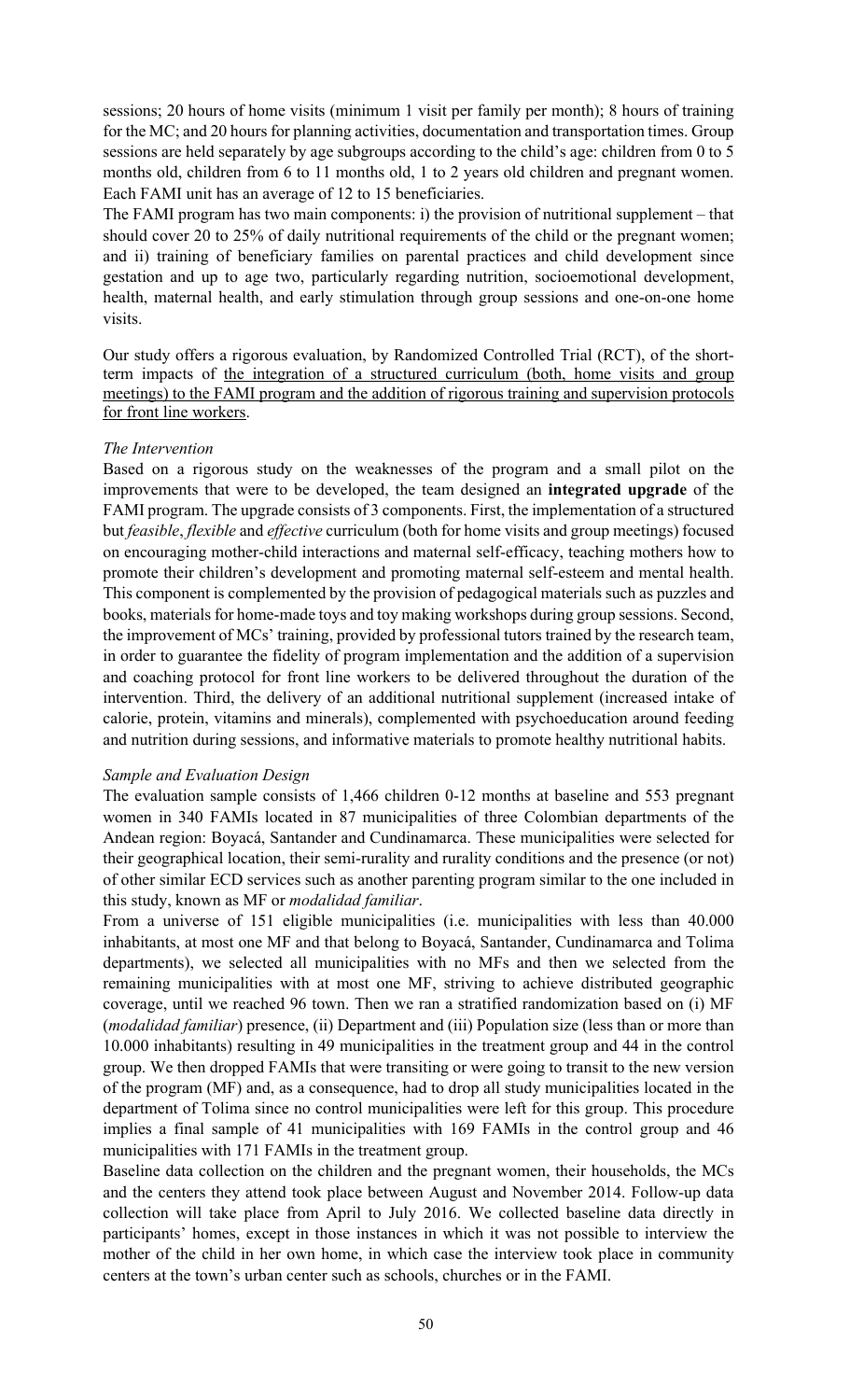The analysis of baseline data shows that the sample is balanced across the evaluation groups. Whilst there are some significant differences in children's nutritional status and a few sociodemographic characteristics (e.g. presence of the father and mother's TVIP and personality), and in some of sociodemographic characteristics of MCs, none of these differences systematically occur in one of the study groups nor point towards a specific (bias) direction.

### **3. Hypotheses to be Tested and Data**

We have collected (at baseline) and are collecting (at follow-up) a rich set of data and we will use it to test a series of hypotheses concerning the impacts of the intervention under study. We present the study hypotheses in two groups: impact on children's outcomes and impact on mothers' parenting abilities and on the learning environment at home.

I. Hypotheses Group A: Impact on Children's Outcomes

The treatment may have positive average impacts on outcomes for children attending the program. We group these outcomes into two areas: children's development and children's nutritional status.

We consider a number of domains within development—namely, some aspects of cognition, language and motor and socio-emotional development. We next list the specific hypothesis on each of them by domain of development, and detail the specific tests (and scales) we will use to measure them and how we will process the data. We would however like to flag two considerations before proceeding.

On the one hand, we would like to clarify that we plan to use **factor analysis** (on standardized scores) to determine the most appropriate way of combining the various tests and scales collected in "constructs". The reason for this is that child development is composed of many different dimensions that are interrelated. For example, even if a vocabulary test should be viewed as an achievement test as opposed to a measure of raw ability (given that it measures acquired vocabulary) it nevertheless correlates well with ability. Hence, it is very difficult to establish a priori the most sensible way to organize the data, and we plan to rely on factor analysis to combine data that captures common underlying constructs (data that would be thought to go together on theoretical grounds). To do this, we will follow standard protocols in the use of factor analysis. First, we will construct as many factors ("constructs") as there are with eigenvalues larger than 1. Next, we will only use outcomes (scales or tests) with factor loads larger than 0.4 in the construction of these factors. Hence, the following categorization of scales and tests in domains is for the purpose of illustrating our hypothesis and may be modified as a result of the outcomes of factor analysis.

In addition to the main analysis based on the impacts on the factors we have identified, we will also report impacts on the individual tests, correcting our p-values for multiple hypotheses testing, using the Romano-Wolf step-down procedure (Romano and Wolf 2005a,b), as further discussed in Section 5.

On the other hand, note that the following child development outcomes, listed under Hypotheses Group A, will be collected at follow-up only (as they were not suitable for administration to children at baseline given their age) by direct administration to children by a trained psychologist at a community venue in each town. An expert psychologist with extensive training and practice in the collection of the assessment instruments included in this study trained a group of 10 psychologists who administered the assessments in the field. The only exception to this is the ASQ:SE, which is collected by maternal report (direct interview with the mother, and was included as part of the household questionnaire). Children were 0-12 months of age at baseline and will be 15-29 months of age at follow up, depending on the exact time at which they are assessed at follow-up. At baseline we collected different child outcomes, which will be used as baseline controls, as explained in Section 4.

# *Hypothesis A1: The treatment is likely to have a positive average impact on children's cognitive development, language development, and motor development.*

These domains will be assessed using the indicators listed next.

• Cognitive development: some dimensions of cognition will be assessed by the Spanish Version of the *Cognitive Scale* of the **Bayley Scales of Infant and Toddler Development, Third Edition (Bayley-III)** (Bayley, 2006). The scale evaluates the sensor and motor development,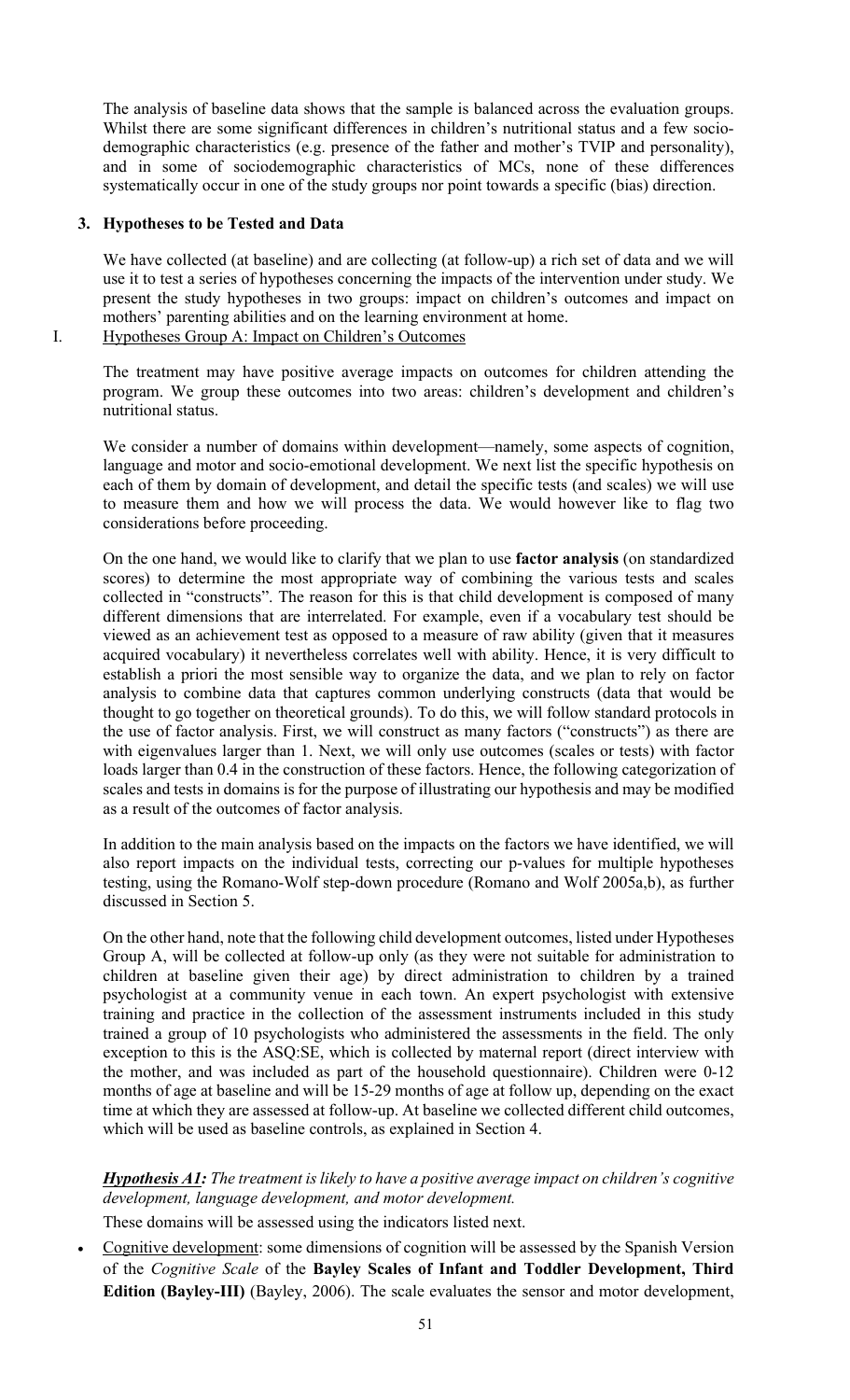exploration and manipulation, the relationship of objects, concept formation, memory, and other aspects of cognitive processing of the child.

- o The scales will be administered and scored as indicated in the Bayley-III administration manual. Higher scores indicate higher cognitive abilities. However, given the process of development, scores are also likely to increase with age.
- Language development: we will assess both receptive and expressive language.
- Receptive language will be assessed using the Spanish version of the *Receptive Communication Scale* of the **Bayley Scales of Infant and Toddler Development, Third Edition (Bayley-III)** (Bayley, 2006). The scale evaluates pre-verbal behaviors and vocabulary development – i.e. the ability to identify objects and images that are been referenced.
- o The scale will be administered and scored as indicated in the Bayley-III administration manual. Higher scores indicate higher receptive language development. However, given the process of development, scores are also likely to increase with age.
- Expressive language will be assessed using the Spanish version of the *Expressive Communication Scale* of the **Bayley Scales of Infant and Toddler Development, Third Edition (Bayley-III)** (Bayley, 2006)The scale evaluates pre-verbal communication, such as babbling, gesticulation, joint referencing and early talking; and vocabulary development, such as naming objects, images and attributes (eg, color and size).
- o The scale will be administered and scored as indicated in the Bayley-III administration manual. Higher scores indicate higher expressive language development. However, given the process of development, scores are also likely to increase with age.
- Motor Development: we will assess both fine and gross motor development.
- Fine Motor Development will be assessed using the Spanish version of the *Fine Motor subset Scale* of the **Bayley Scales of Infant and Toddler Development, Third Edition (Bayley-III)** (Bayley, 2006). The scale evaluates the child's skills related to visual tracking, reaching, gripping and manipulation of objects. Functional abilities of the child's hand and responses to tactile information are also measured.
- o The scale will be administered and scored as indicated in the Bayley-III administration manual. Higher scores indicate higher fine motor development. However, given the process of development, scores are also likely to increase with age.
- Gross Motor Development will be assessed using the Spanish version of the *Gross Motor subset Scale* of the **Bayley Scales of Infant and Toddler Development, Third Edition (Bayley-III)** (Bayley, 2006). The scale evaluates the child's static position (e.g. when the child is sitting or standing); dynamic movement, including locomotion and coordination; balance; and planning of movements.
- o The scale will be administered and scored as indicated in the Bayley-III administration manual. Higher scores indicate higher gross motor development. However, given the process of development, scores are also likely to increase with age.

# *Hypothesis A2: The treatment is likely to have a positive average impact on children's socioemotional development.*

- Socio-emotional development: we will assess socio-emotional development using the **Ages and Stages: Socio-Emotional Questionnaire** (ASQ:SE), which screens several socio-emotional areas such as self-regulation, compliance, communication, adaptive behaviors, autonomy, affect, and interaction with people, for children 15-29 months at follow-up by parental report.
- o The scale will be administered and scored as indicated in the ASQ:SE manual.
- o While scores should not be age dependent, we will remove any lingering age effect standardizing the scores internally, i.e. using the distribution empirical mean and standard deviation, estimated using non-parametric regression methods.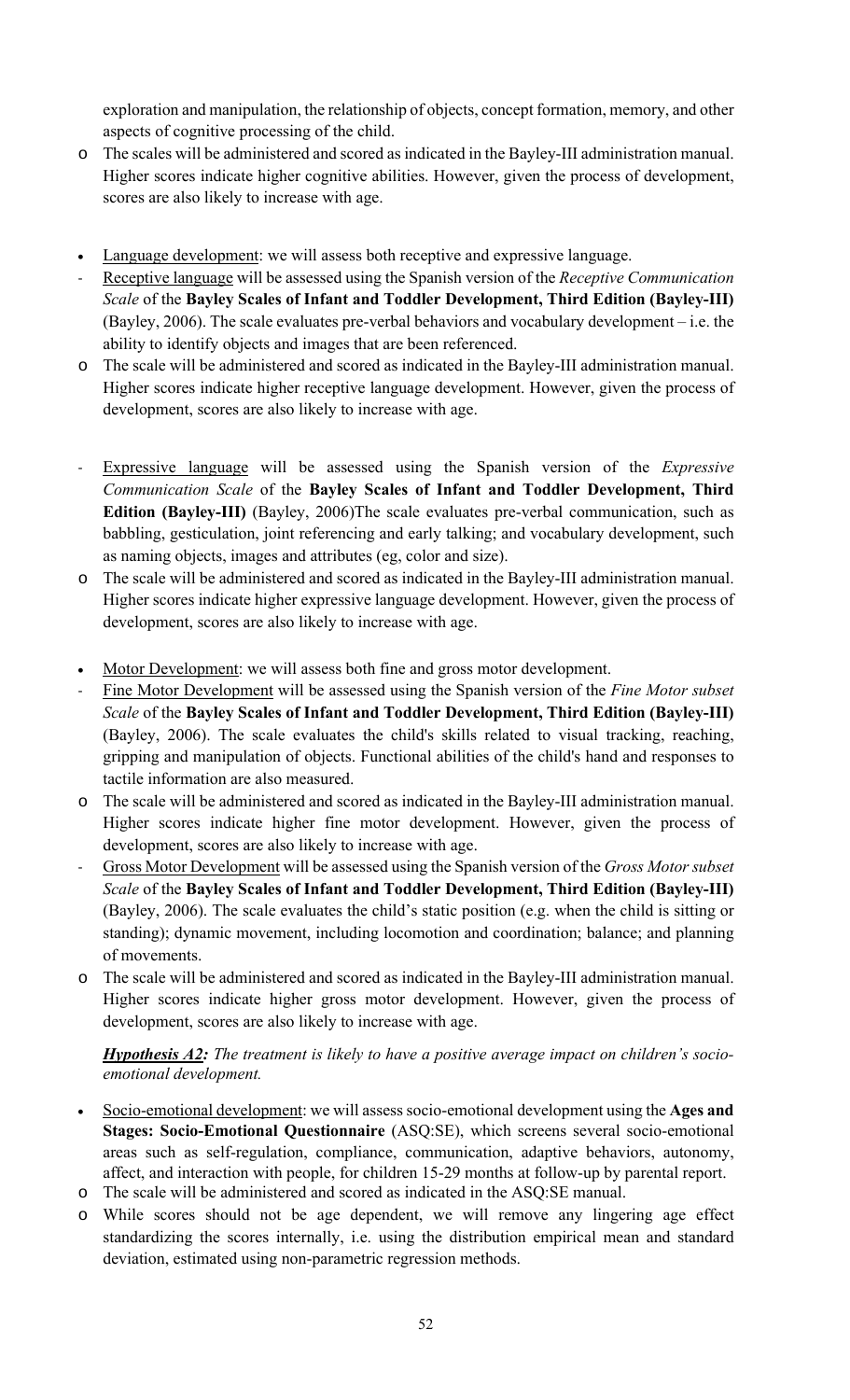*Hypothesis A3: The treatment is likely to have a positive average impact on children's nutritional status.* 

We expect the intervention to improve nutritional status through the addition of a nutritional supplement, the education provided about feeding and nutrition during sessions and home visits, and the provision of informative materials to promote healthy nutritional habits. Children's nutritional status is measured both at baseline and at follow-up by personnel that is trained by an expert nutritionist and assessed for reliability. In particular, we collected information on height, weight and body mass index (BMI) following World Health Organization (WHO) standards (WHO Multicentre Growth Reference Study Group, 2006, 2007) for all children in our sample, both at baseline and follow-up. Based on these measures, we will construct a variety of nutritional indicators depending on the child's age and based on WHO (2006, 2007) standards.

*Hypothesis A4: The treatment is likely to have a positive average impact on children's food insecurity status.*

We expect the intervention to improve the household's and the child's food insecurity status as a result of the nutritional supplement delivered with the program. We assess food insecurity status using the Latin-American and Caribbean Nutritional and Food Insecurity Scale (ELCSA) adapted and validated for this population.

# II. Hypotheses Group B: impact on the mother's parenting skills and the learning environment at home

The intervention is more likely to improve children's outcomes if the children's mothers effectively internalized the message and training delivered by the program's new curriculum and took these lessons to practice with their own children. In particular, the program might have been more effective if maternal self-esteem, mental health and motivation improve as a result of program participation; if the quality of the home environment improves; if discipline practices at home are more appropriate; and if parents devote more time to stimulating activities with their children such as reading and playing. Also, these things are more likely to have happened if parents participated more regularly in the program's group sessions and home visits.

*Common Hypothesis B***:** *We will test the hypotheses that the intervention will have an impact on mother's parenting skills, parental knowledge and perceptions, parental self-efficacy, mental health, and the home environment. We also hypothesize that these changes in parental practices, knowledge, perceptions, self-esteem, mental health, motivation and changes in the learning environment at home will correlate with (and contribute to—i.e. mediate) the impacts on children's outcomes described above (Hypotheses Group A).*

We next describe the outcomes previously listed and how we will construct them.

*i. Maternal self-efficacy*

To measure maternal efficacy, we use an adapted version of the 15-item Self-Efficacy in the Nurturing Role Questionnaire (Pedersen et al., 1989; Gibaud-Wallston y Wandersman, 1978). Mothers responded *Yes, No* or *Unsure* to indicate how they felt about their role as a parent.

### *ii. The quality of the home environment is improved*

We will use an adaptation of a subset of questions from the UNICEF scale of the home environment quality: The Family Care Indicator (FCI) - Version 16 (Frongillo, E., Sywulka, S., & Kariger, P., 2003) to measure the quality of the home environment. The FCI measures the availability and variety of play materials, sources of these materials and books and magazines in the child's household.

### *iii. Discipline strategies used by parents*

We will use an adaptation of the domain III of the UNICEF Care Indicator Questions (version 16). The questionnaire inquires about the discipline strategies most frequently used by parents at home with their children. In particular, the questions aim at determining how frequent non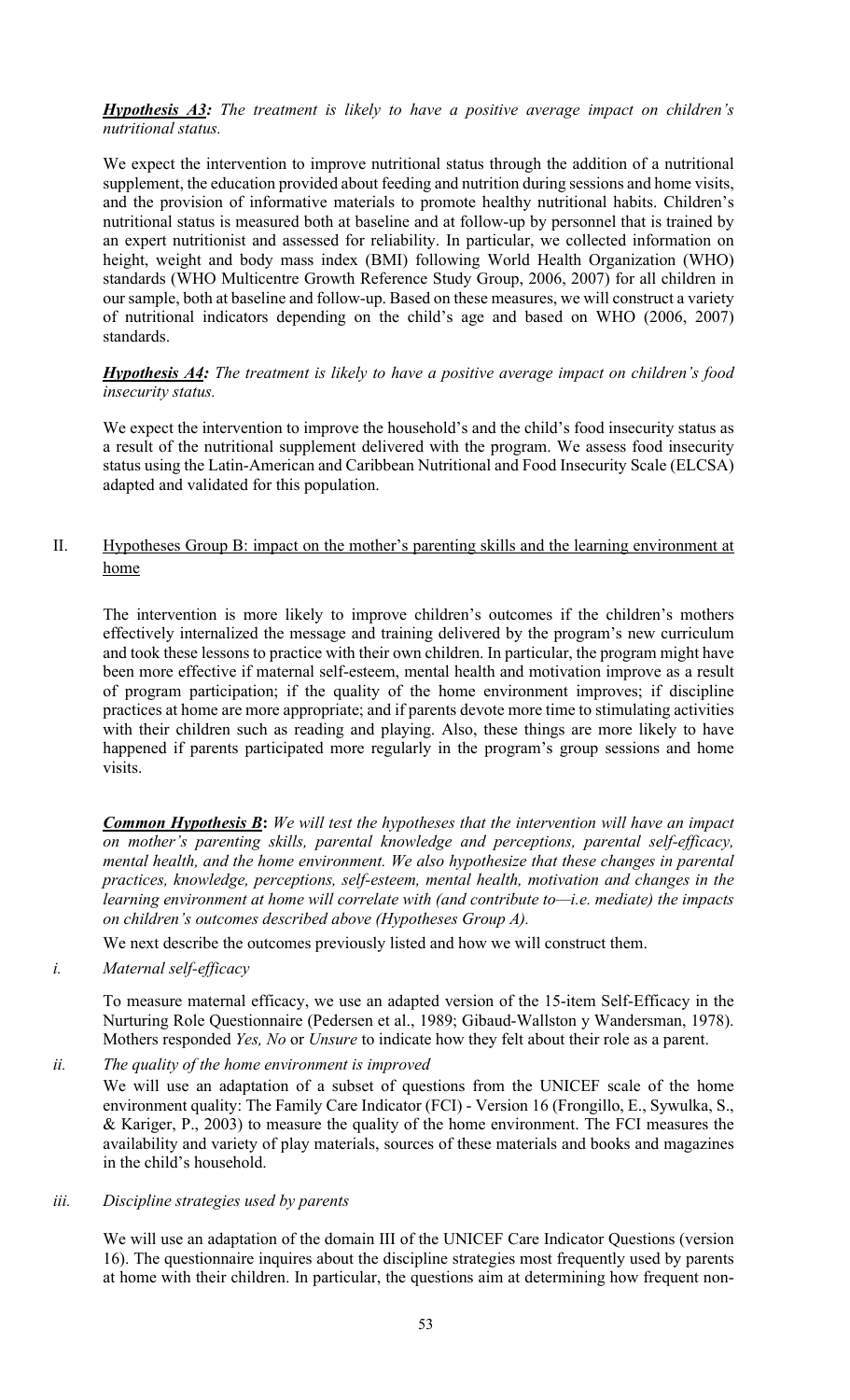violent strategies, psychological aggression strategies, and physical punishment strategies are used with children.

### *iv. Parental time devoted to stimulating activities with their children*

We will use an adaptation of a subset of questions of the Family Care Indicator (FCI) - Version 16 (Frongillo, E., Sywulka, S., & Kariger, P., 2003) which measures the amount of time devoted by adults in the household to a variety of activities, including personal care routines, with the child during the three days prior to the interview date.

### *v. Parental knowledge about early childhood development*

We use a 10-item scale to assess maternal factual knowledge of childcare/parenting practices, child developmental processes, and milestones. This scale has been piloted by the research team but has not been formally assessed for reliability and validity.

### *vi. Parental mental health*

We use the CESD-10 scale to assess maternal mental health. The 10-item Center for the Epidemiological Studies of Depression Short Form (CES-D-10) is a widely used measure to screen for depression. The 10-item measure has demonstrated strong psychometric properties, including predictive accuracy and high correlations with the original 20-item version. It is generally used to assess depression symptom severity rather than as a diagnostic screening tool (Anderson et al., 1994).

### *vii. Parental social support*

We use the DUKE-UNC Functional Social Support Questionnaire 11 to assess the mother's perception about the amount and type of functional social support that she receives. Given the characteristics of the intervention, we seek to understand whether parenting group meetings contribute to a perception of enhanced social support, which might contribute towards maternal self-efficacy and maternal mental health.

### *viii. Mothers attend FAMI group sessions and receive home visits.*

We will use self-reported data on attendance and turnover, collected from the main caregiver, and from administrative data on attendance.

### **4. Use of the qualitative and process data**

In addition, as part of a qualitative evaluation, we are collecting process data on a subsample of FAMIs that will contribute to inform the quality (and fidelity) of the program, and provide insights on the extent to which the mechanisms through which the program has (or did not have) impacts occurred. The objective of this qualitative component is to characterize the interventions in the field with a detailed tracking of activities and responsible individuals related to the components of the interventions under study. Based on direct observations, in-depth interviews and session videotaping we hope to gain a better understanding of the ways in which the interventions are understood, adopted and used directly by MCs. In addition, interviews to beneficiary mothers are taking place, to capture mother's perceptions about the program's strengths and weakness.

With this input we hope to be able to (1) better interpret our quantitative estimates of program impacts, (2) identify possible transmission mechanisms of the effects of interest, and (3) propose specific policy recommendations for program improvement based on the joint analysis of the quantitative and the qualitative results.

### **5. Empirical Strategy**

*Baseline Specification*

Given the experimental design described in Section 2, we can identify the impacts of the treatment on outcomes using the following estimating equation:

$$
Y_{isl,1} = \beta_0 + \beta_1 T_{sl} + \gamma Y_{isl,0} + X'_{isl,0} \delta + D_{isl,0} \theta + F_{isl,0} \sigma + S_{isl,0} \tau + Z_{isl,1} \rho + \varepsilon_{isl,1} \tag{1}
$$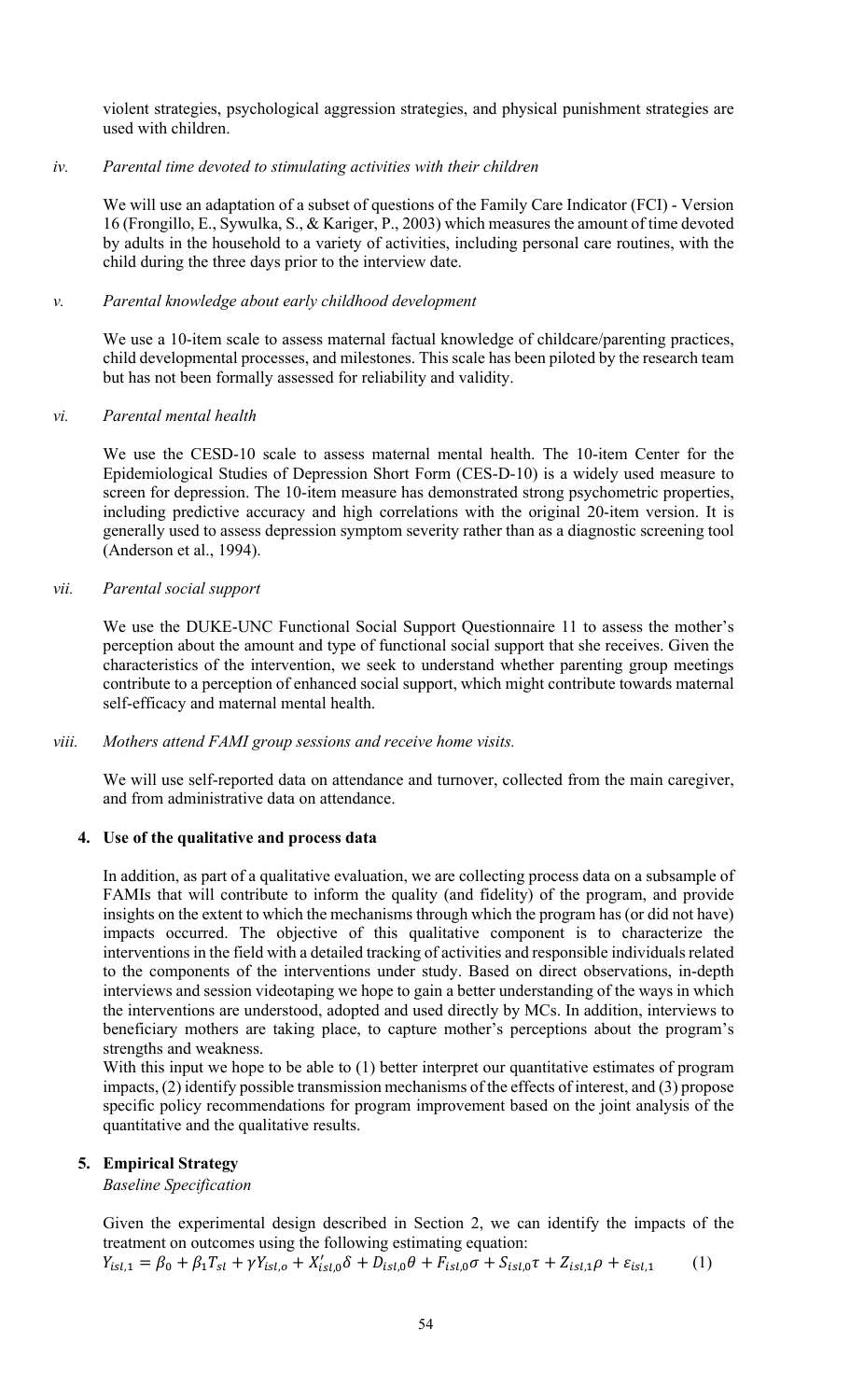where  $Y_{i s l, 1}$  is the outcome of interest for child *i* in FAMI center *s* in municipality *l* at follow-up  $(t=1)$ ;  $T_{1s}$  is a dummy equal to 1 if the FAMI center *s* in municipality *l* receives the treatment; and  $Y_{isl,0}$  is the baseline ( $t=0$ ) level of the outcome of interest (or level of the corresponding aggregate construct in the case that the same measure was not administered at baseline and follow-up) for child *i* in FAMI center *s* in municipality *l* at follow-up. For child developmental outcomes we will not have the same outcome at baseline and follow-up since the tests could not be administered given children's ages at baseline. For these outcomes, we will control for all existing aggregate scores (constructed using factor analysis, as described above) and including all developmental scores and nutritional scores. The purpose of this approach is to maximize efficiency.  $X'_{1s,l,0}$  is a set of basic child and household characteristics, which are also added to improve efficiency (minimize residual variance) and control for the slight imbalance in some baseline characteristics observed between groups at baseline (detailed list pending);  $D_{isl,0}$  are a set of department fixed effects,  $F_{isi,0}$  are a set of dummies indicating the presence or not of the alternative parenting program in town *l* (*modalidad familiar*) and  $S_{isl,0}$  are a set of municipality population size dummy variables indicating above and below 10 thousand inhabitants (all included due to our stratified randomization procedure), and  $Z_{isl,1}$  are a complete set of tester or interviewer dummies.  $\varepsilon_{i s l, 1}$  is the random error term, clustered at the municipal level *l* (the unit of randomization). 32

We can estimate equation (1) by OLS.  $\beta_1$  is the estimated average impact of the treatment on outcome  $Y_{i, s,l, 1}$ ; (intent-to-treat estimate). If compliance is not complete in the sense that children do not attend all program sessions they are intended to (and assuming this non-compliance is not larger than 40%) we would additionally estimate duration of exposure to treatment effects by instrumenting actual duration of participation in the program with the result of the random assignment (intention-to-treat or randomized treatment variable). We would also assess the extent to which actual duration of exposure to treatment is correlated with treatment status.

### *Impact on mother's parenting skills and the home environment (Hypotheses Set B):*

We can also use equation (1) to estimate the impact of the treatment on intermediate outcomes. When the impact on mother's parenting skills and the home environment refer to the child's mother (or other caregiver) we will replace the set of basic covariates in X with mother (or other caregiver) basic baseline or time invariant characteristics (e.g., age and educational attainment).

# *Dealing with Testing for Multiple Outcomes through Standardized Treatment Effects and Adjustments for Multiple Inference*

For some of the developmental domains analyzed in this study, we have more than one outcome measure with which to explore treatment effects. To deal with multiple hypothesis testing we will employ two approaches.

The first approach will be to group our outcome measures into domains or "constructs" using factor analysis (following the procedure described in Section 3) and estimate equation (1) using the resulting factor index as the relevant dependent variable. This procedure is based on the idea that items within a domain are measuring an underlying common "construct" (or factor).

The second approach will consist of estimating each outcome (individual test) independently but adjusting p-values for multiple hypotheses testing using the step-down procedure developed by Romano-Wolf on each set of (Romano and Wolf, 2005).

### *Survey attrition*

We acknowledge that a certain level of attrition is unavoidable. We will check that the sample of non-attriters remains balanced on baseline observables (as is the entire sample). We will also check that attrition is independent of treatment status. In the event of a significant correlation

<sup>&</sup>lt;sup>32</sup> Note that as standard errors are being clustered at the municipality level, it is not necessary to account for additional clustering at the FAMI level. Robust standard errors at the larger cluster are less favorable in terms of evaluating our null hypothesis.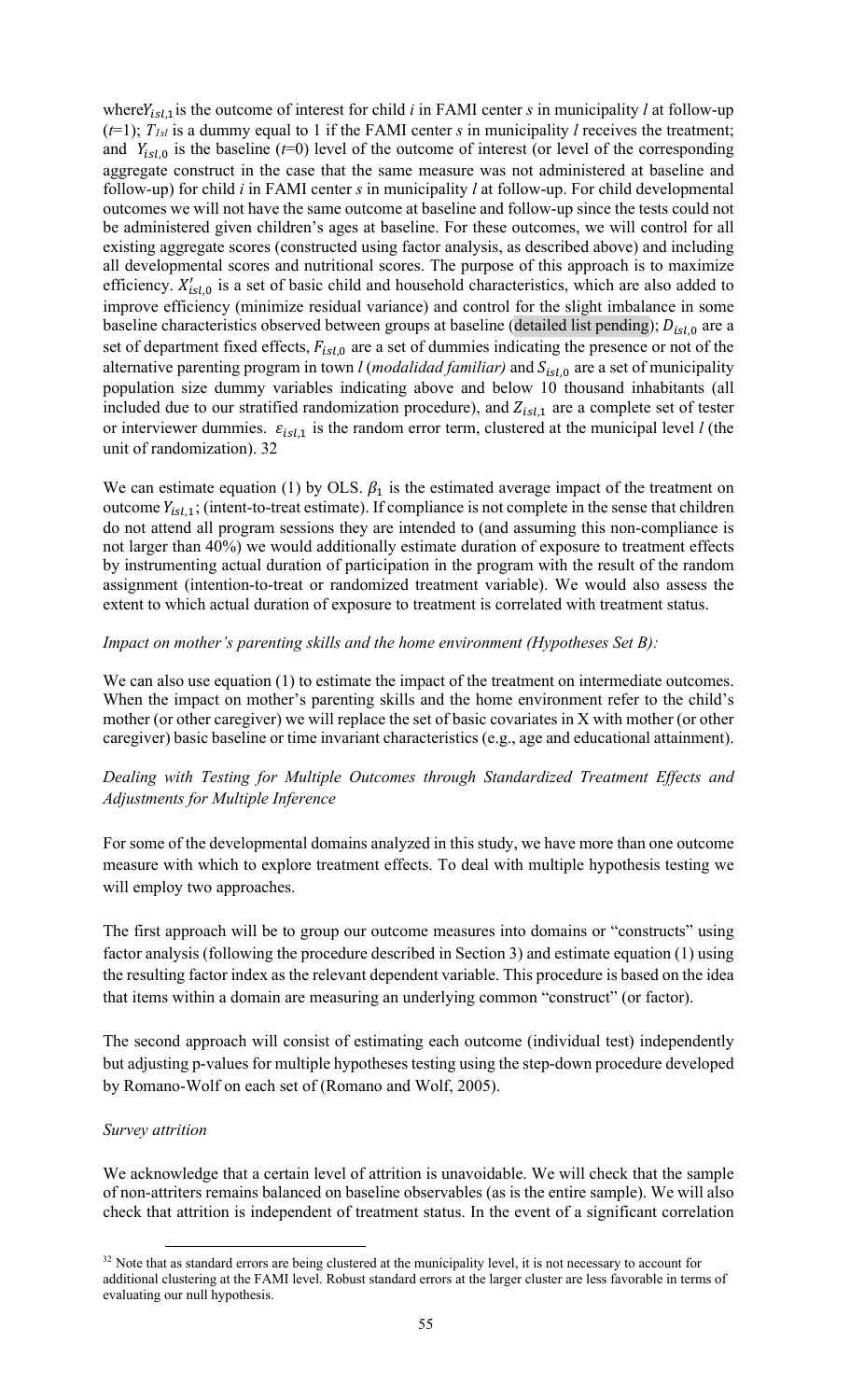between attrition and treatment status we will estimate the determinants of attrition using a probit regression on observables and if feasible use a Heckman selection correction procedure to adjust the estimates of the main equation (1).

### *Procedures for Addressing Missing Data*

We will not impute the values for any dependent variable (final or intermediate outcomes) at follow-up. Regarding missing data on covariates,  $Y_{i s l, o}$  and  $X'_{i s l, o}$ , we will check whether item non-response is correlated with treatment status. If it is not correlated, we will impute the missing covariate value with the average of the non-missing observations and this imputation will be accounted for with a dummy variable (we will check the robustness of our results by also estimating the regression without that covariate). If non-response in the baseline covariate is correlated with treatment status, we will not use that covariate when estimating the regressions. In cases in which the percentage of observations with covariate missing data is less than 2%, we will simply work with the sample with non-missing data.

### *Questions with Limited Variation*

We will not use as dependent or independent variables any indicator variable that has a prevalence rate of below 10% or above 90%, in order to limit noise caused by variables with minimal variation.

In the event that omission decisions result in the exclusion of all constituent variables (or for as many as indicated in the test manual) for an indicator, the indicator will not be calculated.

### *Treatment of Outliers*

We will drop children with developmental outcomes or nutritional status with standardized values lower than 3 standard deviations below the mean (<-3SD) of the relevant standardized distribution, since we consider this to be an indication of potential disability (for developmental outcomes), severe malnutrition (for nutritional status) or significant measurement error.

### **References**

Andersen E. M., Malmgren J. A., Carter W. B., Patrick D. L. (1994). Screening for depression in well older adults: Evaluation of a short form of the CES-D (Center for Epidemiologic Studies Depression Scale). American Journal of Preventive Medicine, 10, 77-84.

Bayley N. (2006) Bayley Scales of infant development: manual, 2nd ed. San Antonio, TX: Psychological Corporation.

Frongillo, E., Sywulka, S., & Kariger, P. (2003). UNICEF psychosocial care indicators project. Final report to UNICEF. Ithaca: Division of Nutritional Sciences, Cornell University.

Gibaud-Wallston A, Wandersman LP. (1978) Development and utility of the Parenting Sense of Competence Scale. Paper presented at the meeting of the American Psychological Association; Toronto, Canada.

MacPhee, D. (1981). Manual: Knowledge of Infant Development Inventory, unpublished manuscript, University of North Carolina.

Pedersen FA, Bryan YE, Huffman L, Del Carmen R. (1989) Constructions of self and offspring in the pregnancy and early infancy periods. Paper presented at the Society for Research in Child Development; Kansas City, MO.

Romano JP, Wolf M. 2005. Stepwise Multiple Testing as Formalized Data Snooping. Econometrica; 73(4):1237-1282.

Romano JP and Wolf M. 2005. Exact and Approximate Stepdown Methods for Multiple Hypothesis Testing. Journal of the American Statistical Association; 100(469):94-108.